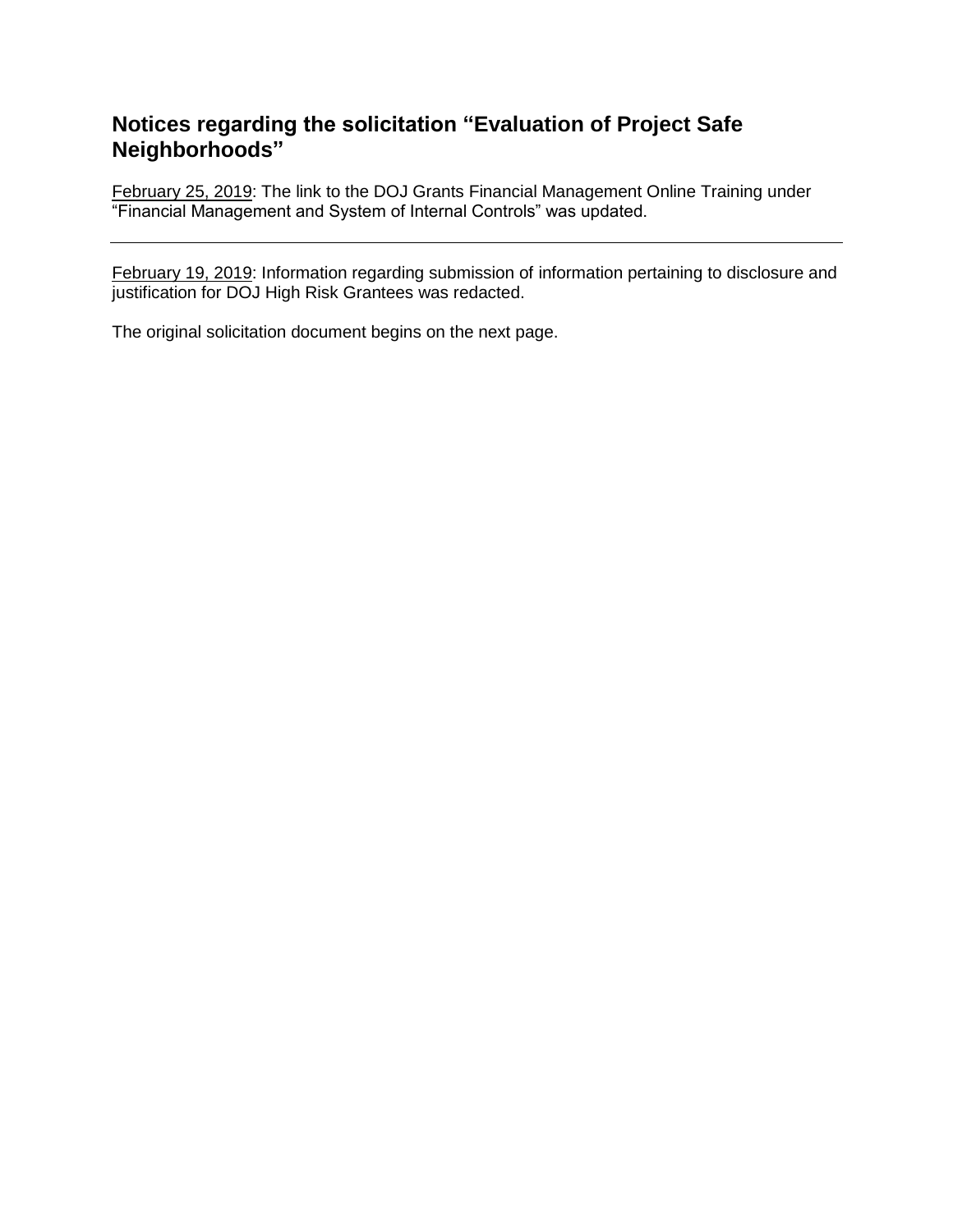$\overline{a}$ 



The [U.S. Department of Justice](https://www.usdoj.gov/) (DOJ), [Office of Justice Programs](https://www.ojp.usdoj.gov/) (OJP), [National Institute of](http://nij.gov/Pages/welcome.aspx)  [Justice](http://nij.gov/Pages/welcome.aspx) (NIJ) is seeking applications for funding a multi-site evaluation to assess the effectiveness of the Project Safe Neighborhoods (PSN) program. PSN is a Department of Justice-sponsored initiative that involves cooperation of multiple criminal justice agencies and their partners working at the local level to develop and implement strategic responses to reduce violent crime, with specific emphasis on gun crime. This evaluation project will include between eight (8) and ten (10) local site-level evaluations as well as one national assessment of PSN. This program furthers the Department's mission by building knowledge about the effectiveness of violence reduction approaches*.*

# **Evaluation of Project Safe Neighborhoods**

# **Applications Due: May 1, 2019**

# **Eligibility**

In general, NIJ is authorized to make grants to, or enter into contracts or cooperative agreements with, States (including territories), units of local government, federally recognized Indian tribal governments that perform law enforcement functions (as determined by the Secretary of the Interior), nonprofit and for-profit organizations (including tribal nonprofit and for-profit organizations), institutions of higher education (including tribal institutions of higher education), and certain qualified individuals. Foreign governments, foreign organizations, and foreign colleges and universities are not eligible to apply.

All recipients and subrecipients (including any for-profit organization) must forgo any profit or management fee.

NIJ welcomes applications under which two or more entities would carry out the federal award; however, only one entity may be the applicant. Any others must be proposed as subrecipients (subgrantees).<sup>1</sup> The applicant must be the entity that would have primary responsibility for carrying out the award, including administering funding, managing the entire evaluation, and monitoring and appropriately managing any subawards ("subgrants").

Under this solicitation, any particular applicant entity may submit more than one application, as long as each application proposes a different project in response to the solicitation. Also, an entity may be proposed as a subrecipient (subgrantee) in more than one application.

NIJ may elect to fund applications submitted under this FY 2019 solicitation in future fiscal years, dependent on, among other considerations, the merit of the applications and on the availability of appropriations.

<sup>&</sup>lt;sup>1</sup> For additional information on subawards, see "Budget and Associated Documentation" under Section D. Application [and Submission Information.](#page-15-0)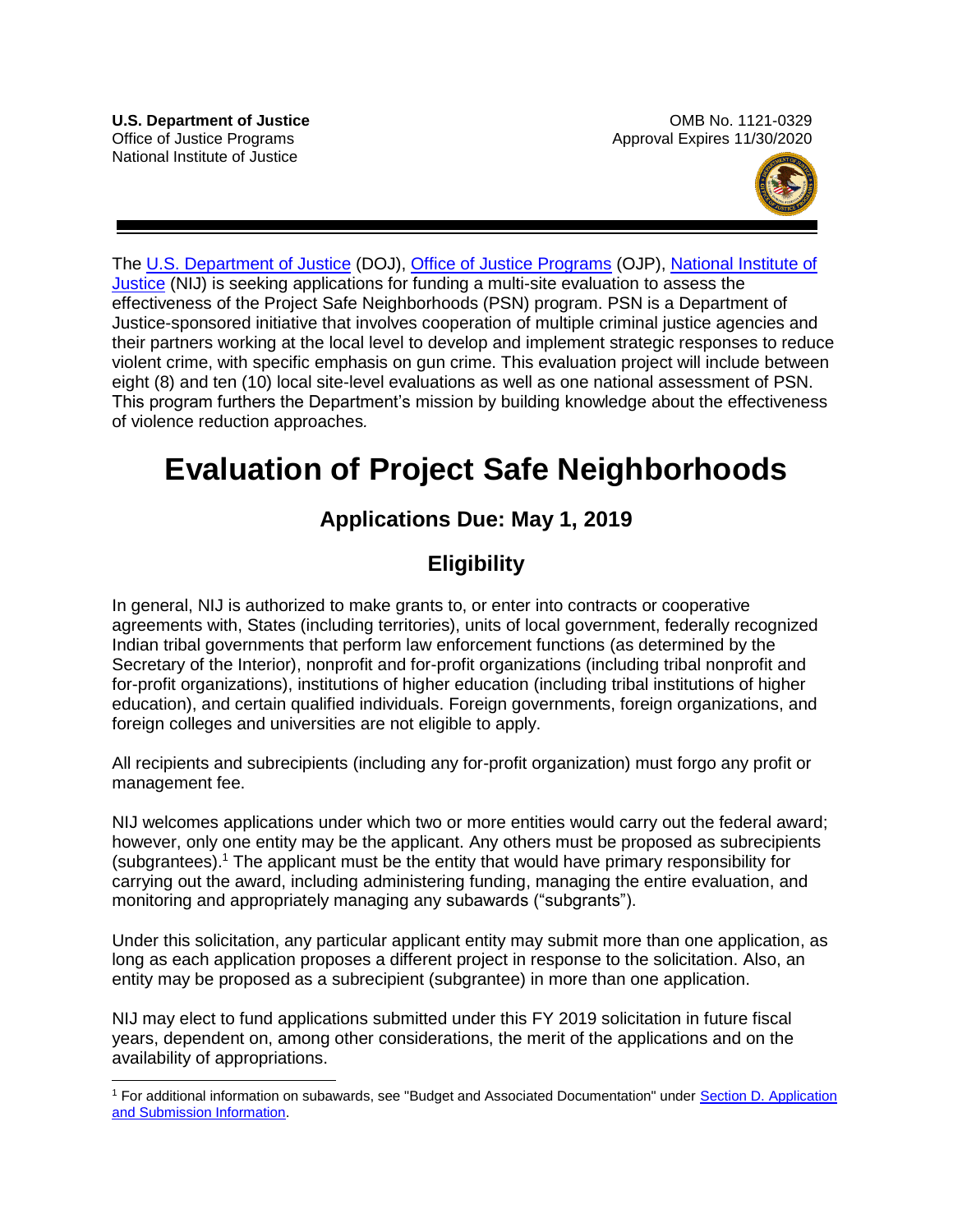## **Deadline**

Applicants must register with Grants.gov at<https://www.grants.gov/web/grants/register.html> prior to submitting an application. All applications are due by 11:59 p.m. eastern time on May 1, 2019.

To be considered timely, an application must be submitted by the application deadline using Grants.gov, and the applicant must have received a validation message from Grants.gov that indicates successful and timely submission. OJP urges applicants to submit applications at least 72 hours prior to the application due date, to allow time for the applicant to receive validation messages or rejection notifications from Grants.gov, and to correct in a timely fashion any problems that may have caused a rejection notification.

OJP encourages all applicants to read this *Important Notice: Applying for Grants in Grants.gov.* 

For additional information, see [How to Apply](#page-30-0) in [Section D. Application and Submission](#page-15-0)  [Information.](#page-15-0)

# **Contact Information**

For technical assistance with submitting an application, contact the Grants.gov Customer Support Hotline at 800-518-4726, 606-545-5035, at [https://www.grants.gov/web/grants/support.html,](https://www.grants.gov/web/grants/support.html) or via email to [support@grants.gov.](mailto:support@grants.gov) The [Grants.gov](https://www.grants.gov/web/grants/support.html) Support Hotline operates 24 hours a day, 7 days a week, except on federal holidays.

An applicant that experiences unforeseen Grants.gov technical issues beyond its control that prevent it from submitting its application by the deadline may email the NIJ contact identified below **within 24 hours after the application deadline** to request approval to submit its application. Additional information on reporting technical issues appears under Experiencing Unforeseen Grants.gov Technical Issues in the [How to Apply](#page-30-0) section.

For assistance with any other requirements of this solicitation, contact the National Criminal Justice Reference Service (NCJRS) Response Center: toll-free at 1-800-851-3420; via TTY at 301-240-6310 (hearing impaired only); email [grants@ncjrs.gov;](mailto:grants@ncjrs.gov) fax to 301-240-5830; or web chat at [https://webcontact.ncjrs.gov/ncjchat/chat.jsp.](https://webcontact.ncjrs.gov/ncjchat/chat.jsp) The NCJRS Response Center hours of operation are 10:00 a.m. to 6:00 p.m. eastern time, Monday through Friday, and 10:00 a.m. to 8:00 p.m. eastern time on the solicitation close date. General information on applying for NIJ awards can be found at [www.nij.gov/funding/Pages/welcome.aspx.](http://www.nij.gov/funding/Pages/welcome.aspx) Answers to frequently asked questions that may assist applicants are posted at [www.nij.gov/funding/Pages/faqs.aspx.](http://www.nij.gov/funding/Pages/faqs.aspx)

Grants.gov number assigned to this solicitation: NIJ-2019-15403

Release date: February 13, 2019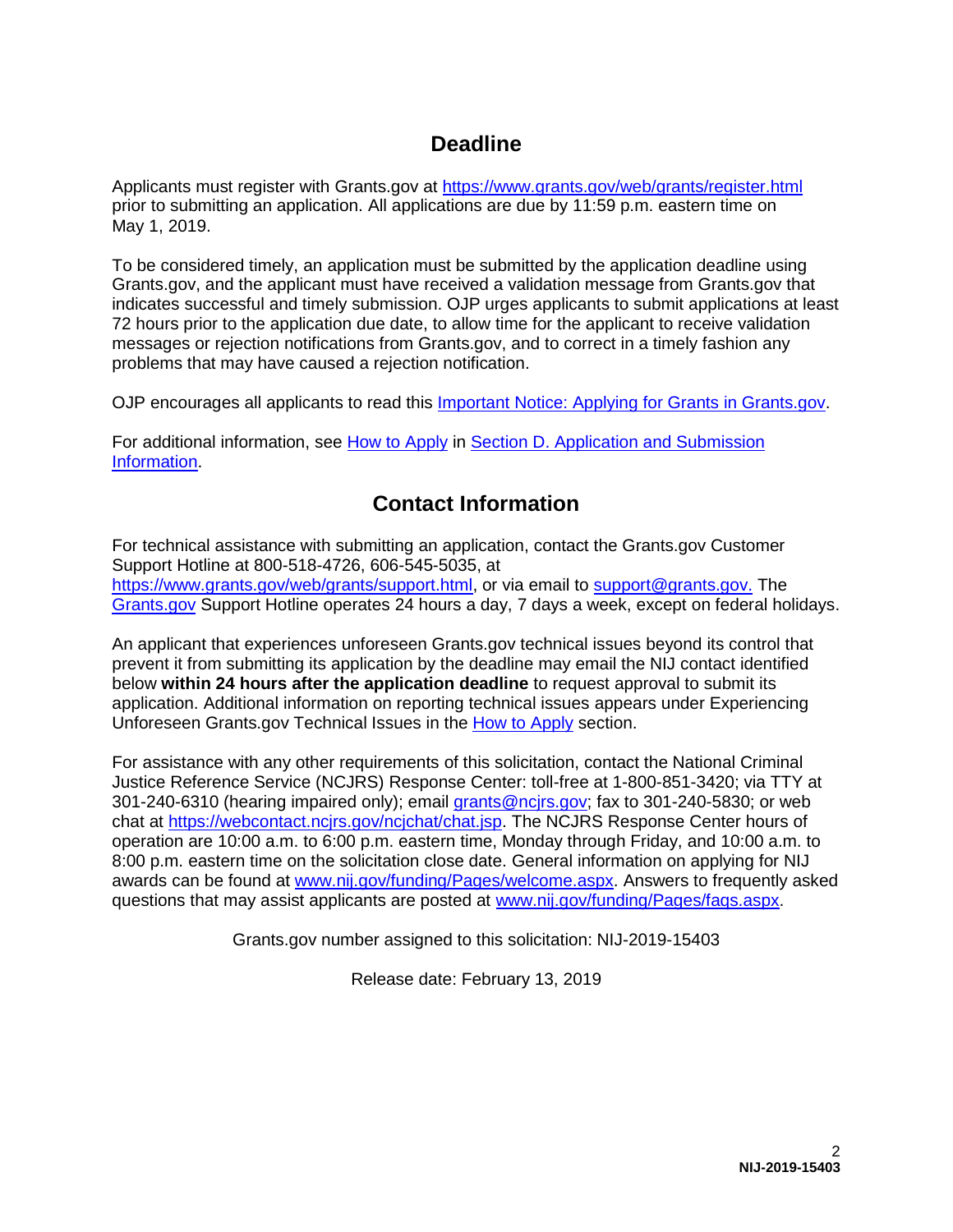# **Contents**

| Limitation on Use of Award Funds for Employee Compensation; Waiver14            |  |
|---------------------------------------------------------------------------------|--|
| Prior Approval, Planning, and Reporting of Conference/Meeting/Training Costs 15 |  |
|                                                                                 |  |
|                                                                                 |  |
|                                                                                 |  |
|                                                                                 |  |
|                                                                                 |  |
|                                                                                 |  |
|                                                                                 |  |
|                                                                                 |  |
|                                                                                 |  |
|                                                                                 |  |
|                                                                                 |  |
| General Information about Post-Federal Award Reporting Requirements39           |  |
|                                                                                 |  |
|                                                                                 |  |
| Freedom of Information Act and Privacy Act (5 U.S.C. 552 and 5 U.S.C. 552a) 40  |  |
|                                                                                 |  |
|                                                                                 |  |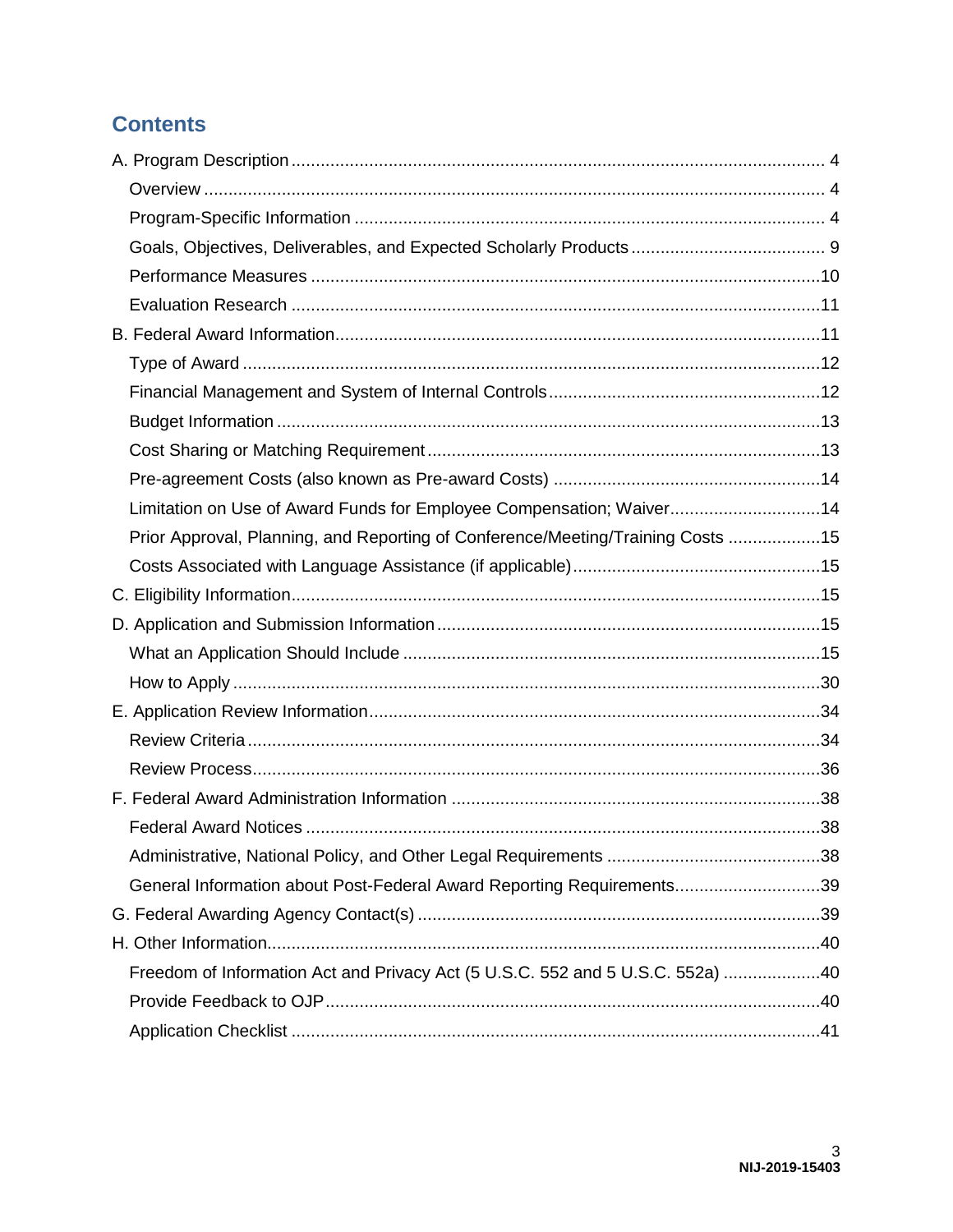# **Evaluation of Project Safe Neighborhoods**

# **(CFDA No. 16.560)**

# <span id="page-4-0"></span>**A. Program Description**

#### <span id="page-4-1"></span>**Overview**

NIJ is seeking applications for funding a multi-site evaluation to assess the effectiveness of the Project Safe Neighborhoods (PSN) program. PSN is a Department of Justice-sponsored initiative that involves cooperation of multiple criminal justice agencies and their partners working at the local level to develop and implement strategic responses to reduce gun crime.

PSN prioritizes the leadership of United States Attorney Offices in coordinating local efforts and carrying out federal prosecutions. This evaluation project will include between eight (8) and ten (10) local site-level evaluations, as well as one national assessment of PSN. NIJ intends to make one award under this solicitation for a project that will have two phases, with the opportunity for additional funding for the second phase to begin in FY 2021.

Applications proposing evaluation projects involving research partnerships with criminal justice agencies must include a strong letter of support from each of those agencies. Each letter of support must include the concurrence of the cooperating agency(ies) to archive any relevant study data in the National Archive of Criminal Justice Data (NACJD) at the conclusion of the award (see [Goals, Objectives, Deliverables, and Expected Scholarly Products](#page-9-0) below). If selected for an award, applicants will be expected to have formal agreements in place with partnering agencies by January 1, 2020. Those agreements must include a provision to meet the data archiving requirements of the award. In rare circumstances, for example, where law prohibits the archiving of agency data, NIJ may agree to a successful application creating and archiving an appropriate synthetic dataset. Those circumstances will be rare, decided by NIJ on a case-by-case basis, and will require extensive documentation and justification for exceptions to be made.

**Statutory Authority:** Any awards under this solicitation would be made under statutory authority provided by a full-year appropriations act for FY 2019. As of the writing of this solicitation, the Department of Justice is operating under a short-term "Continuing Resolution"; no full-year appropriation for the Department has been enacted for FY 2019.

#### <span id="page-4-2"></span>**Program-Specific Information**

 $\overline{a}$ 

This solicitation seeks applications for funding for a single, multi-site evaluation project to assess the effectiveness of the PSN program. PSN is a gun crime reduction initiative that was originally launched by the Department of Justice in 2001. In October 2017, the Attorney General announced the reinvigoration of the PSN program, calling it the centerpiece of the Department's crime reduction strategy. The announcement described ways that the program has been enhanced and updated, and that further emphasis has been placed on the role of U.S. Attorneys, the use of new technologies, and partnerships with local communities.<sup>2</sup> In the same

<sup>2</sup> [https://www.justice.gov/opa/pr/attorney-general-sessions-announces-reinvigoration-project-safe-neighborhoods](https://www.justice.gov/opa/pr/attorney-general-sessions-announces-reinvigoration-project-safe-neighborhoods-and-other)[and-other.](https://www.justice.gov/opa/pr/attorney-general-sessions-announces-reinvigoration-project-safe-neighborhoods-and-other)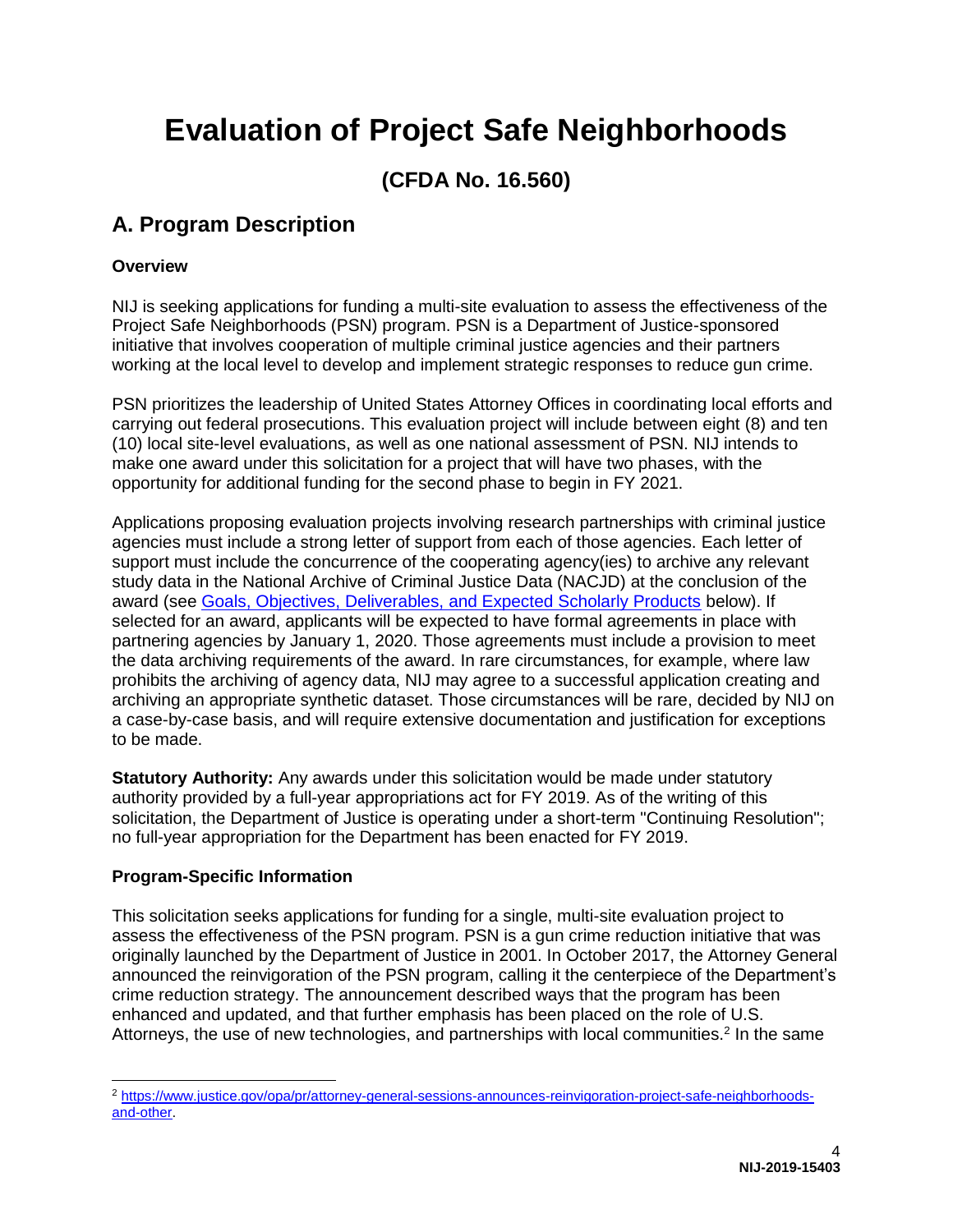month, the Attorney General sent a memorandum to all U.S. Attorneys reestablishing PSN and articulating priorities and principles for the program.<sup>3</sup>

The goal of the enhanced PSN is to bring together all levels of law enforcement and the communities they serve to reduce violent crime and make neighborhoods safer. The PSN approach is intended to be comprehensive and include prevention, enforcement, and reentry efforts. U.S. Attorneys and their partners, including federal, state, local, and tribal law enforcement and prosecutors, are expected to create strategic plans for operationalizing PSN within their districts. These plans are developed to be tailored to the specific needs, issues, and resources in the district. Under PSN, U.S. Attorneys exercise overall leadership for violence reduction strategies, while continuing to focus on their primary roles of investigating and prosecuting crimes. They are expected to bring the full extent of criminal sanctions to bear on violent offenders, deter further crime, and empower law enforcement and community partners, including, for example, community groups, victims' advocates, law enforcement agencies, and academic research entities.

PSN is comprised of a number of mandatory strategic guidelines with the expectation that considerable variation will occur across districts. U.S. Attorneys are expected to work with partners to develop and implement plans — based on five principles — to address the most significant violent crime in the district. The five principles are:

- 1. Leadership The U.S. Attorney should provide strong personal leadership and commitment by the U.S. Attorney's Office to take a leadership role in developing and implementing the program.
- 2. Partnership The U.S. Attorney's Office should work in partnership with a wide range of engaged stakeholders, including vital partnerships with federal, state, local, and tribal law enforcement and prosecutors. Community support and robust partnerships with community groups and victim advocates are also deemed to be integral.
- 3. Targeted and Prioritized Enforcement Focused enforcement efforts should harness the full range of available information and technology to identify locations within U.S. Attorney districts that have the greatest needs for violent crime reduction and the offenders who are driving violence in those areas.
- 4. Prevention of Additional Violence PSN places enforcement at the heart of violent crime reduction efforts, but also asserts that prevention and deterrence of additional crime are required for lasting impact. Such efforts may include public awareness activities, focused-deterrence messages to offenders, and locally-based prevention and reentry efforts.
- 5. Accountability U.S. Attorneys are expected to be accountable for results, closely follow the effects of their efforts in the local communities, and adjust their approach as necessary.

<sup>3</sup> [https://www.justice.gov/opa/press-release/file/1001581/download.](https://www.justice.gov/opa/press-release/file/1001581/download)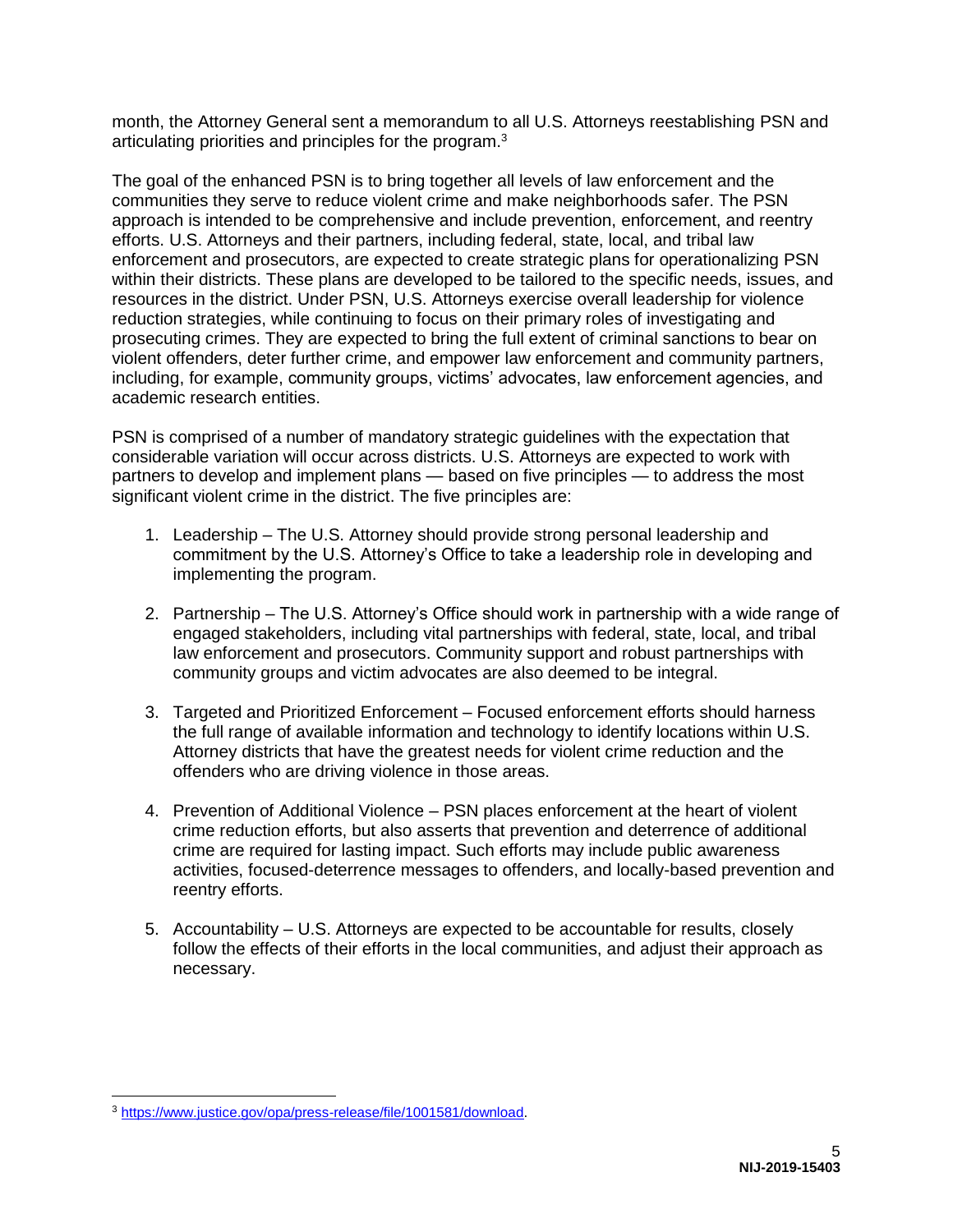In October, 2018, the Department announced \$30 million in grant awards to support the PSN program, through funding administered by the Bureau of Justice Assistance (BJA).<sup>4</sup> Approximately \$18 million of this funding was distributed through formula awards to all 94 U.S. Attorney districts under BJA's 2018 PSN grant announcement.<sup>5</sup> BJA also supported a PSN Suite of programs in 2018, which focused on reducing violent crime. Funding for these programs was intended to be used in coordination with, and to advance, PSN activities already under way in U.S. Attorney Districts. The BJA-funded PSN Suite included the following programs:

- Innovations in Community-Based Crime Reduction (CBCR).<sup>6</sup>
- Supporting Innovation: Field-Initiated Programs to Improve Officer and Public Safety.<sup>7</sup>
- Local Law Enforcement Crime Gun Intelligence Center Integration Initiative.<sup>8</sup>
- Strategies for Policing Innovation.<sup>9</sup>
- Technology Innovation for Public Safety (TIPS) Addressing Precipitous Increases in Crime. 10
- Innovative Prosecution Solutions for Combating Violent Crime and Illegal Opioids.<sup>11</sup>

Although not officially part of the PSN Suite of programs, BJA also encouraged grant recipients under the Edward Byrne Memorial Justice Assistance Grant (JAG) Program to coordinate with U.S. Attorneys Offices and PSN grantees in order to leverage funding for violence reduction projects.

The Office of Juvenile Justice and Delinquency Prevention (OJJDP) also funded two programs in FY 2018 as part of the PSN Suite. These included:

- Gang Suppression: A Law Enforcement and Prosecutorial Approach to Address Gang Recruitment of Unaccompanied Alien Children. 12
- Gang Suppression Planning Grants Program.<sup>13</sup>

#### **Evaluating PSN**

NIJ is seeking to make a single award to conduct a multi-level, multi-site evaluation of PSN. The evaluation will be multi-level in the sense that it will include a national assessment as well as multiple local site-level evaluations. It will be multi-site in the sense that local evaluations will be

<sup>4</sup> [https://www.justice.gov/opa/pr/justice-department-awards-more-30-million-project-safe-neighborhoods-combat](https://www.justice.gov/opa/pr/justice-department-awards-more-30-million-project-safe-neighborhoods-combat-violent-crime)[violent-crime.](https://www.justice.gov/opa/pr/justice-department-awards-more-30-million-project-safe-neighborhoods-combat-violent-crime)

<sup>5</sup> [https://www.bja.gov/funding/PSNFormula18.pdf.](https://www.bja.gov/funding/PSNFormula18.pdf)

<sup>6</sup> [https://www.bja.gov/funding/CBCR18.pdf.](https://www.bja.gov/funding/CBCR18.pdf)

<sup>7</sup> [https://www.bja.gov/funding/Field18.pdf.](https://www.bja.gov/funding/Field18.pdf)

<sup>8</sup> [https://www.bja.gov/funding/CGIC18.pdf.](https://www.bja.gov/funding/CGIC18.pdf)

<sup>9</sup> [https://www.bja.gov/funding/SPI18.pdf.](https://www.bja.gov/funding/SPI18.pdf)

<sup>10</sup> [https://www.bja.gov/funding/TIPS18.pdf.](https://www.bja.gov/funding/TIPS18.pdf)

<sup>11</sup> [https://www.bja.gov/funding/InnovativeProsecution18.pdf.](https://www.bja.gov/funding/InnovativeProsecution18.pdf)

<sup>12</sup> [https://www.ojjdp.gov/grants/solicitations/FY2018/GangUAC.pdf.](https://www.ojjdp.gov/grants/solicitations/FY2018/GangUAC.pdf)

<sup>13</sup> [https://www.ojjdp.gov/grants/solicitations/FY2018/GangPlan.pdf.](https://www.ojjdp.gov/grants/solicitations/FY2018/GangPlan.pdf)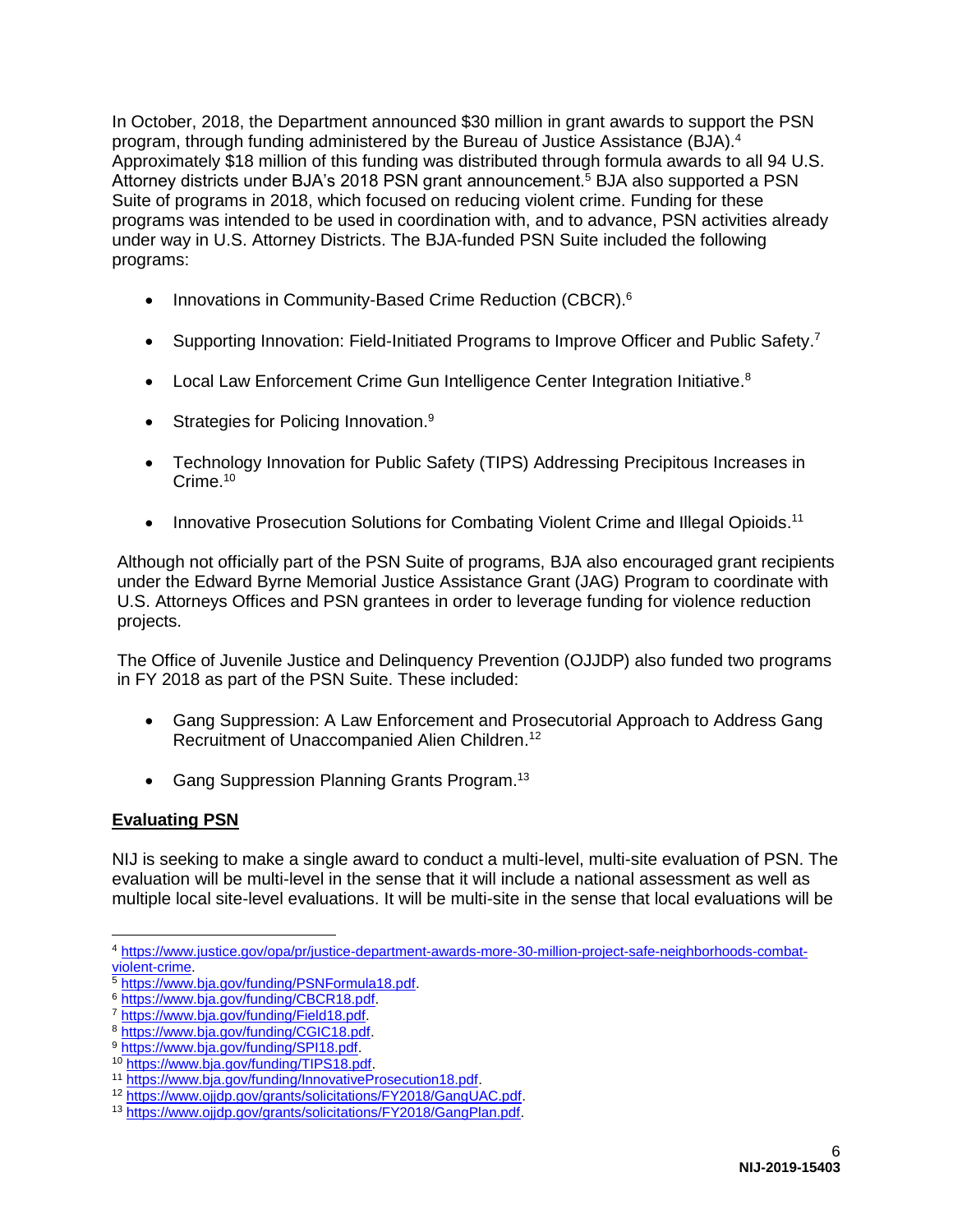conducted in 8 to 10 PSN sites. NIJ seeks to develop strong evidence on the effectiveness of the PSN program in reducing violent crime, as well as valuable information about the variables that influence the effectiveness of PSN at the national and local levels. The evaluation should assess both program implementation and program outcomes. It should utilize both quantitative and qualitative methods. NIJ strongly encourages applicants to propose a multidisciplinary advisory board comprised of researchers and practitioners to help guide the development and execution of this evaluation.

NIJ has identified high-level research questions to inform the evaluation strategy. These questions are not intended to be exhaustive and applicants should modify or propose additional research questions, as necessary.

Research questions related to outcomes:

- How did PSN affect violent crime rates nationwide?
- How did PSN affect violent crime in individual districts?
- To what extent were differences in violent crime outcomes associated with:
	- o PSN strategies and activities;
	- o The types of violent crime targeted;
	- o The characteristics of the communities that are targeted and prioritized;
	- o The composition of the local PSN task force;
	- o The inclusion of a research partner;
	- o The leadership and activities of the U.S. Attorney's Office?

Research questions related to implementation:

- What direction, guidance, and resources did DOJ make available to U.S. Attorney districts implementing PSN?
- How were the five PSN program principles implemented across U.S. Attorney districts?
- What were the primary ways in which implementation of PSN varied across districts?
- Who were the primary PSN partners and how did partnerships function?

**National Assessment:** The primary purpose of the national assessment is to produce an estimate of the national effect of PSN on violent crime. The evaluator will be expected to analyze information relevant to PSN programs across all U.S. Attorney districts. This assessment will incorporate data provided by U.S. Attorney-led PSN task forces, data available through public sources, and information provided by DOJ personnel involved in administering PSN.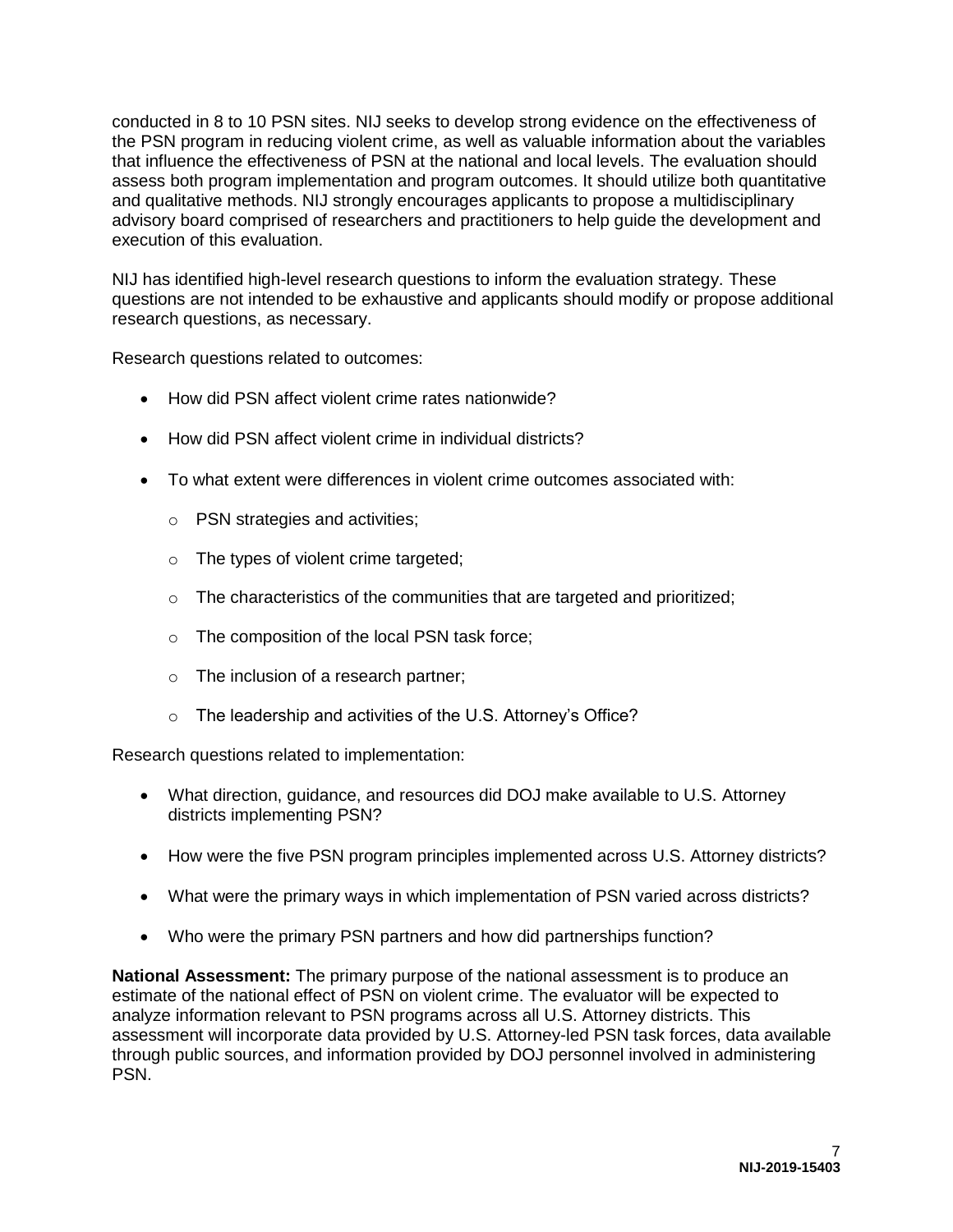- Data and information provided by PSN task forces to DOJ/NIJ will be made available for the purposes of this evaluation. This will include violent crime data for the targeted geographic areas in the form of monthly counts of homicides, robberies, aggravated assaults, rapes, and non-fatal shootings beginning in October 2015.<sup>14</sup> Task forces will also provide to DOJ/NIJ information on their strategic plans, program implementation information (e.g., partners engaged, strategies and tactics utilized), and prosecution filings.
- Data available through public sources may include FBI UCR data and a range of other data sources, such as local hospital data on patients treated at the Emergency Department for violence related injuries and data from the Chief Medical Examiner on violence related mortality.
- DOJ personnel involved in administering PSN will provide additional information related to PSN program implementation, resources, and guidance. The evaluator should also plan to collect such information through direct observation and participation during PSN conferences, meetings, conference calls, video conferences, etc.

**Site-level Evaluations:** The primary purpose of the site-level evaluations is to provide a more rigorous and detailed analysis of the effectiveness of PSN as a violent crime reduction strategy within local communities. Each individual site-level evaluation should include a detailed, multimethod case study of program implementation, violent crime outcomes, and local factors that may affect implementation and violent crime. For each site-level evaluation, the evaluator should create a rigorous quasi-experimental design in which at least one matched comparison area is identified for each geographic area targeted by the PSN task force. Adjacent geographic areas should also be considered for analysis as potentially viable comparisons, and for analysis of possible crime displacement.

Site-level evaluations provide the opportunity to address much more specific research questions related to the opportunities and challenges confronted by PSN programs, and the local factors that influence effectiveness. Careful attention should be paid to central program components such as the leadership of the U.S. Attorney's Office, the composition and functioning of the Task Force, and the use of data and technology to help establish and refine the strategic plan and program activities. Case studies should also examine community-level factors that may affect implementation or outcomes, as well as community responses to PSN activities.

To the extent possible, the PSN evaluator should anticipate and work to ameliorate the data collection burden for local participating sites. This should include budgeting for costs within the evaluation to support data collection at the local level. Applicants are also strongly encouraged to plan for a high level of engagement with PSN personnel in the participating local sites in order to produce quality evaluation findings with a high degree of practical relevance. This includes planning for regular site visits and/or maintaining an ongoing presence in local evaluation sites. It also includes providing annual interim reports back to participating sites (see Interim Reports below).

The selected PSN evaluator will work with NIJ and others at DOJ to identify the 8-10 local sites for participation in the site-level evaluations. Local sites will be selected based on criteria yet to be fully determined, but which will likely include sites with high capacity for supporting rigorous

 $\overline{a}$ 

<sup>&</sup>lt;sup>14</sup> October 2015 is three years prior to the Attorney General's announcement of the enhanced approach to PSN. This is intended to serve as a three-year baseline period.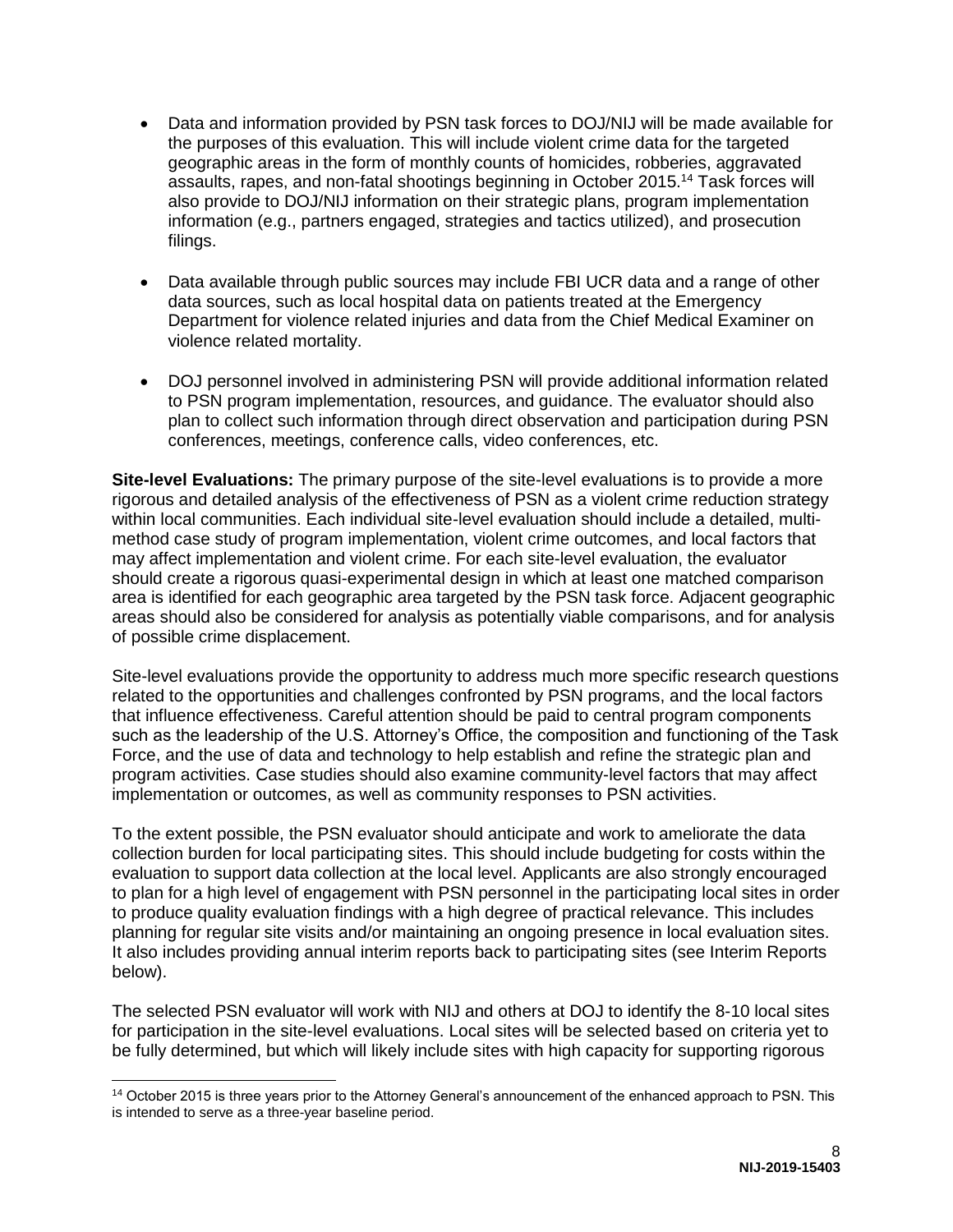evaluations and diversity in terms of geography and violent crime challenges. Applicants should propose additional criteria or methods as appropriate for informing the selection of local evaluation sites.

**Evaluation Project Period and Program Performance Period:** NIJ intends to fund the evaluation of PSN in two phases. The project period for the evaluation will begin on January 1, 2020 (for more information see [Federal Award Information](#page-11-1) below). Applicants should set the project period for the first phase of this evaluation for 24 months. If NIJ should decide to fund the second phase of the evaluation, it will also be for 24 months, bringing the full project period to 48 months. During the first year of this project, NIJ anticipates that the evaluation effort will require six-to-nine months to complete tasks such as site selection, planning with site personnel, obtaining letters of support from all PSN participating agencies and partners, instrument development, and Institutional Review Board approval. Data collection for the evaluation will include both retrospective and prospective data. Retrospective data collection will go back to October 2015, three years prior to the start of the PSN program, as noted [above.](#page-4-2) Applicants should anticipate prospective data collection to last no-less-than 24 months. The remaining project period should be used to collect additional prospective data if possible, conduct analyses, and prepare final reports.

#### <span id="page-9-0"></span>**Goals, Objectives, Deliverables, and Expected Scholarly Products**

The goal of this solicitation is to evaluate the overall effectiveness of the PSN program in terms of reducing violent crime. The primary objectives are to produce a national level assessment and 8-10 local level, rigorous evaluations. The deliverables from this solicitation will consist of published works that speak to these objectives.

Interim Reports. Any recipient of an award under this solicitation will be expected to produce annual interim reports focused on the national assessment of PSN and each of the local PSN sites participating in the evaluation. These reports should be prepared to benefit local and federal personnel who administer PSN, but should also be suitable for public release. Analyses and data presentations within these reports should address performance data, violent crime patterns, prosecutions, program activities, and partnerships. These reports are intended to supplement, and not replace, local level analyses and tracking of crime and performance indicators at PSN sites, which is expected to continue on an ongoing basis as a normal part of programmatic activity. The application should describe how the applicant plans to prepare and deliver these interim reports. Applicants may also propose additional methods for conveying findings to practitioner and policy maker audiences.

Final Research Report. Any recipient of an award under this solicitation will be expected to submit a combined final evaluation report that includes a full description of the methods and findings from the national assessment and all site level evaluations. Additional information on the final research report requirement for the solicitation is posted on NIJ's webpage.

Required Data Sets and Associated Files and Documentation*.* Any recipient of an award under this solicitation will be expected to submit to the National Archive of Criminal Justice Data (NACJD) all data sets that result in whole or in part from the work funded by the award, along with associated files and any documentation necessary for future efforts by others to reproduce the project's findings and/or to extend the scientific value of the data set through secondary analysis. For more information, see Program Narrative in [Section D. Application and](#page-15-0)  [Submission Information.](#page-15-0)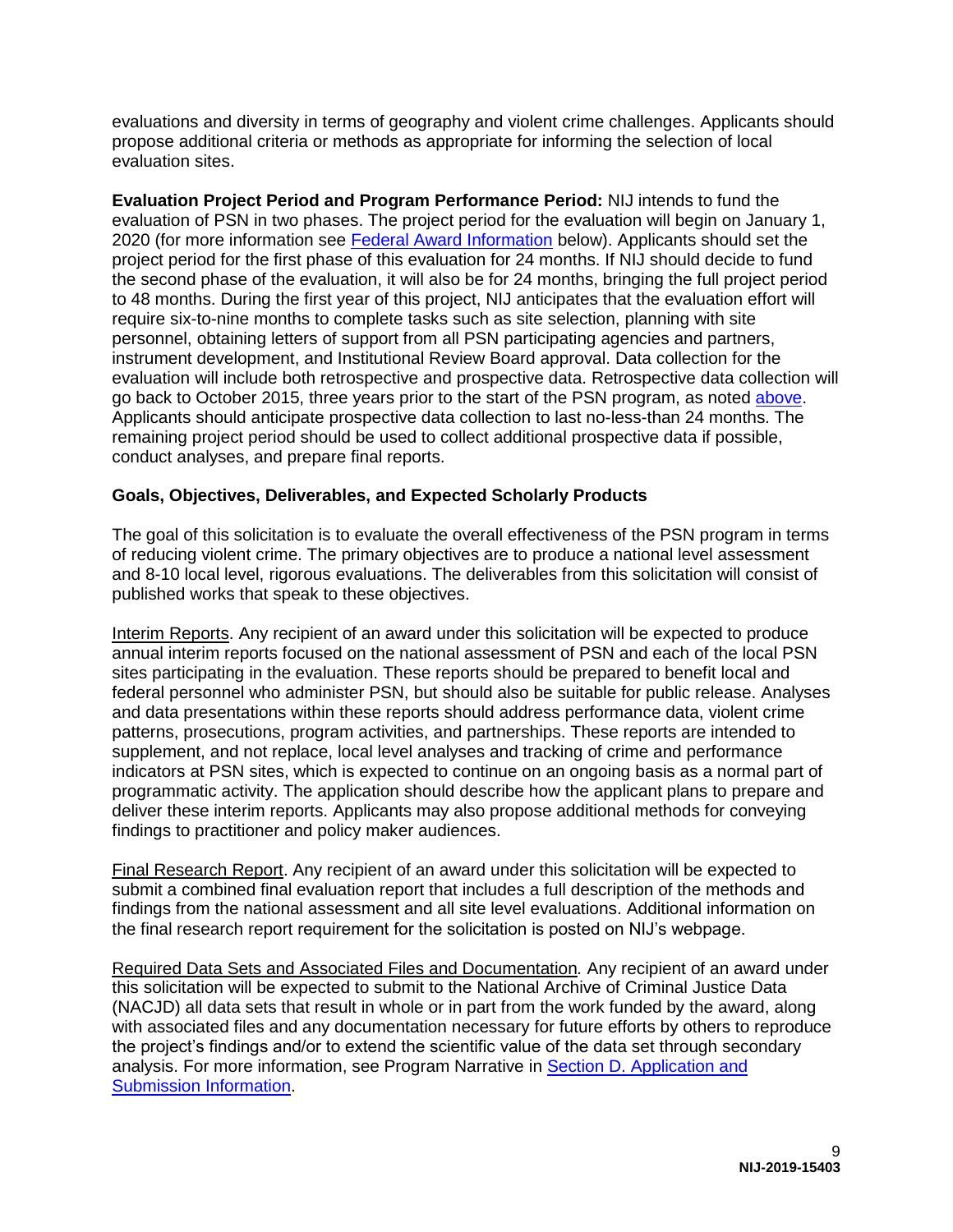In addition to these deliverables (and the required reports and data on performance measures described in [Section F. Federal Award Administration Information\)](#page-38-0), NIJ expects scholarly products to result from each award under this solicitation, taking the form of one or more published, peer-reviewed, scientific journal articles, and/or (if appropriate) law review journal articles, book chapter(s) or book(s) in the academic press, technological prototypes, patented inventions, or similar scientific products.

The Goals, Objectives, Deliverables, and Expected Scholarly Products are directly related to the performance measures that demonstrate the results of the work completed.

#### <span id="page-10-0"></span>**Performance Measures**

OJP will require each successful applicant to submit regular performance data that demonstrate the results of the work carried out under the award (see ["General Information about Post-](#page-39-0)[Federal Award Reporting Requirements"](#page-39-0) in [Section F. Federal Award Administration](#page-38-0)  [Information\)](#page-38-0).

Applicants should visit OJP's performance measurement page at [www.ojp.gov/performance](https://www.ojp.gov/performance) for an overview of performance measurement activities at OJP.

The application should demonstrate the applicant's understanding of the performance data reporting requirements for this grant program and detail how the applicant will gather the required data should it receive funding.

Please note that applicants are **not** required to submit performance data with the application. Performance measures information is included as an alert that successful applicants will be required to submit performance data as part of the reporting requirements under an award.

| Objective                                                                                                                                                           | <b>Performance Measure(s)</b>                                                                                                                                                                                                                                                                                                                                                                                                                                                                                                                                                                                                                                                                                                                                                                                                                                                       | <b>Data Recipient Provides</b>                                                                                                                                                                                                                                                                                                                                                                                                                                                                             |
|---------------------------------------------------------------------------------------------------------------------------------------------------------------------|-------------------------------------------------------------------------------------------------------------------------------------------------------------------------------------------------------------------------------------------------------------------------------------------------------------------------------------------------------------------------------------------------------------------------------------------------------------------------------------------------------------------------------------------------------------------------------------------------------------------------------------------------------------------------------------------------------------------------------------------------------------------------------------------------------------------------------------------------------------------------------------|------------------------------------------------------------------------------------------------------------------------------------------------------------------------------------------------------------------------------------------------------------------------------------------------------------------------------------------------------------------------------------------------------------------------------------------------------------------------------------------------------------|
| Conduct research<br>in social and<br>behavioral<br>sciences having<br>clear implications<br>for criminal justice<br>policy and practice<br>in the United<br>States. | 1. Relevance to the needs of the field as<br>measured by whether the project's<br>substantive scope did not deviate from the<br>funded project or any subsequent agency-<br>approved modifications to the scope.<br>2. Quality of the research as demonstrated by<br>the scholarly products that result in whole or<br>in part from work funded under the NIJ award,<br>such as published, peer-reviewed, scientific<br>journal articles, and/or (as appropriate for the<br>funded project) law review journal articles,<br>book chapter(s) or book(s) in the academic<br>press, technological prototypes, patented<br>inventions, or similar scientific products.*<br>3. Quality of management as measured by such<br>factors as whether significant project<br>milestones were achieved, reporting and<br>other deadlines were met, and costs<br>remained within approved limits. | 1. Quarterly financial reports,<br>semi-annual and final<br>progress reports, and<br>products of the work<br>performed under the NIJ<br>award (including, at minimum,<br>a final research report).<br>If applicable, an annual audit<br>report<br>2. List of citation(s) to all<br>scholarly products that<br>resulted in whole or in part<br>from work funded under the<br>NIJ award.<br>3. If applicable, each data set<br>that resulted in whole or in<br>part from work funded under<br>the NIJ award. |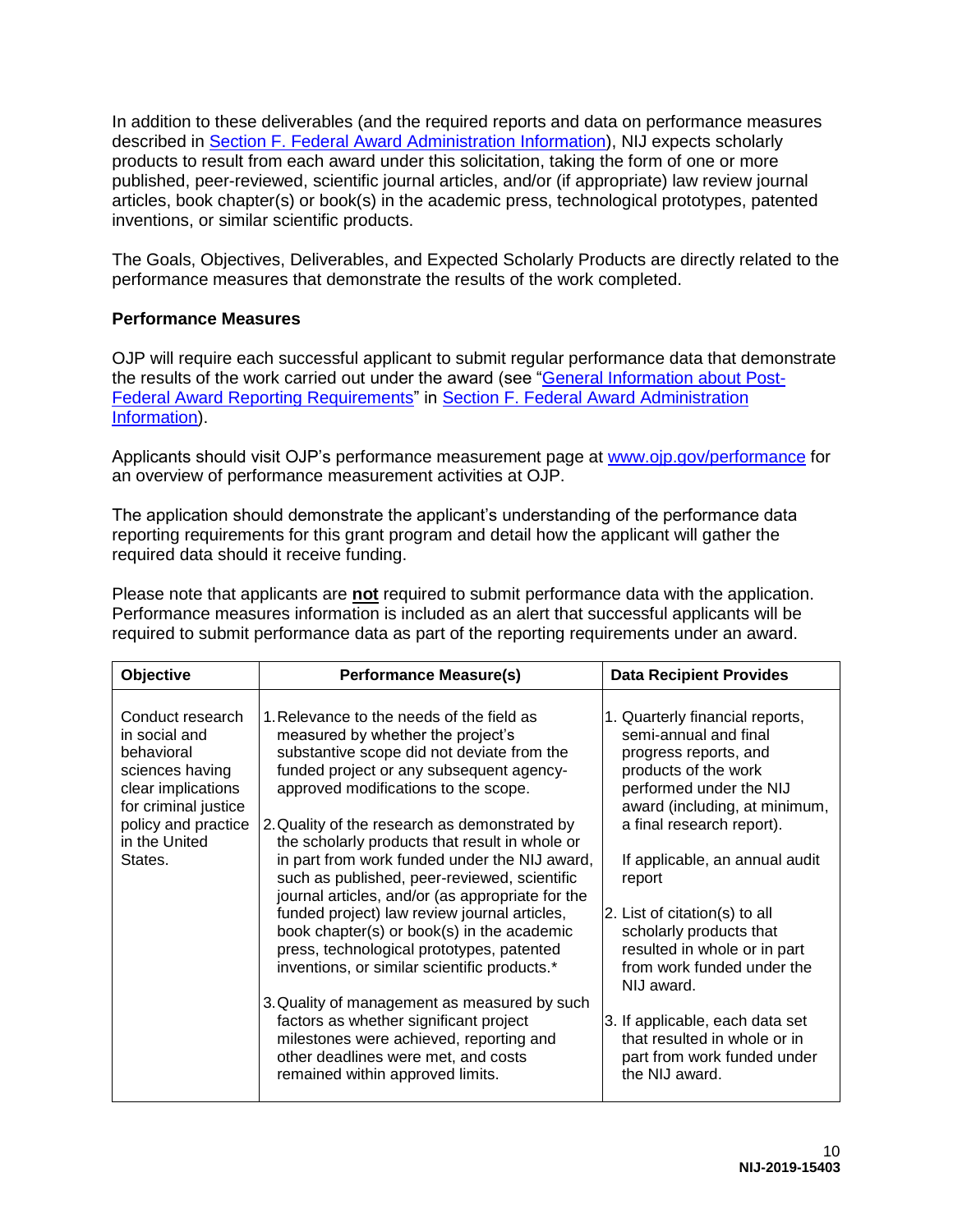#### <span id="page-11-0"></span>**Evaluation Research**

If an application includes an evaluation research component (or consists entirely of evaluation research), the application is expected to propose the most rigorous evaluation design appropriate for the research questions to be addressed. If the primary purpose of the evaluation is to determine the effectiveness or impact of an intervention (e.g., program, practice, or policy), the most rigorous evaluation designs may include random selection and assignment of participants (or other appropriate units of analysis) to experimental and control conditions. In cases where randomization is not feasible, applicants should propose a strong quasiexperimental design that can address the risk of selection bias.

Applications that include evaluation research should consider the feasibility of including cost/benefit analysis. In cases where evaluations find that interventions have produced the intended benefit, cost/benefit analysis provides valuable and practical information for practitioners and policymakers that aids decisionmaking.

Evaluation research projects may also address a wide range of research questions beyond those focused on the effectiveness or impact of an intervention. Different research designs may be more appropriate for different research questions and at different stages of program development. The intervention strategies, setting, other contextual factors, and resources should be taken into account when selecting an evaluation design. In all cases, applications are expected to propose the most rigorous evaluation design appropriate for the research questions to be addressed.

Applicants are encouraged to review evidence rating criteria at [https://www.crimesolutions.gov/about\\_starttofinish.aspx](https://www.crimesolutions.gov/about_starttofinish.aspx) for further information on high-quality evaluation design elements.

## <span id="page-11-1"></span>**B. Federal Award Information**

NIJ expects to make a single award under this solicitation, with an estimated total amount awarded of up to \$3 million*.*This award will cover costs for the first phase of a two-phase project. NIJ intends to fund this project incrementally, with the first phase of funding available through this solicitation, and a second phase of funding in a similar amount available in FY 2021. In making decisions regarding an award for phase two, NIJ will consider, among other factors, the availability of appropriations, DOJ strategic priorities, and performance of the award recipient both in terms of the management of the award and the progress of the work under the award.

To allow time for (among other things) any necessary post-award review and financial clearance by OJP of the proposed budget and for any associated responses or other action(s) that may be required of the recipient, applicants should propose an award start date of January 1, 2020.

If the applicant is proposing a project that reasonably could be conducted in discrete phases, with each phase resulting in completion of one or more significant, defined milestones, then NIJ strongly recommends that the applicant structure the application—specifically including the narrative, expected scholarly products, timelines/milestones, and budget detail worksheet and budget narrative—to clearly define each phase. (This is particularly the case if the applicant proposes a project that will exceed—in cost or the length of the period of performance—the amount or length of time anticipated for an individual award (or awards) under this solicitation.)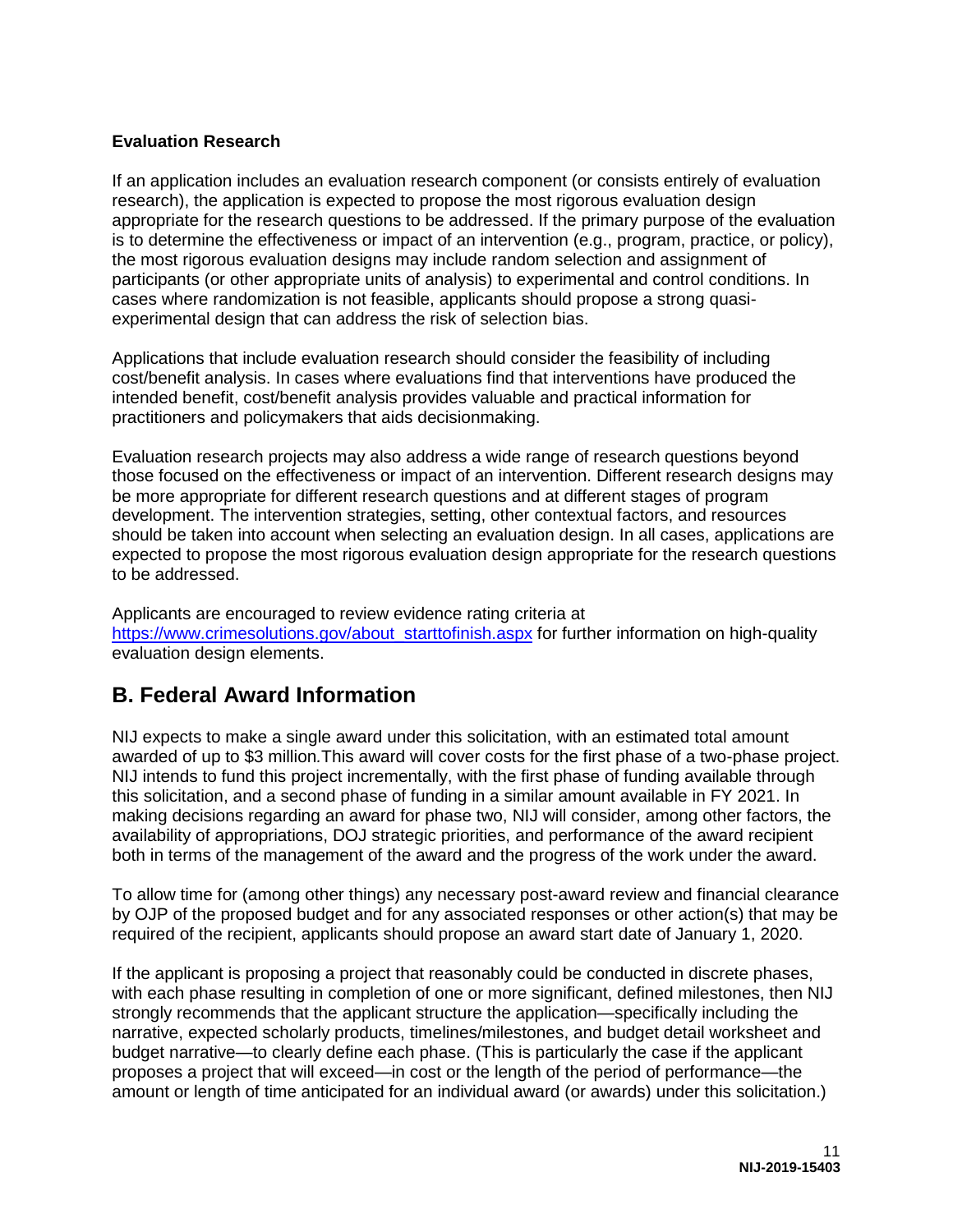Given limitations on the availability to NIJ of funds for awards for research, development, and evaluation, this information will assist NIJ in considering whether partial funding of applications would be productive. (If, in FY 2019, NIJ elects to fund only certain phases of a proposed project, the expected scholarly products from the partial-funding award may, in some cases, vary from those described above.)

NIJ's decisions regarding future funding for applications only partially funded in FY 2019, will consider, among other factors, the availability of appropriations, when the program or project was last competed, OJP's strategic priorities, and OJP's assessment of both the management of the award (for example, timeliness and quality of progress reports), and the progress of the work funded under the award.

All awards are subject to the availability of appropriated funds and to any modifications or additional requirements that may be imposed by law.

#### <span id="page-12-0"></span>**Type of Award**

NIJ expects to make any award under this solicitation in the form of a grant. See [Administrative,](#page-38-2)  [National Policy, and Other Legal Requirements,](#page-38-2) under [Section F. Federal Award Administration](#page-38-0)  [Information,](#page-38-0) for a brief discussion of important statutes, regulations, and award conditions that apply to many (or in some cases, all) OJP grants.

**Please note:** Any recipient of an award under this solicitation will be required to comply with DOJ regulations on confidentiality and protection of human subjects. See "Requirements related to Research" under ["Overview of Legal Requirements Generally Applicable to OJP Grants and](https://ojp.gov/funding/Explore/LegalOverview/index.htm)  [Cooperative Agreements –](https://ojp.gov/funding/Explore/LegalOverview/index.htm) FY 2018 Awards" in the OJP Funding Resource Center at [https://ojp.gov/funding/index.htm.](https://ojp.gov/funding/index.htm)

#### <span id="page-12-1"></span>**Financial Management and System of Internal Controls**

Award recipients and subrecipients (including recipients or subrecipients that are pass-through entities<sup>15</sup>) must, as described in the Part 200 Uniform Requirements<sup>16</sup> as set out at 2 C.F.R. 200.303:

- (a) Establish and maintain effective internal control over the Federal award that provides reasonable assurance that [the recipient (and any subrecipient)] is managing the Federal award in compliance with Federal statutes, regulations, and the terms and conditions of the Federal award. These internal controls should be in compliance with guidance in "Standards for Internal Control in the Federal Government" issued by the Comptroller General of the United States and the "Internal Control Integrated Framework", issued by the Committee of Sponsoring Organizations of the Treadway Commission (COSO).
- (b) Comply with Federal statutes, regulations, and the terms and conditions of the Federal awards.

 $\overline{a}$  $15$  For purposes of this solicitation, the phrase "pass-through entity" includes any recipient or subrecipient that provides a subaward ("subgrant") to carry out part of the funded award or program.

<sup>&</sup>lt;sup>16</sup> The "Part 200 Uniform Requirements" means the DOJ regulation at 2 C.F.R Part 2800, which adopts (with certain modifications) the provisions of 2 C.F.R. Part 200.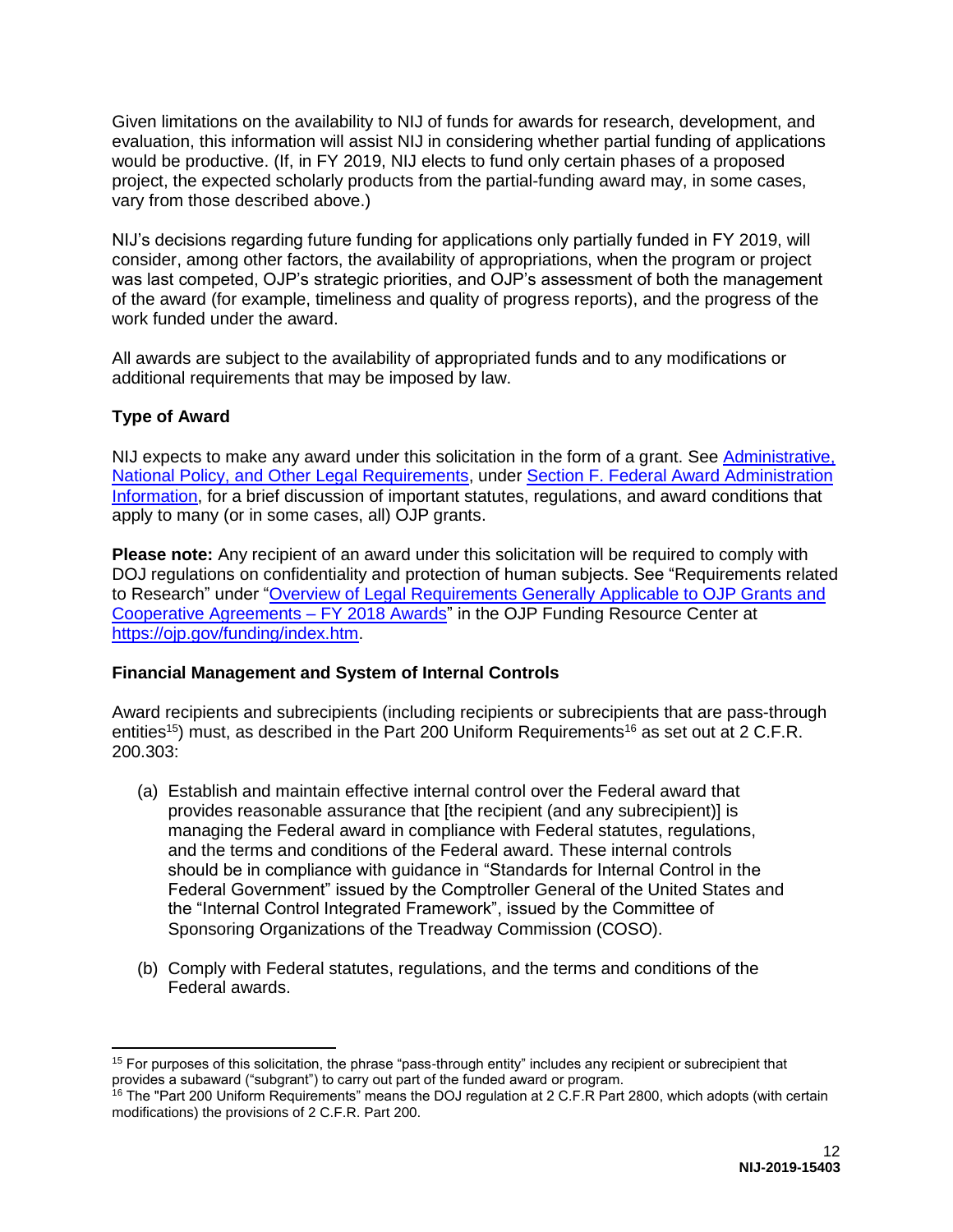- (c) Evaluate and monitor [the recipient's (and any subrecipient's)] compliance with statutes, regulations and the terms and conditions of Federal awards.
- (d) Take prompt action when instances of noncompliance are identified including noncompliance identified in audit findings.
- (e) Take reasonable measures to safeguard protected personally identifiable information and other information the Federal awarding agency or pass-through entity designates as sensitive or [the recipient (or any subrecipient)] considers sensitive consistent with applicable Federal, state, local, and tribal laws regarding privacy and obligations of confidentiality.

To help ensure that applicants understand applicable administrative requirements and cost principles, OJP encourages prospective applicants to enroll, at no charge, in the DOJ Grants Financial Management Online Training, available at <https://onlinegfmt.training.ojp.gov/>. (This training is required for all OJP recipients.)

Also, applicants should be aware that OJP collects information from applicants on their financial management and systems of internal controls (among other information) which is used to make award decisions. Under [Section D. Application and Submission Information,](#page-15-0) applicants may access and review the OJP Financial Management and System of Internal Controls Questionnaire [\(https://ojp.gov/funding/Apply/Resources/FinancialCapability.pdf\)](https://ojp.gov/funding/Apply/Resources/FinancialCapability.pdf) that OJP requires **all** applicants (other than an individual applying in his/her personal capacity) to download, complete, and submit as part of the application.

#### <span id="page-13-0"></span>**Budget Information**

What will not be funded:

- Applications primarily to purchase equipment, materials, or supplies. (A budget may include these items if they are necessary to conduct research, development, demonstration, evaluation, or analysis.)
- Applications that are not responsive to this specific solicitation.
- Proposals that seek to develop technology for functional or operational purposes only.
- Research that lacks clear implications for criminal justice policy and/or practice in the United States.

#### <span id="page-13-1"></span>**Cost Sharing or Matching Requirement**

See "Cofunding" paragraph under item 4 ("Budget and Associated Documentation") under [What](#page-15-4)  [an Application Should Include](#page-15-4) in [Section D. Application and Submission Information.](#page-15-0)

This solicitation does not require a match. However, if a successful application proposes a voluntary match amount, and OJP approves the budget, the total match amount incorporated into the approved budget becomes mandatory and subject to audit.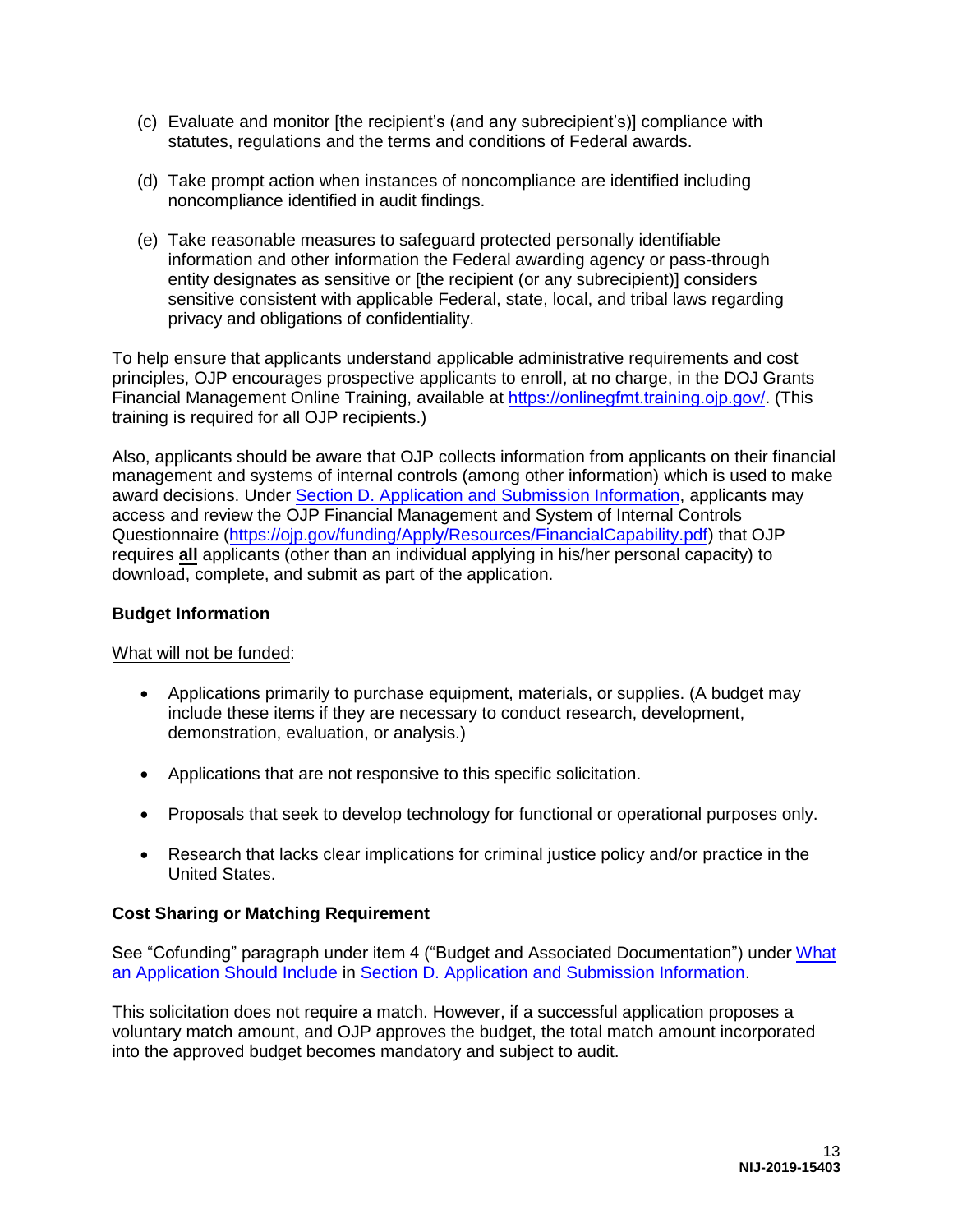#### <span id="page-14-0"></span>**Pre-agreement Costs (also known as Pre-award Costs)**

Pre-agreement costs are costs incurred by the applicant prior to the start date of the period of performance of the federal award.

OJP does **not** typically approve pre-agreement costs; an applicant must request and obtain the prior written approval of OJP for all such costs. All such costs incurred prior to award and prior to approval of the costs are incurred at the sole risk of the applicant. (Generally, no applicant should incur project costs *before* submitting an application requesting federal funding for those costs.) Should there be extenuating circumstances that make it appropriate for OJP to consider approving pre-agreement costs, the applicant may contact the point of contact listed on the title page of this solicitation for the requirements concerning written requests for approval. If approved in advance by OJP, award funds may be used for pre-agreement costs, consistent with the recipient's approved budget and applicable cost principles. See the section on "Costs Requiring Prior Approval" in the DOJ Grants Financial Guide at<https://ojp.gov/financialguide/DOJ/index.htm> for more information.

#### <span id="page-14-1"></span>**Limitation on Use of Award Funds for Employee Compensation; Waiver**

With respect to any award of more than \$250,000 made under this solicitation, a recipient may not use federal funds to pay total cash compensation (salary plus cash bonuses) to any employee of the recipient at a rate that exceeds 110 percent of the maximum annual salary payable to a member of the Federal Government's Senior Executive Service (SES) at an agency with a Certified SES Performance Appraisal System for that year. <sup>17</sup> The 2019 salary table for SES employees is available at the Office of Personnel Management website at [https://www.opm.gov/policy-data-oversight/pay-leave/salaries-wages/salary](https://www.opm.gov/policy-data-oversight/pay-leave/salaries-wages/salary-tables/19Tables/exec/html/ES.aspx)[tables/19Tables/exec/html/ES.aspx](https://www.opm.gov/policy-data-oversight/pay-leave/salaries-wages/salary-tables/19Tables/exec/html/ES.aspx)*.* Note: A recipient may compensate an employee at a greater rate, provided the amount in excess of this compensation limitation is paid with nonfederal funds. (Non-federal funds used for any such additional compensation will not be considered matching funds, where match requirements apply.) If only a portion of an employee's time is charged to an OJP award, the maximum allowable compensation is equal to the percentage of time worked times the maximum salary limitation.

The Director of the National Institute of Justice, may exercise discretion to waive, on an individual basis, this limitation on compensation rates allowable under an award. An applicant that requests a waiver should include a detailed justification in the budget narrative of its application. An applicant that does not submit a waiver request and justification with its application should anticipate that OJP will require the applicant to adjust and resubmit the budget.

The justification should address, in the context of the work the individual would do under the award, the particular qualifications and expertise of the individual, the uniqueness of a service the individual will provide, the individual's specific knowledge of the proposed program or project, and a statement that explains whether and how the individual's salary under the award would be commensurate with the regular and customary rate for an individual with his/her qualifications and expertise, and for the work he/she would do under the award.

 $\overline{a}$ 

<sup>&</sup>lt;sup>17</sup> OJP does not apply this limitation on the use of award funds to the nonprofit organizations listed in Appendix VIII to 2 C.F.R. Part 200.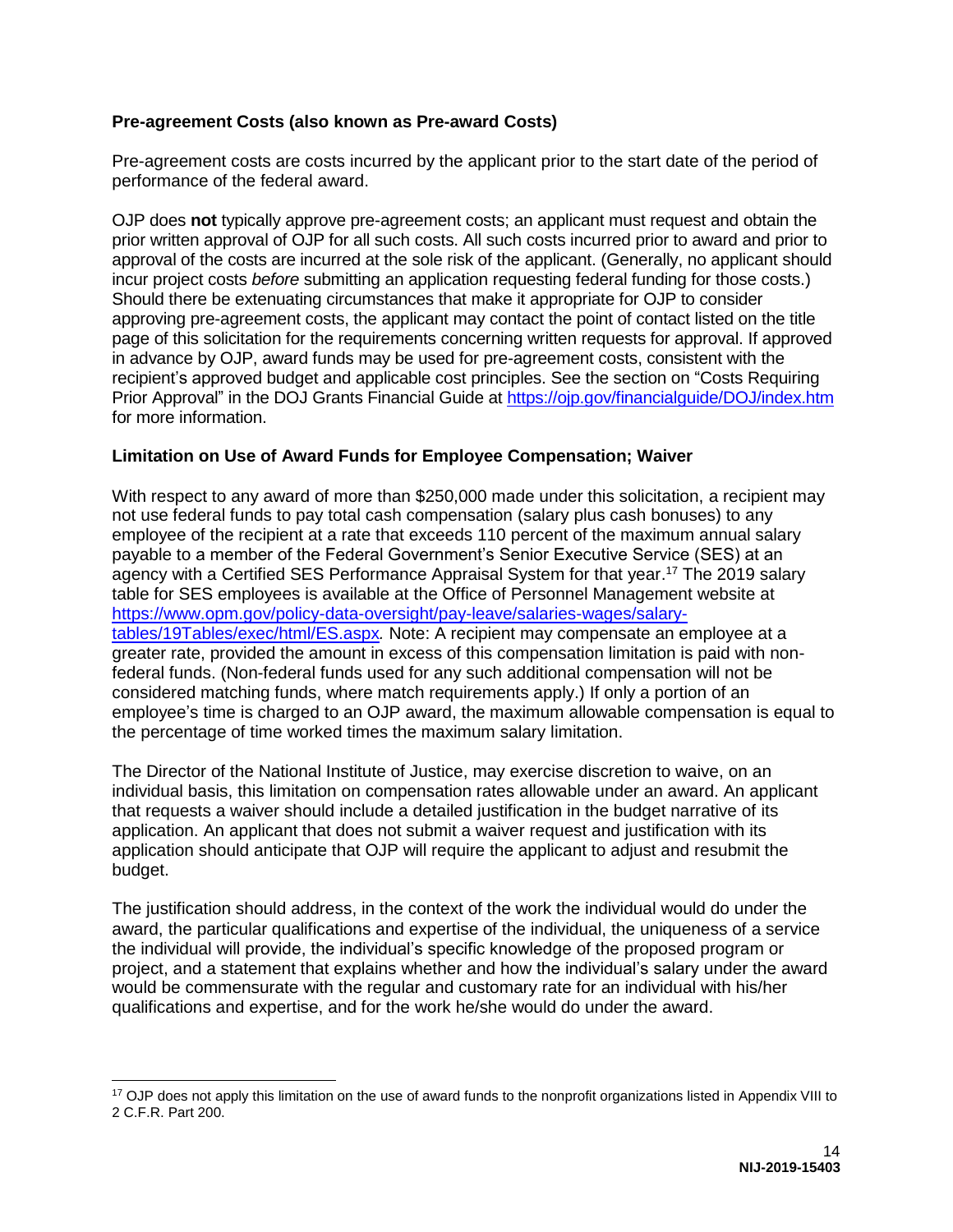#### <span id="page-15-1"></span>**Prior Approval, Planning, and Reporting of Conference/Meeting/Training Costs**

OJP strongly encourages every applicant that proposes to use award funds for any conference-, meeting-, or training-related activity (or similar event) to review carefully—before submitting an application—the OJP policy and guidance on approval, planning, and reporting of such events, available at [www.ojp.gov/financialguide/DOJ/PostawardRequirements/chapter3.10a.htm.](https://ojp.gov/financialguide/DOJ/PostawardRequirements/chapter3.10a.htm) OJP policy and guidance (1) encourage minimization of conference, meeting, and training costs; (2) require prior written approval (which may affect project timelines) of most conference, meeting, and training costs for cooperative agreement recipients and of some conference, meeting, and training costs for grant recipients; and (3) set cost limits, which include a general prohibition of all food and beverage costs.

#### <span id="page-15-2"></span>**Costs Associated with Language Assistance (if applicable)**

If an applicant proposes a program or activity that would deliver services or benefits to individuals, the costs of taking reasonable steps to provide meaningful access to those services or benefits for individuals with limited English proficiency may be allowable. Reasonable steps to provide meaningful access to services or benefits may include interpretation or translation services, where appropriate.

For additional information, see the "Civil Rights Compliance" section under ["Overview of Legal](https://ojp.gov/funding/Explore/LegalOverview/index.htm)  [Requirements Generally Applicable to OJP Grants and Cooperative Agreements –](https://ojp.gov/funding/Explore/LegalOverview/index.htm) FY 2018 [Awards"](https://ojp.gov/funding/Explore/LegalOverview/index.htm) in the OJP Funding Resource Center at [https://ojp.gov/funding/index.htm.](https://ojp.gov/funding/index.htm)

# <span id="page-15-3"></span>**C. Eligibility Information**

For eligibility information, see title page.

For information on cost sharing or match requirements, see ["What an Application Should](#page-15-4)  [Include"](#page-15-4) in [Section D. Application and Submission Information.](#page-15-0)

## <span id="page-15-0"></span>**D. Application and Submission Information**

#### <span id="page-15-4"></span>**What an Application Should Include**

This section describes in detail what an application should include. An applicant should anticipate that if it fails to submit an application that contains all of the specified elements, it may negatively affect the review of its application; and, should a decision be made to make an award, it may result in the inclusion of award conditions that preclude the recipient from accessing or using award funds until the recipient satisfies the conditions and OJP makes the funds available.

Moreover, an applicant should anticipate that an application that OJP determines is nonresponsive to the scope of the solicitation, or that OJP determines does not include the application elements that NIJ has designated to be critical, will neither proceed to peer review nor receive further consideration. For this solicitation, NIJ has designated the following application elements as critical: Program Narrative, Budget Detail Worksheet and Budget Narrative, and resumes/curriculum vitae of key personnel. (For purposes of this solicitation, "key personnel" means the principal investigator, and any and all co-principal investigators.)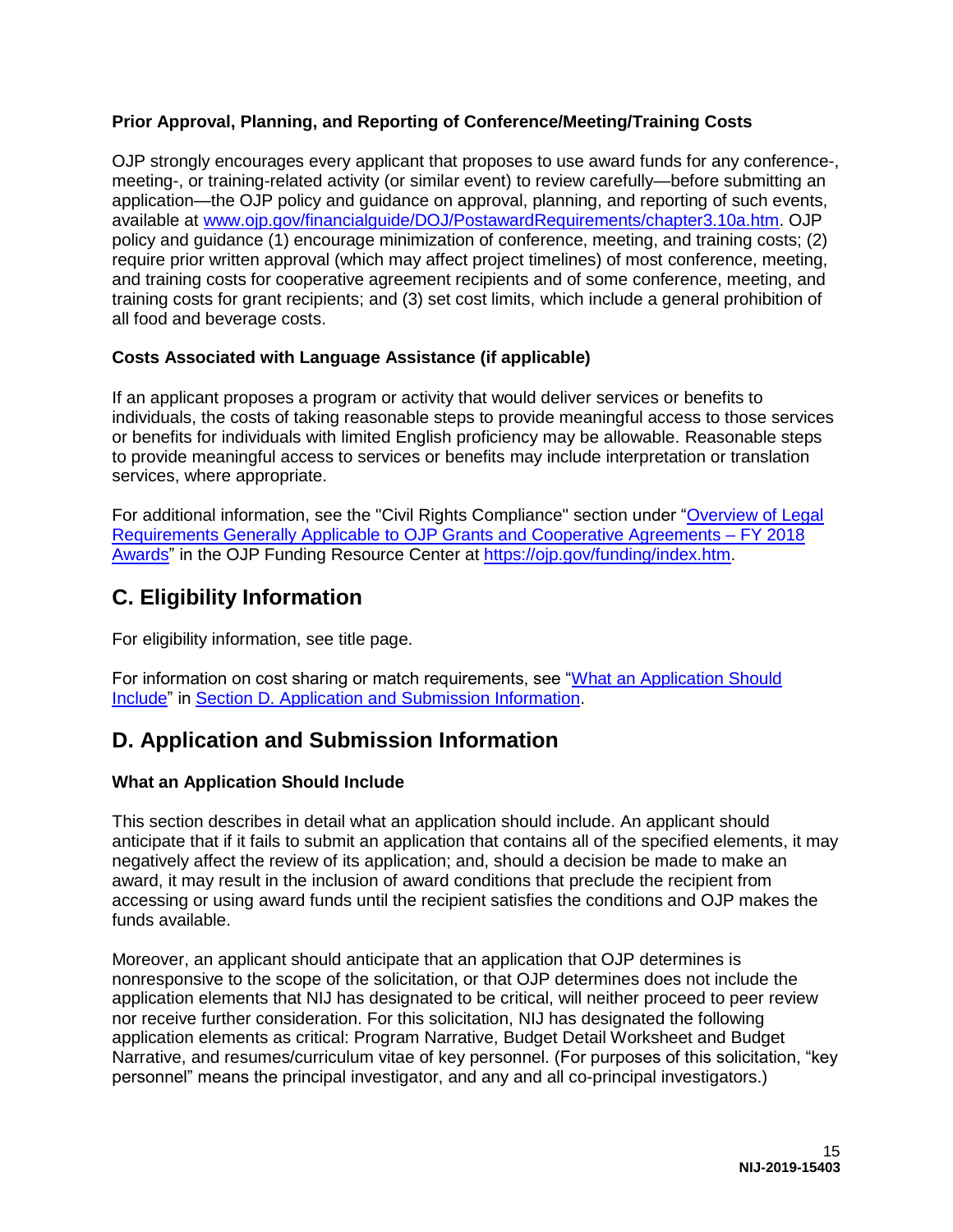**NOTE:** OJP has combined the Budget Detail Worksheet and Budget Narrative in a single document collectively referred to as the Budget Detail Worksheet. See "Budget Information and Associated Documentation" below for more information about the Budget Detail Worksheet and where it can be accessed.

OJP strongly recommends that applicants use appropriately descriptive file names (e.g*.*, "Program Narrative," "Budget Detail Worksheet," "Timelines," "Memoranda of Understanding," "Resumes") for all attachments. Also, OJP recommends that applicants include resumes in a single file.

Please review the "Note on File Names and File Types" under [How to Apply](#page-30-0) to be sure applications are submitted in permitted formats.

#### **1. Information to Complete the Application for Federal Assistance (SF-424)**

The SF-424 is a required standard form used as a cover sheet for submission of preapplications, applications, and related information. Grants.gov and OJP's Grants Management System (GMS) take information from the applicant's profile to populate the fields on this form. When selecting "type of applicant," if the applicant is a for-profit entity, select "For-Profit Organization" or "Small Business" (as applicable).

To avoid processing delays, an applicant must include an accurate legal name on its SF-424. On the SF-424, current OJP award recipients, when completing the field for "Legal Name" (box 8a), should use the same legal name that appears on the prior year award document (which is also the legal name stored in OJP's financial system.) Also, current recipients should enter the Employer Identification Number (EIN) in box 8b exactly as it appears on the prior year award document. An applicant with a current, active award(s) must ensure that its GMS profile is current. If the profile is not current, the applicant should submit a Grant Adjustment Notice updating the information on its GMS profile prior to applying under this solicitation.

A new applicant entity should enter its official legal name in box 8a, its address in box 8d, its EIN in box 8b, and its Data Universal Numbering System (DUNS) number in box 8c of the SF-424. A new applicant entity should attach official legal documents to the application (e.g., articles of incorporation, 501(c)(3) status documentation, organizational letterhead) to confirm the legal name, address, and EIN entered into the SF-424. OJP will use the System for Award Management (SAM) to confirm the legal name and DUNS number entered in the SF-424; therefore, an applicant should ensure that the information entered in the SF-424 matches its current registration in SAM. See the [How to Apply](#page-30-0) section for more information on SAM and DUNS numbers.

**Intergovernmental Review:** This solicitation ("funding opportunity") **is not** subject to [Executive Order 12372.](https://www.archives.gov/federal-register/codification/executive-order/12372.html) (In completing the SF-424, an applicant is to answer question 19 by selecting the response that the "Program is not covered by E.O. 12372.")

#### **2. Project Abstract**

The project abstract is a very important part of the application, and serves as an introduction to the proposed project. NIJ uses the project abstract for a number of purposes, including assignment of the application to an appropriate review panel. If the application is funded, the project abstract typically will become public information and be used to describe the project.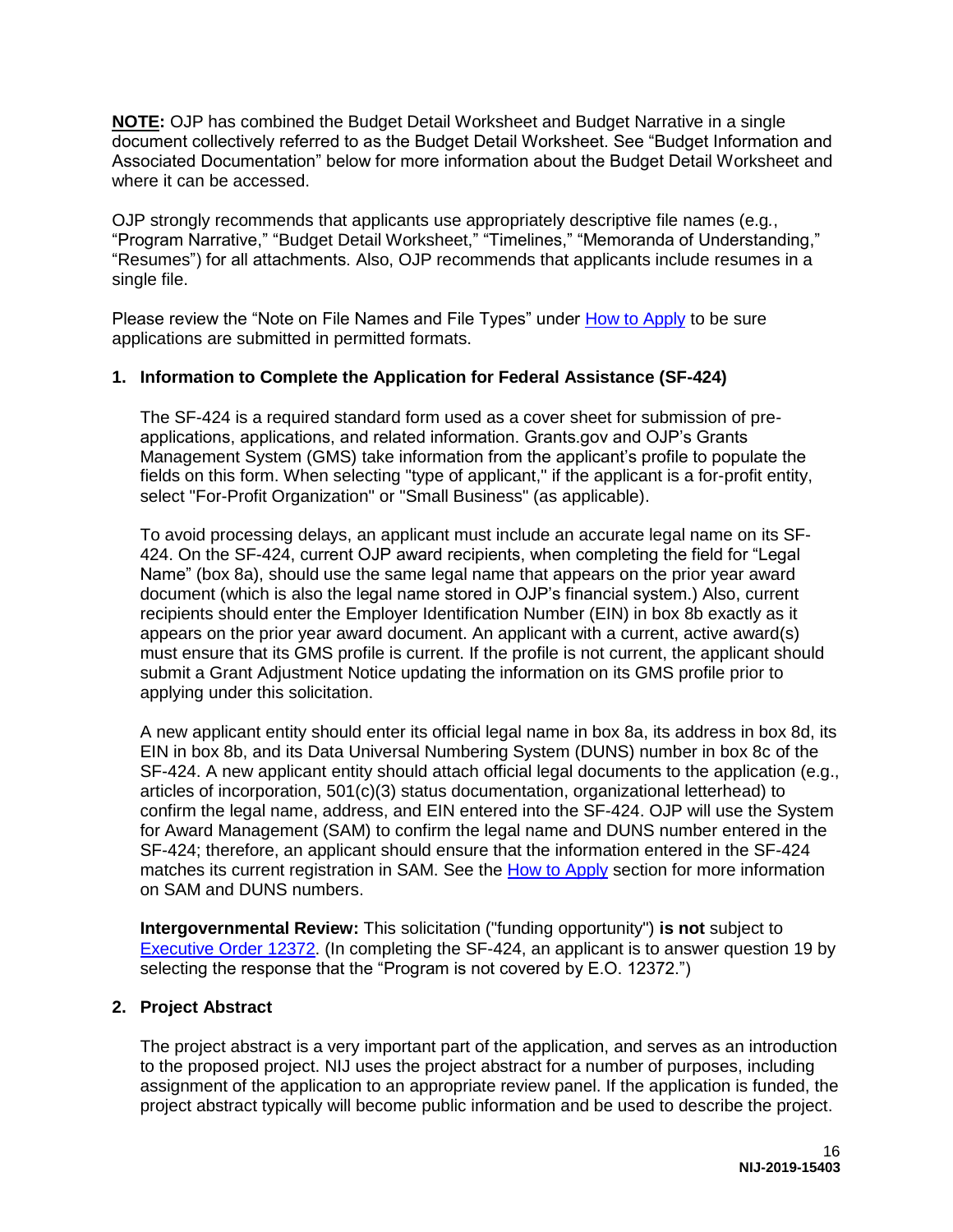Applications should include a high-quality project abstract that summarizes the proposed project in 250-400 words. Project abstracts not submitted in the template below should be—

- Written for a general public audience.
- Submitted as a separate attachment with "Project Abstract" as part of its file name.
- Single-spaced, using the form's standard 12-point font (with 1-inch margins).

As a separate attachment, the project abstract will **not** count against the page limit for the program narrative.

All project abstracts should follow this detailed template available at [ojp.gov/funding/Apply/Resources/ProjectAbstractTemplate.pdf.](https://ojp.gov/funding/Apply/Resources/ProjectAbstractTemplate.pdf) Formatting cannot be altered in this template; therefore, the above formatting requirements do not apply.

#### **3. Program Narrative**

 $\overline{a}$ 

The program narrative section of the application should not exceed 30 double-spaced pages in 12-point font with 1-inch margins. If included in the main body of the program narrative, tables, charts, figures, and other illustrations count toward the 30-page limit for the narrative section. The project abstract, table of contents, appendices, and government forms do not count toward the 30-page limit.

If the program narrative fails to comply with these length-related restrictions, NIJ may consider such noncompliance in peer review and in final award decisions.

The following sections should be included as part of the program narrative.<sup>18</sup>

#### Program Narrative Guidelines:

**a. Title Page** (not counted against the 30-page program narrative limit).

The title page should include the title of the project, submission date, funding opportunity number, and the name and complete contact information (that is, address, telephone number, and e-mail address) for both the applicant and the principal investigator.

**b. Resubmit Response** (if applicable) (not counted against the 30-page program narrative limit).

If an applicant is resubmitting an application presented previously to NIJ, but not funded, the applicant should indicate this. A statement should be provided, no more than two pages, addressing: (1) the title, submission date, and NIJ-assigned application number

<sup>&</sup>lt;sup>18</sup> As noted earlier, if the proposed program or project reasonably could be conducted in discrete phases, with each phase resulting in completion of one or more significant, defined milestones, then NIJ strongly recommends that the applicant structure the application – specifically including the narrative, expected scholarly products, timelines/milestones, and budget detail worksheet and budget narrative – to set out each phase clearly. (In appropriate cases, the expected scholarly product(s) from a particular phase may vary from those described above.) See generally "Goals, Objectives, Deliverables, and Expected Scholarly Products" under "Program-Specific Information," above.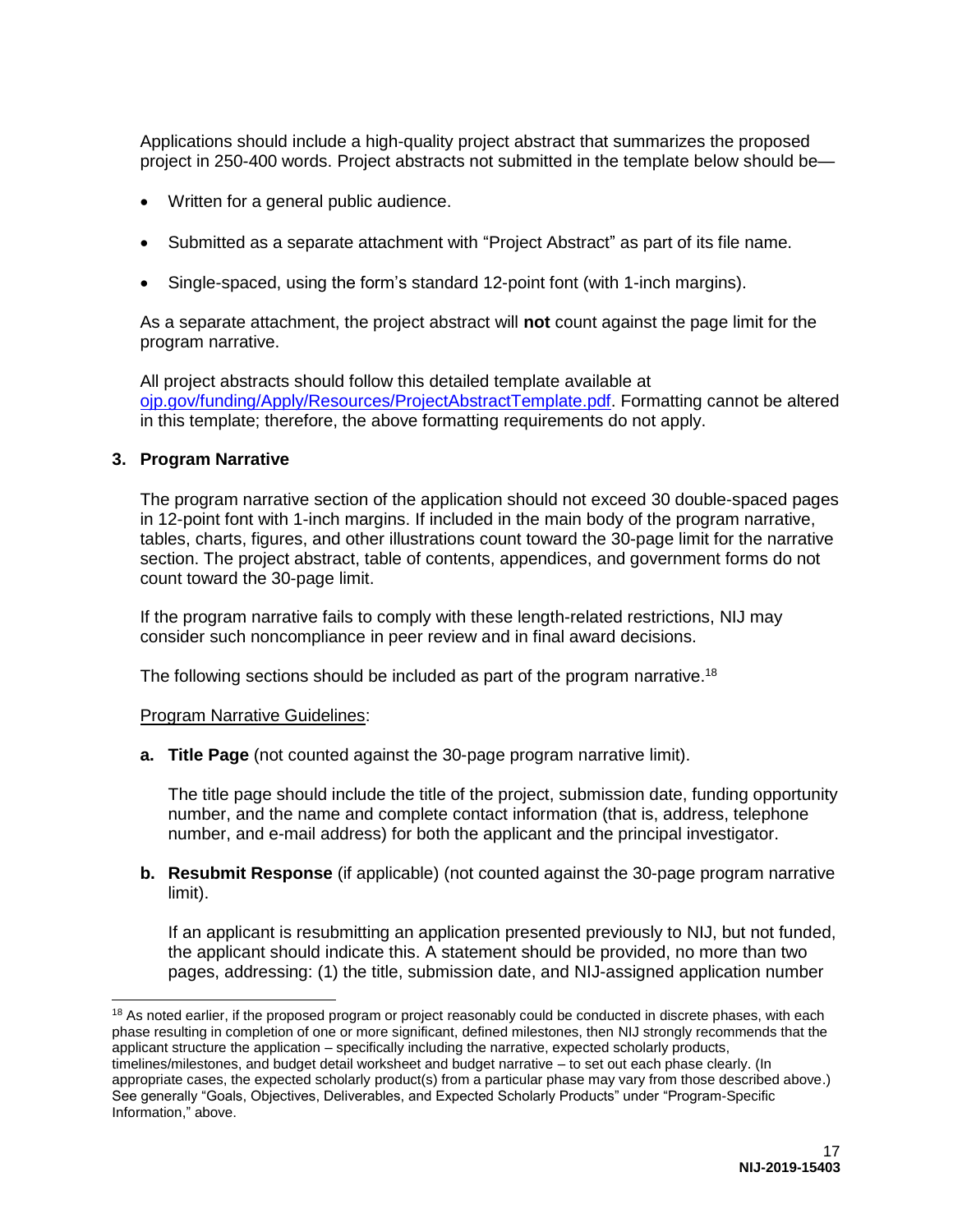of the previous application, and (2) a brief summary of revisions to the application, including responses to previous feedback received from NIJ.

**c. Table of Contents and Figures** (not counted against the 30-page program narrative limit).

#### **d. Main Body.**

The main body of the program narrative should describe the proposed project in depth. The following sections should be included as part of the program narrative:

 Statement of the Problem and Research Questions. The statement of the problem should address the need for research in this area. Applicants should discuss current gaps in data, research, and knowledge, including those for particular justice sectors, for certain populations, and to answer questions relevant to current policy and practice needs and public interests. As part of this discussion, applicants should present a review of previous literature and discuss previous research related to these problems.

This section should also identify the proposed research questions and discuss the purpose, goals, and objectives of the proposed project.

- Project Design and Implementation. Applicants should provide a detailed description of the strategies to implement this research project and address the research questions. Design elements should follow directly from the research project's goals and objectives and address the program-specific information noted on page 4. Applicants should describe the research methodology in detail and demonstrate the validity and usefulness of the data they will collect. Applicants should consider the rigor and soundness of the methodology and analytical and technical approaches for the proposed research and address the feasibility of the proposed project and potential challenges or problems in carrying out the activities.
- Potential Impact. Applicants should describe the potential impact of the research and how it may inform or improve criminal or juvenile justice-related policy, practice, or theory in the United States.

The discussion of impact should include a discussion of the deliverables, including planned scholarly products indicated in the program-specific information on page 9 and a plan for dissemination to appropriate audiences. Applicants should identify plans to produce or make available to broader interested practitioners and policy makers in a form that is designed to be readily accessible and useful to them.

 Capabilities/Competencies. This section should describe the experience and capability of the applicant organization, key staff, and any proposed subgrantees (including consultants) that the applicant will use to implement and manage this effort and the federal funds under this award, highlighting any previous experience implementing projects of similar scope, design, and magnitude. Applicants should address: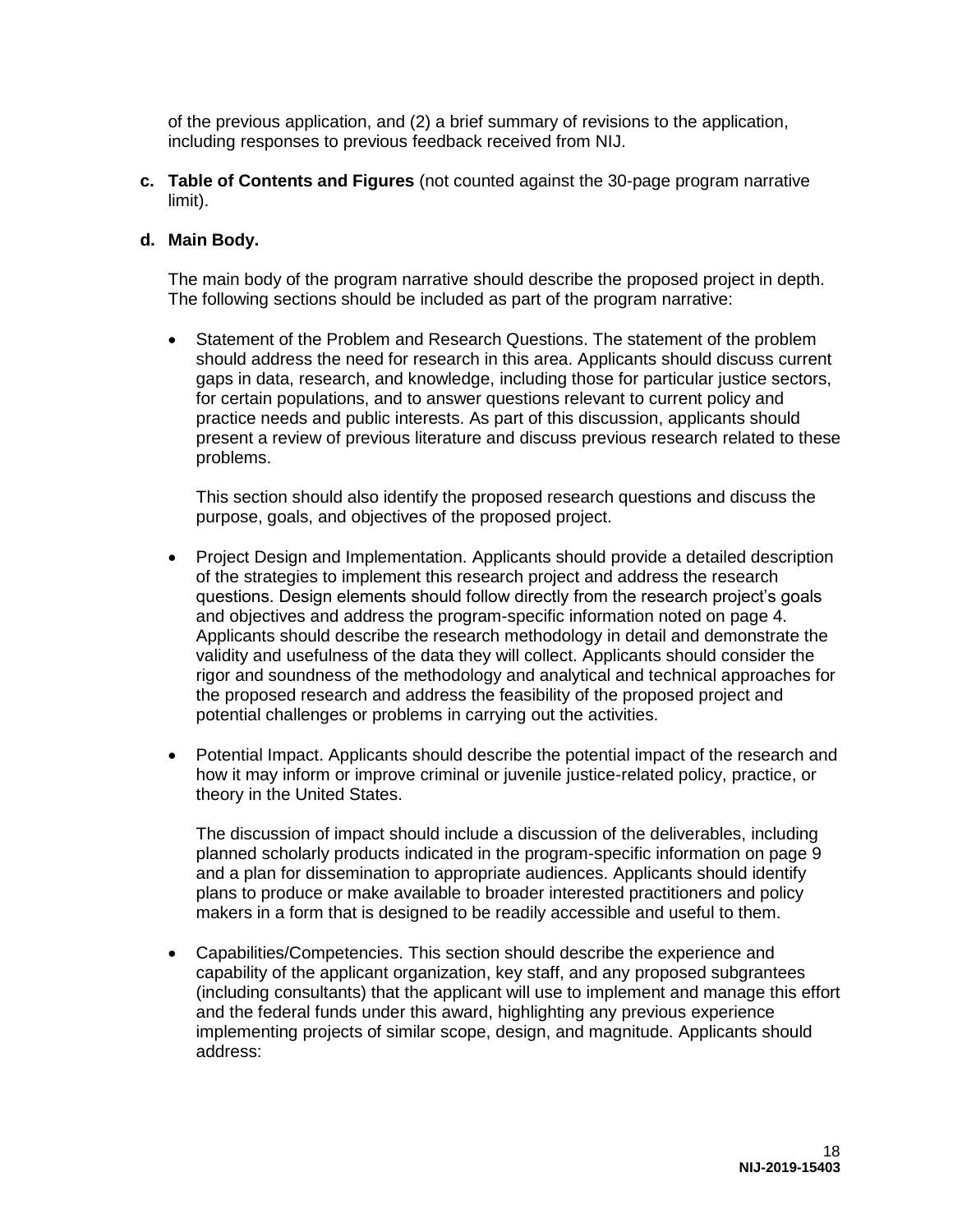- $\circ$  Experience and capacity to work with the proposed data sources in the conduct of similar research efforts.
- o Experience and capacity to design and implement rigorous research and data analysis projects.
- o Experience producing and disseminating meaningful deliverables.

Applicants should also outline the management plan and organization that connects to the goals and objectives of the project.

- **e. Appendices** (not counted against the 30-page program narrative limit) include:
	- Bibliography/references.
	- Any tools/instruments, questionnaires, tables/charts/graphs, or maps pertaining to the proposed project that are supplemental to such items included in the main body of the narrative.
	- Curriculum vitae or resume of the principal investigator and any and all coprincipal investigators. In addition, curriculum vitae, resume, or biographical sketches of all other individuals (regardless of "investigator" status) who will be significantly involved in substantive aspects of the proposed project (including, for example, individuals such as statisticians used to conduct proposed data analysis).
	- To assist OJP in assessing actual or apparent conflicts of interest (including such conflicts on the part of prospective reviewers of the application), a complete list of the individuals named or otherwise identified anywhere in the application (including in the budget or in any other attachment) who will or may work (or advise or consult) on the proposed research, development, or evaluation project. This applies to all such individuals, including, for example, individuals who are or would be employees of the applicant or employees of any proposed subrecipient entity, any individuals who themselves may be a subrecipient, and individuals who may (or will) work without compensation (such as advisory board members). This appendix to the program narrative is to include, for each listed individual: name, title, employer, any other potentially-pertinent organizational affiliation(s), and the individual's proposed roles and responsibilities in carrying out the proposed project. If the application identifies any specific entities or organizations (other than the applicant) that will or may work (or advise or consult) on the proposed project, without also naming any associated individuals, the name of each such organization also should be included on this list. Applicants should use the "Proposed Project Staff, Affiliation, and Roles" form available at <https://www.nij.gov/funding/documents/nij-project-staff-template.xlsx> to provide this list.

If the application (including the budget) identifies any proposed non-competitive agreements that are or may be considered procurement "contracts" (rather than subawards) for purposes of federal grants administrative requirements the applicant also must list the entities with which the applicant proposes to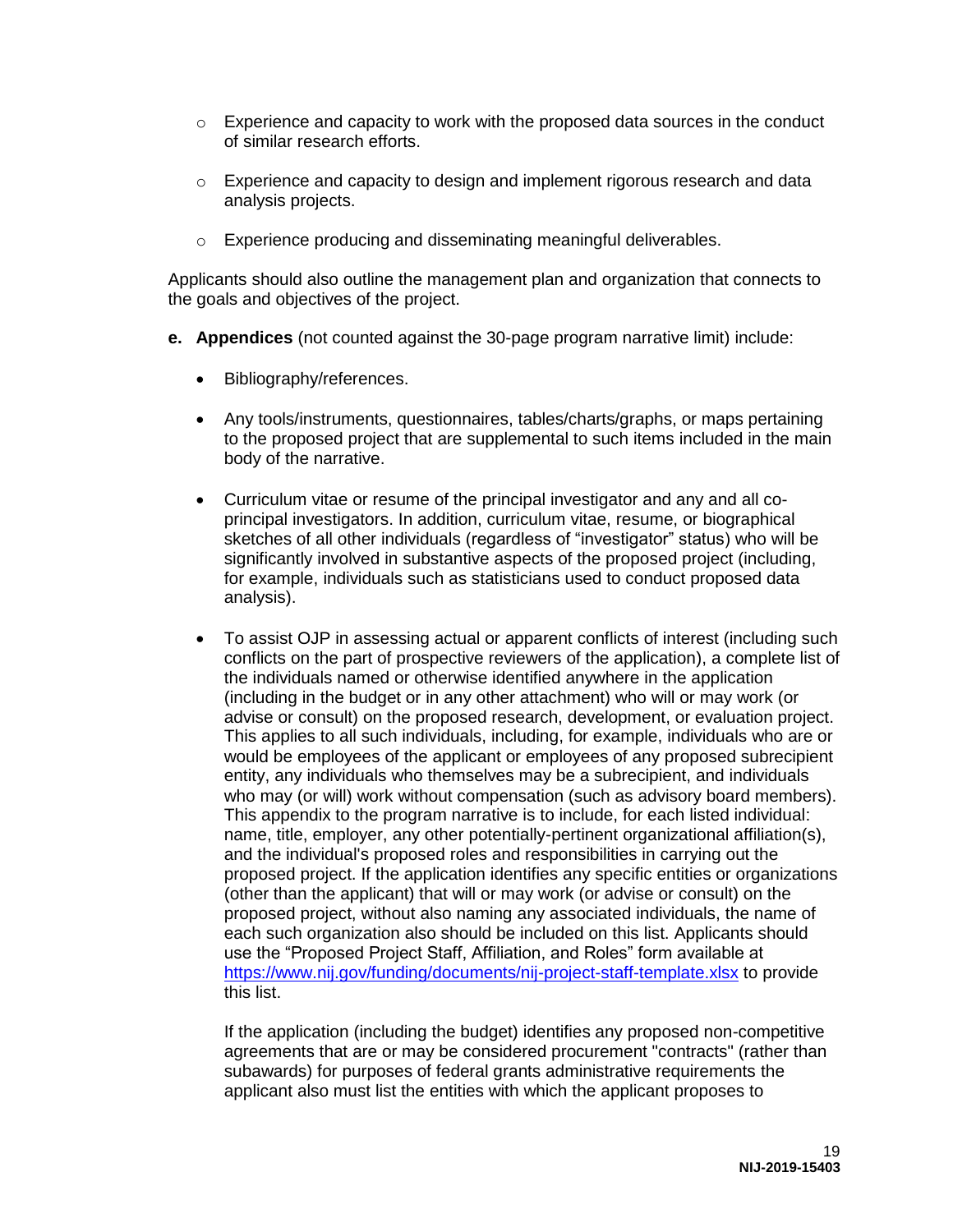contract. Applicants should provide this list as a separate sheet entitled "Proposed non-competitive procurement contracts."

For information on distinctions — for purposes of federal grants administrative requirements — between subawards and procurement contracts under awards, see "Budget and Associated Documentation," below.

- Proposed project timeline and expected milestones.
- Human Subjects Protection paperwork (documentation and forms related to Institutional Review Board (IRB) review). (See [nij.gov/funding/humansubjects/Pages/welcome.aspx\)](https://nij.gov/funding/humansubjects/Pages/welcome.aspx) **Note**: Final IRB approval is not required at the time an application is submitted.
- Privacy Certificate (for further guidance go to [nij.gov/funding/humansubjects/pages/confidentiality.aspx\)](https://nij.gov/funding/humansubjects/pages/confidentiality.aspx).
- List of any previous and current NIJ awards to the applicant and investigator(s), including the NIJ-assigned award numbers and a brief description of any scholarly products that resulted in whole or in part from work funded under the NIJ award(s). (See "Goals, Objectives, Deliverables, and Expected Scholarly Products" under "Program-Specific Information," above, for definition of "scholarly products.")
- List of other agencies, organizations, or funding sources to which this application has been submitted (if applicable).
- Applicants proposing to use incentives or stipends payments as part of their research project design, must submit an incentive or stipend approval request, as a separate document, according to the requirements set forth at [https://www.nij.gov/funding/Pages/research-participant-costs-and](https://www.nij.gov/funding/Pages/research-participant-costs-and-incentives.aspx)[incentives.aspx.](https://www.nij.gov/funding/Pages/research-participant-costs-and-incentives.aspx)
- Data archiving plan. Applicants should anticipate that NIJ will require (through special award conditions, that data sets resulting in whole or in part from projects funded under this solicitation be submitted for archiving with the NACJD (See [www.nij.gov/funding/data-resources-program/applying/Pages/data-archiving](https://www.nij.gov/funding/data-resources-program/applying/Pages/data-archiving-strategies.aspx)[strategies.aspx.](https://www.nij.gov/funding/data-resources-program/applying/Pages/data-archiving-strategies.aspx))

Applications should include as an appendix a brief plan – labeled "Data Archiving Plan" – to comply with data archiving requirements. The plan should provide brief details about proposed data management and archiving, including submission to NIJ (through NACJD) of **all files and documentation** necessary to allow for future efforts by others to reproduce the project's findings and/or to extend the scientific value of the data set through secondary analysis. Pertinent files and documentation include, among other things, qualitative and quantitative data produced, instrumentation and data collection forms, codebook(s), any specialized programming code necessary to reproduce all constructed measures and the original data analysis, description of necessary de-identification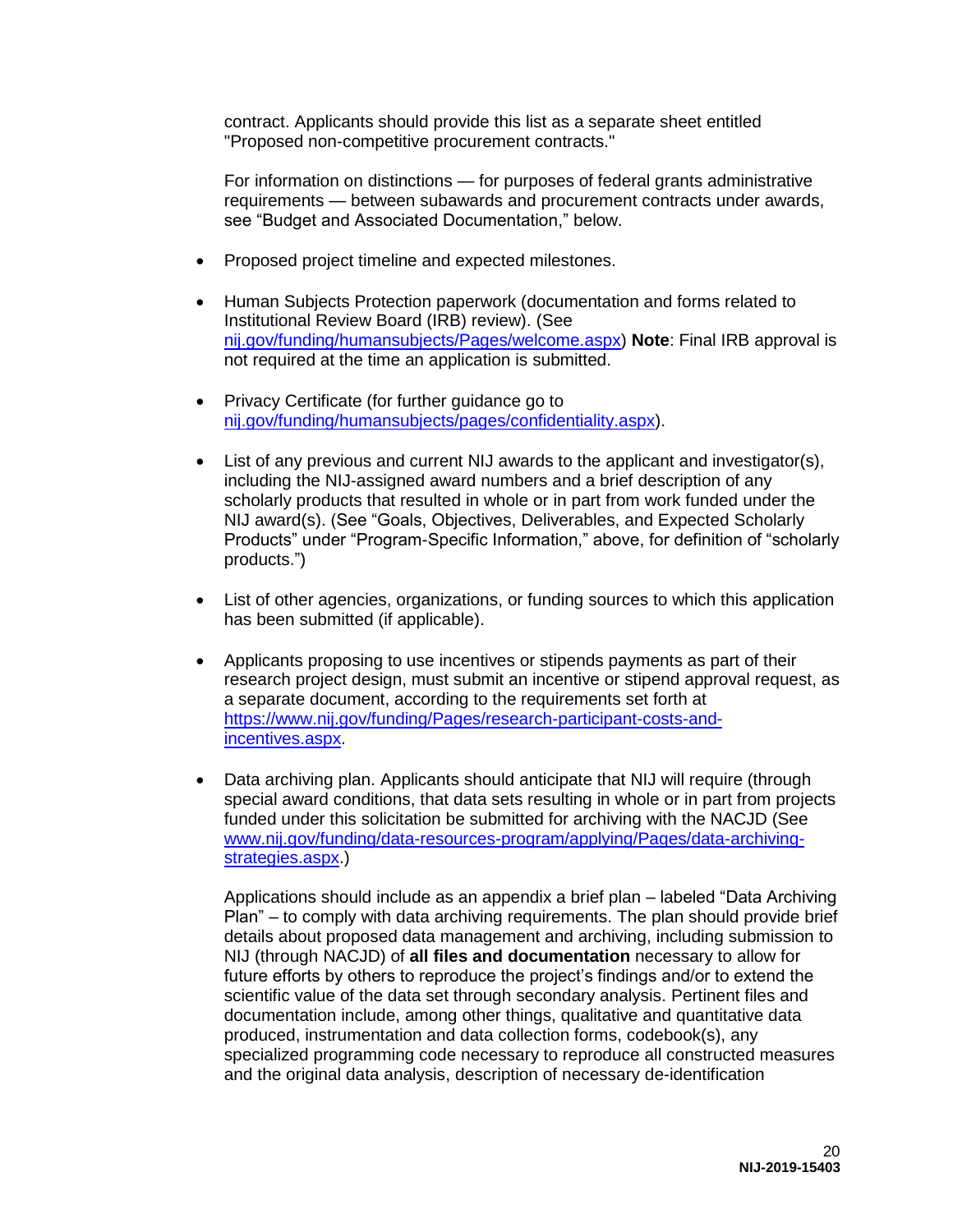procedures, and (when required) a copy of the privacy certificate and informed consent protocols.

The plan should be one or two pages in length and include the level of effort associated with meeting archiving requirements.

Note that required data sets are to be submitted on, or before, the end of the period of performance.

 Letters of cooperation/support or administrative agreements from organizations collaborating in the project, such as law enforcement and correctional agencies (if applicable).

#### **4. Budget and Associated Documentation**

The Budget Detail Worksheet and the Budget Narrative are now combined in a single document collectively referred to as the Budget Detail Worksheet. The Budget Detail Worksheet is a user-friendly, fillable, Microsoft Excel-based document designed to calculate totals. Additionally, the Excel workbook contains worksheets for multiple budget years that can be completed as necessary. **All applicants should use the Excel version when completing the proposed budget in an application, except in cases where the applicant does not have access to Microsoft Excel or experiences technical difficulties.** If an applicant does not have access to Microsoft Excel or experiences technical difficulties with the Excel version, then the applicant should use the 508-compliant accessible Adobe Portable Document Format (PDF) version.

Both versions of the Budget Detail Worksheet can be accessed at https://oip.gov/funding/Apply/Forms/BudgetDetailWorksheet.htm.

#### **a. Budget Detail Worksheet**

The Budget Detail Worksheet should provide the detailed computation for each budget line item, listing the total cost of each and showing how it was calculated by the applicant. For example, costs for personnel should show the annual salary rate and the percentage of time devoted to the project for each employee paid with grant funds. The Budget Detail Worksheet should present a complete itemization of all proposed costs.

For questions pertaining to budget and examples of allowable and unallowable costs, see the DOJ Grants Financial Guide at<https://ojp.gov/financialguide/DOJ/index.htm>

#### **b. Budget Narrative**

The budget narrative should thoroughly and clearly describe every category of expense listed in the Budget Detail Worksheet. OJP expects proposed budgets to be complete, cost effective, and allowable (e.g., reasonable, allocable, and necessary for project activities).

An applicant should demonstrate in its budget narrative how it will maximize cost effectiveness of award expenditures. Budget narratives should generally describe cost effectiveness in relation to potential alternatives and the goals of the project. For example, a budget narrative should detail why planned in-person meetings are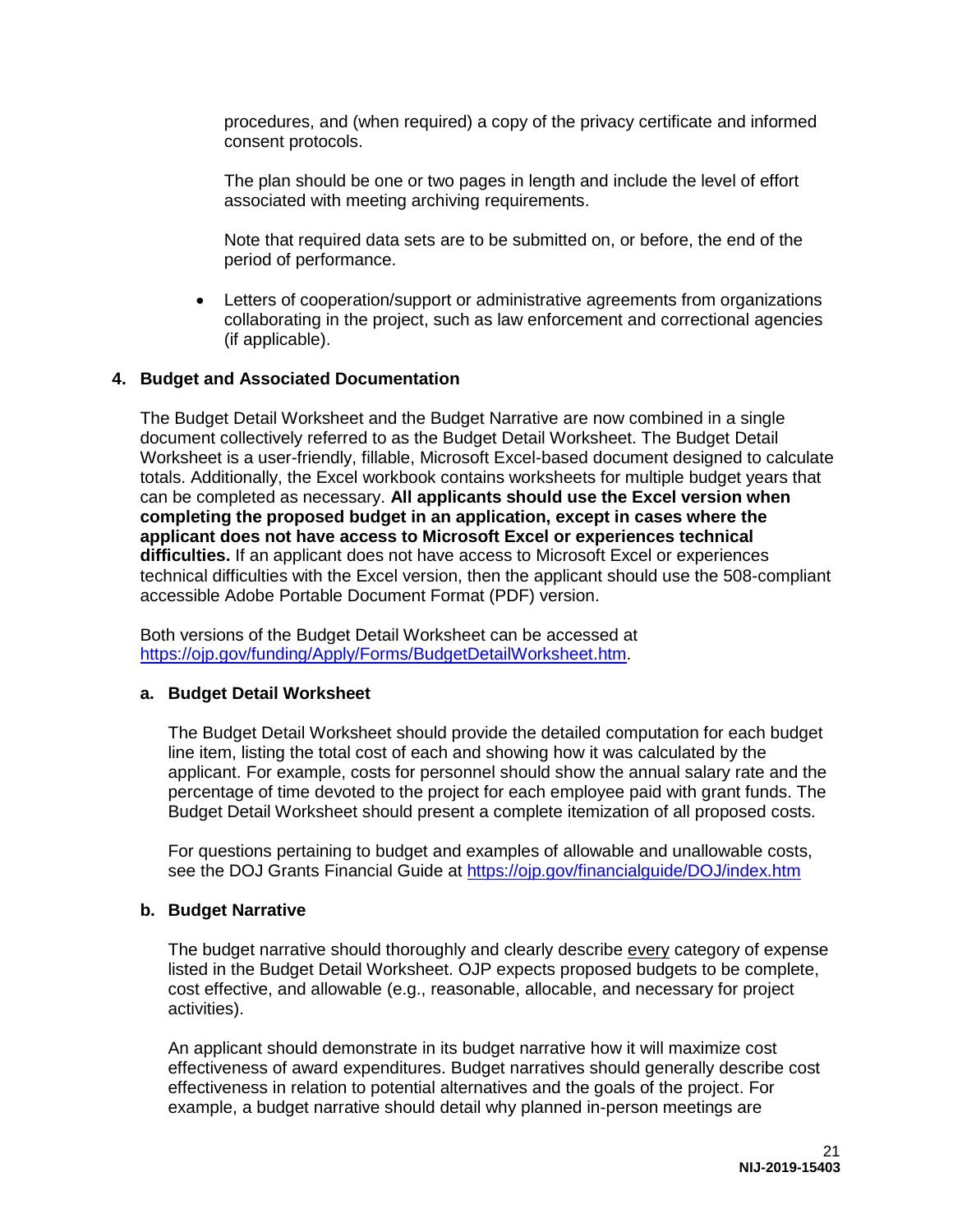necessary, or how technology and collaboration with outside organizations could be used to reduce costs, without compromising quality.

The budget narrative should be mathematically sound and correspond clearly with the information and figures provided in the Budget Detail Worksheet. The narrative should explain how the applicant estimated and calculated all costs, and how those costs are necessary to the completion of the proposed project. The narrative may include tables for clarification purposes, but need not be in a spreadsheet format. As with the Budget Detail Worksheet, the budget narrative should describe costs by year.

#### **c. Cofunding**

An award made by NIJ under this solicitation may account for up to 100 percent of the total cost of the project. The application should indicate whether it is feasible for the applicant to contribute cash, facilities, or services as non-federal support for the project. The application should identify generally any such contributions that the applicant expects to make and the proposed budget should indicate in detail which items, if any, will be supported with non-federal contributions.

For additional match information, see the [Cost Sharing or Match Requirement](#page-13-1) section under [Section B. Federal Award Information.](#page-11-1)

If a successful application proposes a voluntary match amount, and OJP approves the budget, the total match amount incorporated into the approved budget becomes mandatory and subject to audit.

#### **d. Information on Proposed Subawards (if any) and on Proposed Procurement Contracts (if any)**

Applicants for OJP awards typically may propose to make *subawards*. Applicants also may propose to enter into procurement *contracts* under the award.

Whether an action – for federal grants administrative purposes – is a subaward or procurement contract is a critical distinction as significantly different rules apply to subawards and procurement contracts. If a recipient enters into an agreement that is a subaward of an OJP award, specific rules apply – many of which are set by federal statutes and DOJ regulations; others by award conditions. These rules place particular responsibilities on an OJP recipient for any subawards the OJP recipient may make. The rules determine much of what the written subaward agreement itself must require or provide. The rules also determine much of what an OJP recipient must do both before and after it makes a subaward. If a recipient enters into an agreement that is a procurement contract under an OJP award, a substantially different set of federal rules applies.

OJP has developed the following guidance documents to help clarify the differences between subawards and procurement contracts under an OJP award and outline the compliance and reporting requirements for each. This information can be accessed online at [https://ojp.gov/training/training.htm.](https://ojp.gov/training/training.htm)

 [Subawards under OJP Awards and Procurement Contracts under Awards: A](https://ojp.gov/training/pdfs/Subaward-Procure-Toolkit-D.pdf)  [Toolkit for OJP Recipients.](https://ojp.gov/training/pdfs/Subaward-Procure-Toolkit-D.pdf)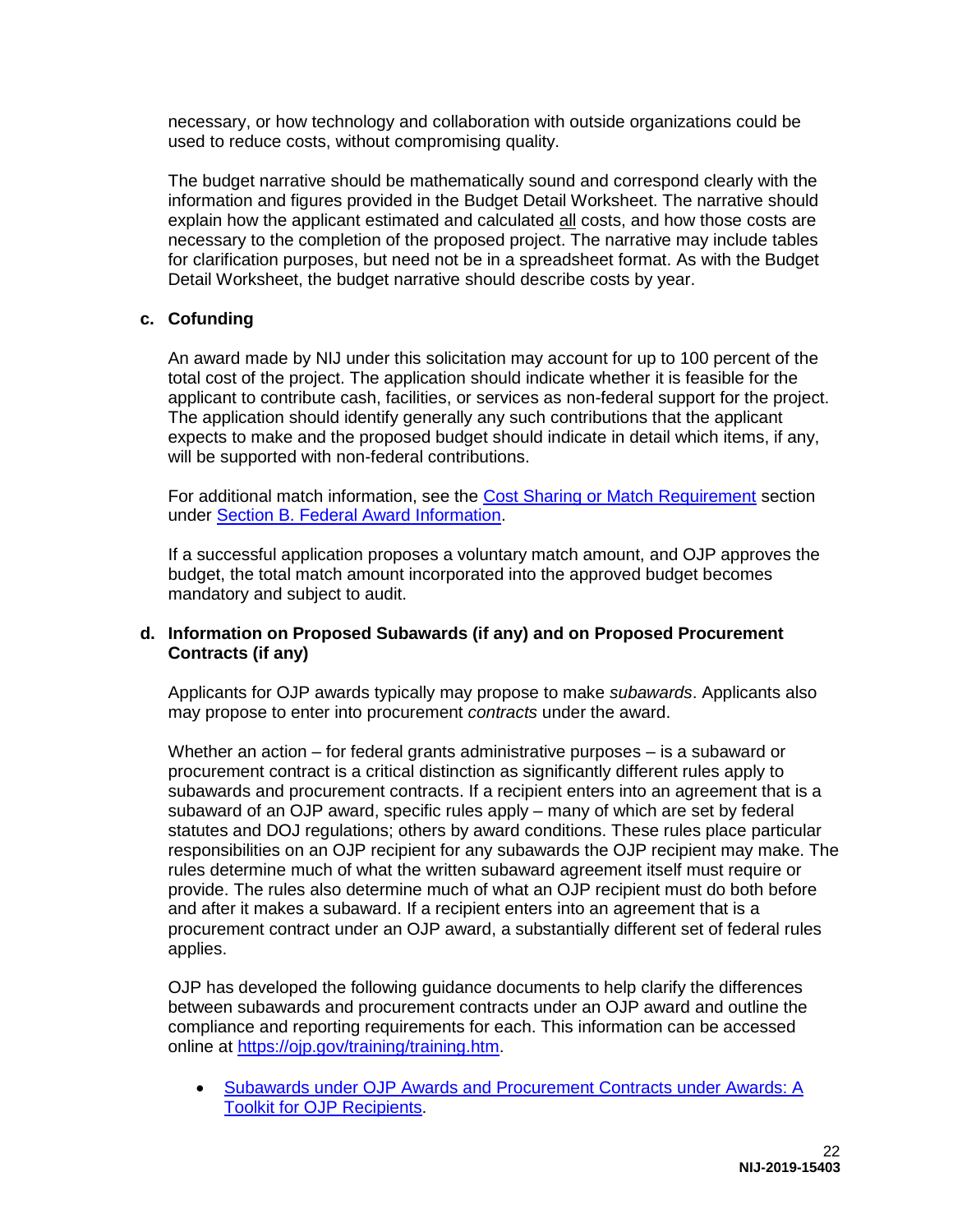- [Checklist to Determine Subrecipient or Contractor Classification.](https://ojp.gov/training/pdfs/Subrecipient-Procure-cklist-B.pdf)
- [Sole Source Justification Fact Sheet and Sole Source Review Checklist.](https://ojp.gov/training/pdfs/Sole-Source-FactSheet-C.pdf)

In general, the central question is the relationship between what the third-party will do under its agreement with the recipient and what the recipient has committed (to OJP) to do under its award to further a public purpose (e.g., services the recipient will provide, products it will develop or modify, research or evaluation it will conduct). If a third party will provide some of the services the recipient has committed (to OJP) to provide, will develop or modify all or part of a product the recipient has committed (to OJP) to develop or modify, or will conduct part of the research or evaluation the recipient has committed (to OJP) to conduct, OJP will consider the agreement with the third party a *subaward* for purposes of federal grants administrative requirements.

This will be true **even if** the recipient, for internal or other non-federal purposes, labels or treats its agreement as a procurement, a contract, or a procurement contract. Neither the title nor the structure of an agreement determines whether the agreement -- for purposes of federal grants administrative requirements -- is a *subaward* or is instead a procurement *contract* under an award. The substance of the relationship should be given greater consideration than the form of agreement between the recipient and the outside entity.

#### **1. Information on proposed subawards**

A recipient of an OJP award may not make subawards ("subgrants") unless the recipient has specific federal authorization to do so. Unless an applicable statute or DOJ regulation specifically authorizes (or requires) subawards, a recipient must have authorization from OJP before it may make a subaward.

A particular subaward may be authorized by OJP because the recipient included a sufficiently-detailed description and justification of the proposed subaward in the Program Narrative, Budget Detail Worksheet, and Budget Narrative as approved by OJP. If, however, a particular subaward is not authorized by federal statute or regulation, and is not approved by OJP, the recipient will be required, post-award, to request and obtain written authorization from OJP before it may make the subaward.

If an applicant proposes to make one or more subawards to carry out the federal award and program, the applicant should-- (1) identify (if known) the proposed subrecipient(s), (2) describe in detail what each subrecipient will do to carry out the federal award and federal program, and (3) provide a justification for the subaward(s), with details on pertinent matters such as special qualifications and areas of expertise. Pertinent information on subawards should appear not only in the Program Narrative, but also in the Budget Detail Worksheet and Budget Narrative.

#### **2. Information on proposed procurement contracts (with specific justification for proposed noncompetitive contracts over \$250,000)**

Unlike a recipient contemplating a subaward, a recipient of an OJP award generally does not need specific prior federal authorization to enter into an agreement that - for purposes of federal grants administrative requirements -- is considered a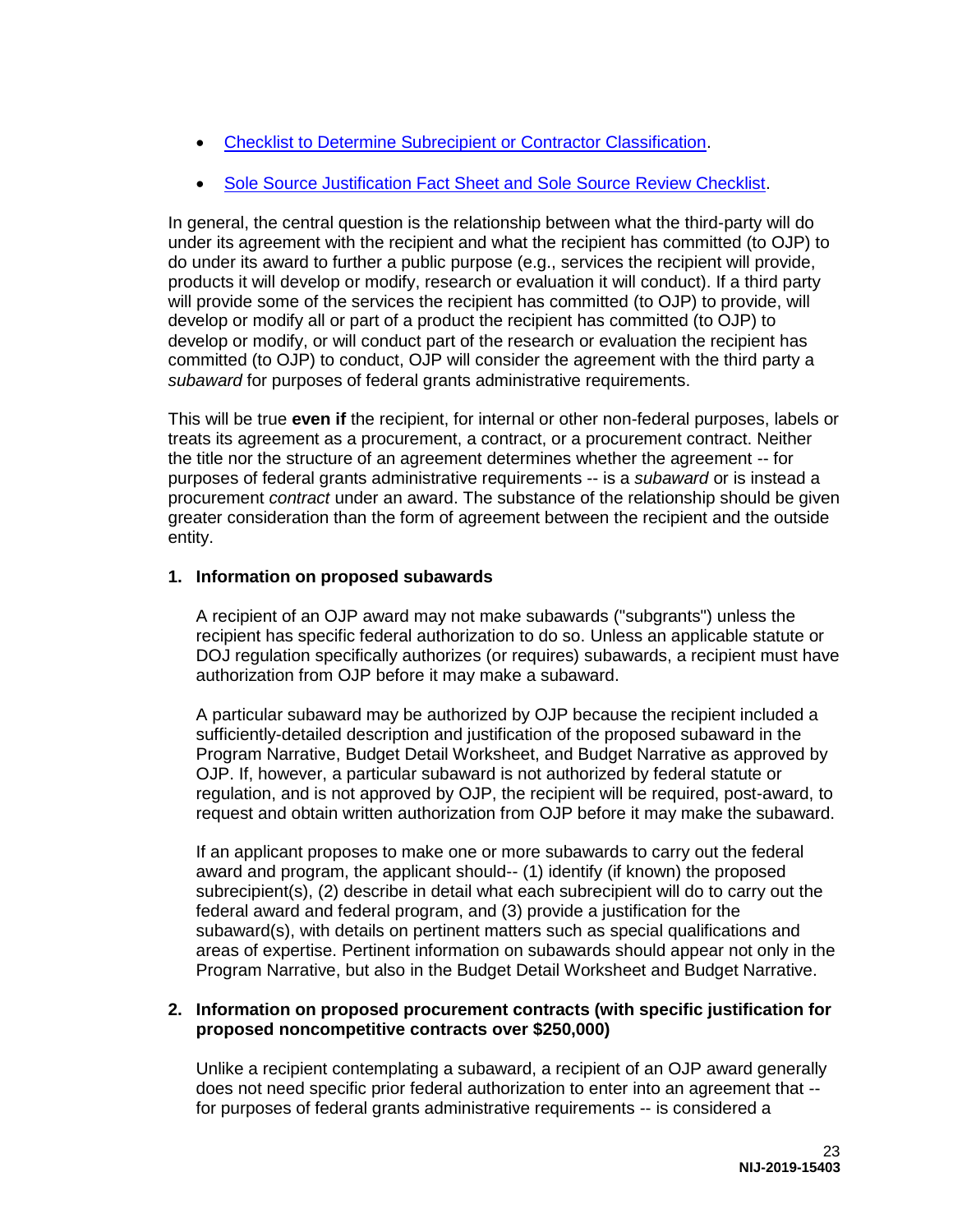procurement contract, **provided that** (1) the recipient uses its own documented procurement procedures and (2) those procedures conform to applicable federal law, including the Procurement Standards of the (DOJ) Part 200 Uniform Requirements (as set out at 2 C.F.R. 200.317 - 200.326). The Budget Detail Worksheet and Budget Narrative should identify proposed procurement contracts. (As discussed above, subawards must be identified and described separately from procurement contracts.)

The Procurement Standards in the Part 200 Uniform Requirements, however, reflect a general expectation that agreements that (for purposes of federal grants administrative requirements) constitute procurement "contracts" under awards will be entered into on the basis of full and open competition. All noncompetitive (sole source) procurement contracts must meet the OJP requirements outlined at [https://ojp.gov/training/subawards-procurement.htm.](https://ojp.gov/training/subawards-procurement.htm) If a proposed procurement contract would exceed the simplified acquisition threshold -- currently, \$250,000 -- a recipient of an OJP award may not proceed without competition unless and until the recipient receives specific advance authorization from OJP to use a non-competitive approach for the procurement. An applicant that (at the time of its application) intends – without competition – to enter into a procurement contract that would exceed \$250,000 should include a detailed justification that explains to OJP why, in the particular circumstances, it is appropriate to proceed without competition.

If the applicant receives an award, sole source procurements that do not exceed the Simplified Acquisition Threshold (currently \$250,000) must have written justification for the noncompetitive procurement action maintained in the procurement file. If a procurement file does not have the documentation that meets the criteria outlined in 2 C.F.R. 200, the procurement expenditures may not be allowable. Sole source procurement over the \$250,000 Simplified Acquisition Threshold must have prior approval from OJP using a Sole Source Grant Adjustment Notice (GAN). Written documentation justifying the noncompetitive procurement must be submitted with the GAN and maintained in the procurement file.

#### **e. Pre-Agreement Costs**

For information on preagreement costs, see [Section B. Federal Award Information.](#page-11-1)

#### **5. Indirect Cost Rate Agreement (if applicable)**

Indirect costs may be charged to an award only if:

- (a) The recipient has a current (unexpired), federally approved indirect cost rate; or
- (b) The recipient is eligible to use, and elects to use, the "de minimis" indirect cost rate described in the Part 200 Uniform Requirements, as set out at 2 C.F.R. 200.414(f).

An applicant with a current (unexpired) federally-approved indirect cost rate is to attach a copy of the indirect cost rate agreement to the application. An applicant that does not have a current federally-approved rate may request one through its cognizant federal agency, which will review all documentation and approve a rate for the applicant entity, or, if the applicant's accounting system permits, applicants may propose to allocate costs in the direct cost categories.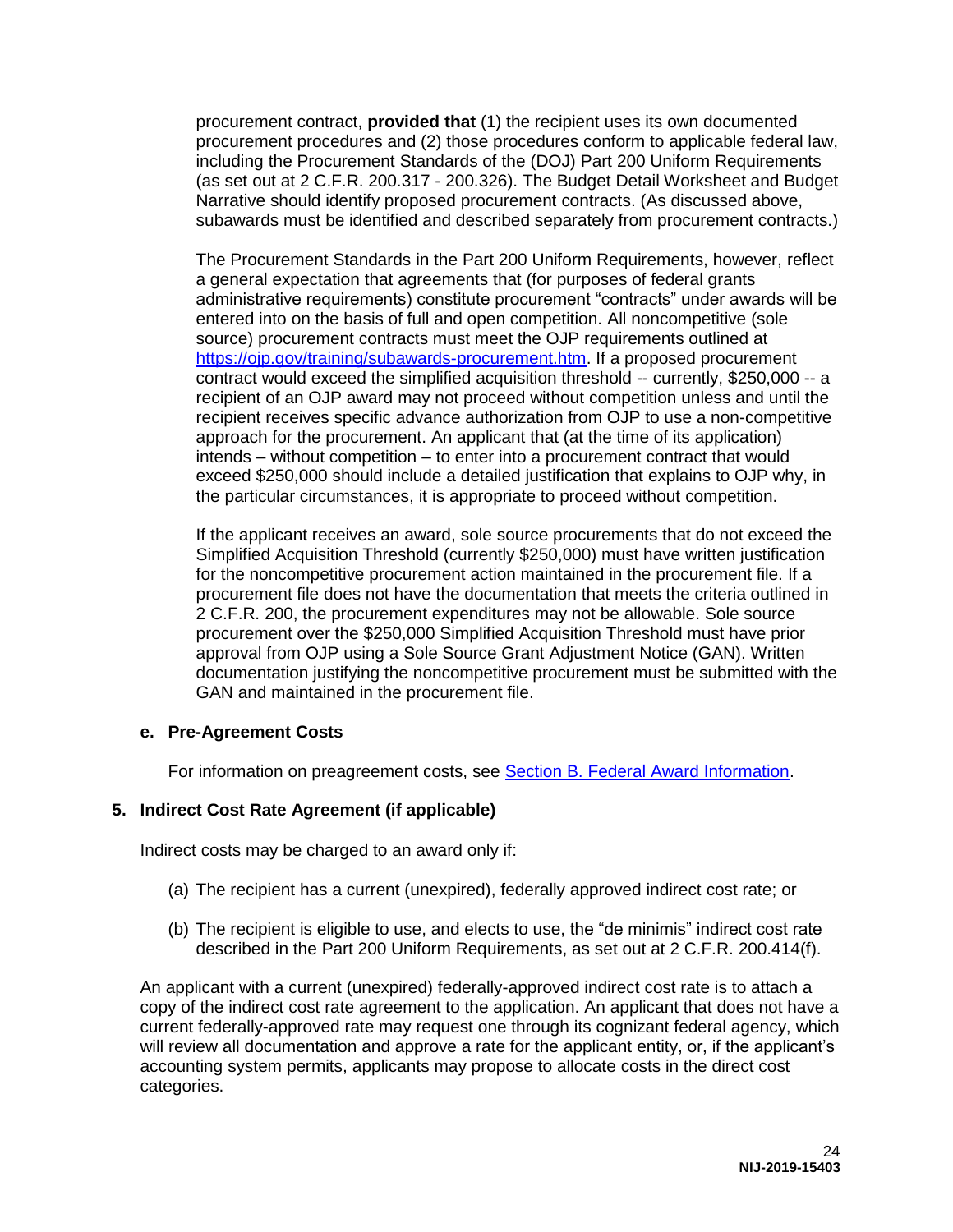For assistance with identifying the appropriate cognizant federal agency for indirect costs, please contact the Office of the Chief Financial Officer Customer Service Center at 1-800- 458-0786 or at [ask.ocfo@usdoj.gov.](mailto:ask.ocfo@usdoj.gov) If DOJ is the cognizant federal agency, an applicant may obtain information needed to submit an indirect cost rate proposal at [https://www.ojp.gov/funding/Apply/Resources/IndirectCosts.pdf.](https://www.ojp.gov/funding/Apply/Resources/IndirectCosts.pdf)

Certain OJP recipients have the option of electing to use the "de minimis" indirect cost rate. An applicant that is eligible to use the "de minimis" rate that wishes to use the "de minimis" rate should attach written documentation to the application that advises OJP of both-- (1) the applicant's eligibility to use the "de minimis" rate, and (2) its election to do so. If an eligible applicant elects the "de minimis" rate, costs must be consistently charged as either indirect or direct costs, but may not be double charged or inconsistently charged as both. The "de minimis" rate may no longer be used once an approved federally-negotiated indirect cost rate is in place. (No entity that ever has had a federally-approved negotiated indirect cost rate is eligible to use the "de minimis" rate.) For the "de minimis" rate requirements (including information on eligibility to elect to use the rate), see the Part 200 Uniform Requirements, at 2 C.F.R. 200.414(f).

#### **6. Tribal Authorizing Resolution (if applicable)**

A tribe, tribal organization, or third party that proposes to provide direct services or assistance to residents on tribal lands should include in its application a resolution, letter, affidavit, or other documentation, as appropriate, that demonstrates (as a legal matter) that the applicant has the requisite authorization from the tribe(s) to implement the proposed project on tribal lands. In those instances when an organization or consortium of tribes applies for an award on behalf of a tribe or multiple specific tribes, the application should include appropriate legal documentation, as described above, from all tribes that would receive services or assistance under the award. A consortium of tribes for which existing consortium bylaws allow action without support from all tribes in the consortium (i.e., without an authorizing resolution or comparable legal documentation from each tribal governing body) may submit, instead, a copy of its consortium bylaws with the application.

#### **7. Financial Management and System of Internal Controls Questionnaire (including applicant disclosure of high-risk status)**

Every OJP applicant (other than an individual applying in his or her personal capacity) is required to download, complete, and submit the OJP Financial Management and System of Internal Controls Questionnaire (Questionnaire) at <https://ojp.gov/funding/Apply/Resources/FinancialCapability.pdf> as part of its application. The Questionnaire helps OJP assess the financial management and internal control systems, and the associated potential risks of an applicant as part of the pre-award risk assessment process.

The Questionnaire should only be completed by financial staff most familiar with the applicant's systems, policies, and procedures in order to ensure that the correct responses are recorded and submitted to OJP. The responses on the Questionnaire directly impact the pre-award risk assessment and should accurately reflect the applicant's financial management and internal control system at the time of the application. The pre-award risk assessment is only one of multiple factors and criteria used in determining funding. However, a pre-award risk assessment that indicates that an applicant poses a higher risk to OJP may affect the funding decision and/or result in additional reporting requirements,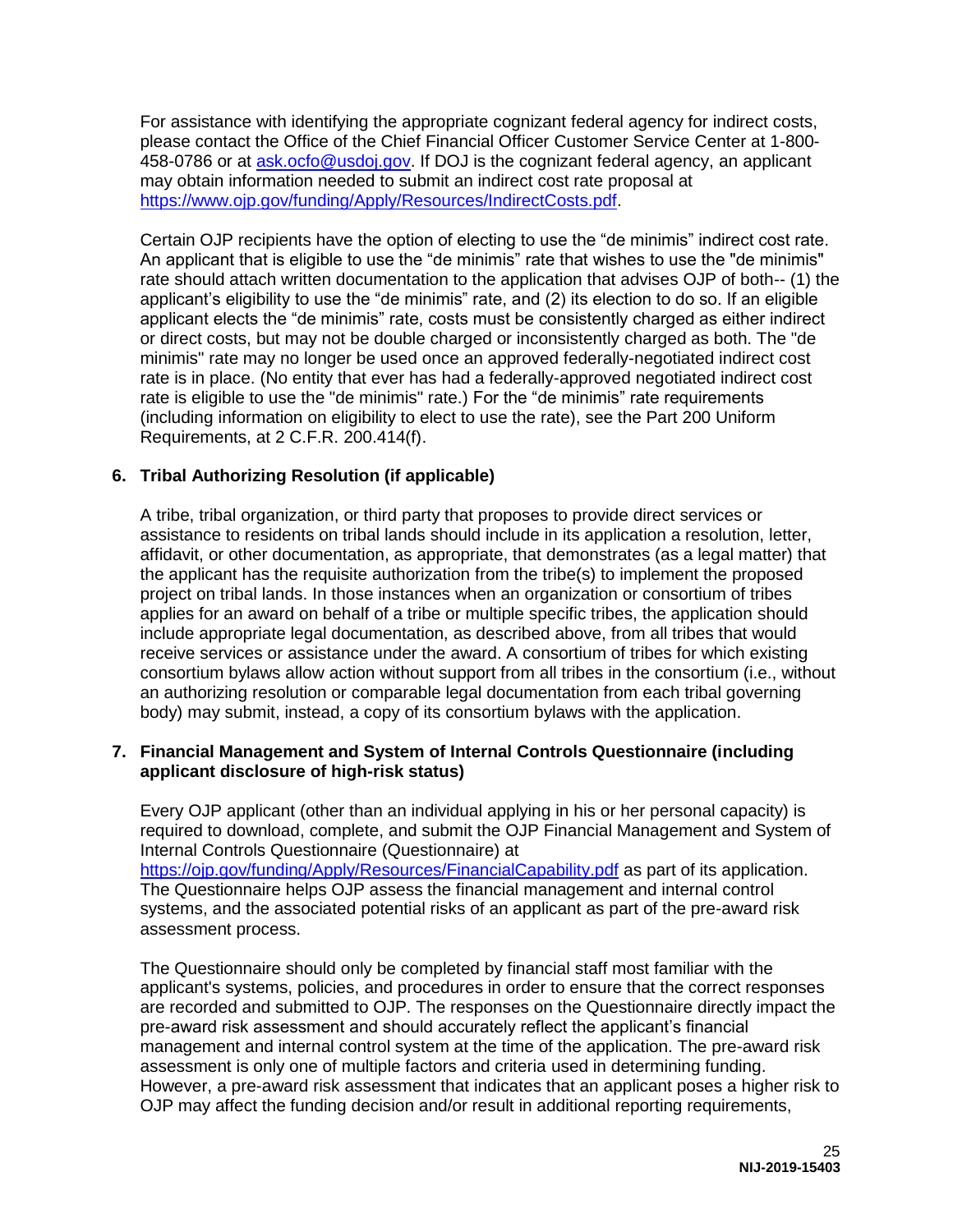monitoring, special conditions, withholding of award funds, or other additional award requirements.

Among other things, the form requires each applicant to disclose whether it currently is designated "high risk" by a federal grant-making agency outside of DOJ. For purposes of this disclosure, high risk includes any status under which a federal awarding agency provides additional oversight due to the applicant's past performance, or other programmatic or financial concerns with the applicant. If an applicant is designated high risk by another federal awarding agency, the applicant must provide the following information:

- The federal awarding agency that currently designates the applicant high risk.
- The date the applicant was designated high risk.
- The high-risk point of contact at that federal awarding agency (name, phone number, and email address).
- The reasons for the high-risk status, as set out by the federal awarding agency.

OJP seeks this information to help ensure appropriate federal oversight of OJP awards. An applicant that is considered "high-risk" by another federal awarding agency is not automatically disqualified from receiving an OJP award. OJP may, however, consider the information in award decisions, and may impose additional OJP oversight of any award under this solicitation (including through the conditions that accompany the award document).

#### **8. Disclosure of Lobbying Activities**

Each applicant must complete and submit this information. An applicant that expends any funds for lobbying activities is to provide all of the information requested on the form Disclosure of Lobbying Activities (SF-LLL) posted at [https://ojp.gov/funding/Apply/Resources/Disclosure.pdf.](https://ojp.gov/funding/Apply/Resources/Disclosure.pdf) An applicant that does not expend any funds for lobbying activities is to enter "N/A" in the text boxes for item 10 ("a. Name and Address of Lobbying Registrant" and "b. Individuals Performing Services").

#### **9. Additional Attachments**

#### **a. Applicant disclosure of pending applications<sup>19</sup>**

Each applicant is to disclose whether it has (or is proposed as a subrecipient under) any pending applications for federally-funded grants or cooperative agreements that (1) include requests for funding to support the same project being proposed in the application under this solicitation, and (2) would cover the identical cost items outlined in the budget submitted to OJP under this solicitation. The applicant is to disclose both applications made directly to federal awarding agencies, and also applications for subawards of federal funds (e.g., applications to State agencies that will subaward ("subgrant") federal funds).

 $\overline{a}$ <sup>19</sup> Typically, the applicant is **not** the principal investigator. Rather, the applicant, most frequently, is the institution, organization, or company in which the principal investigator is employed.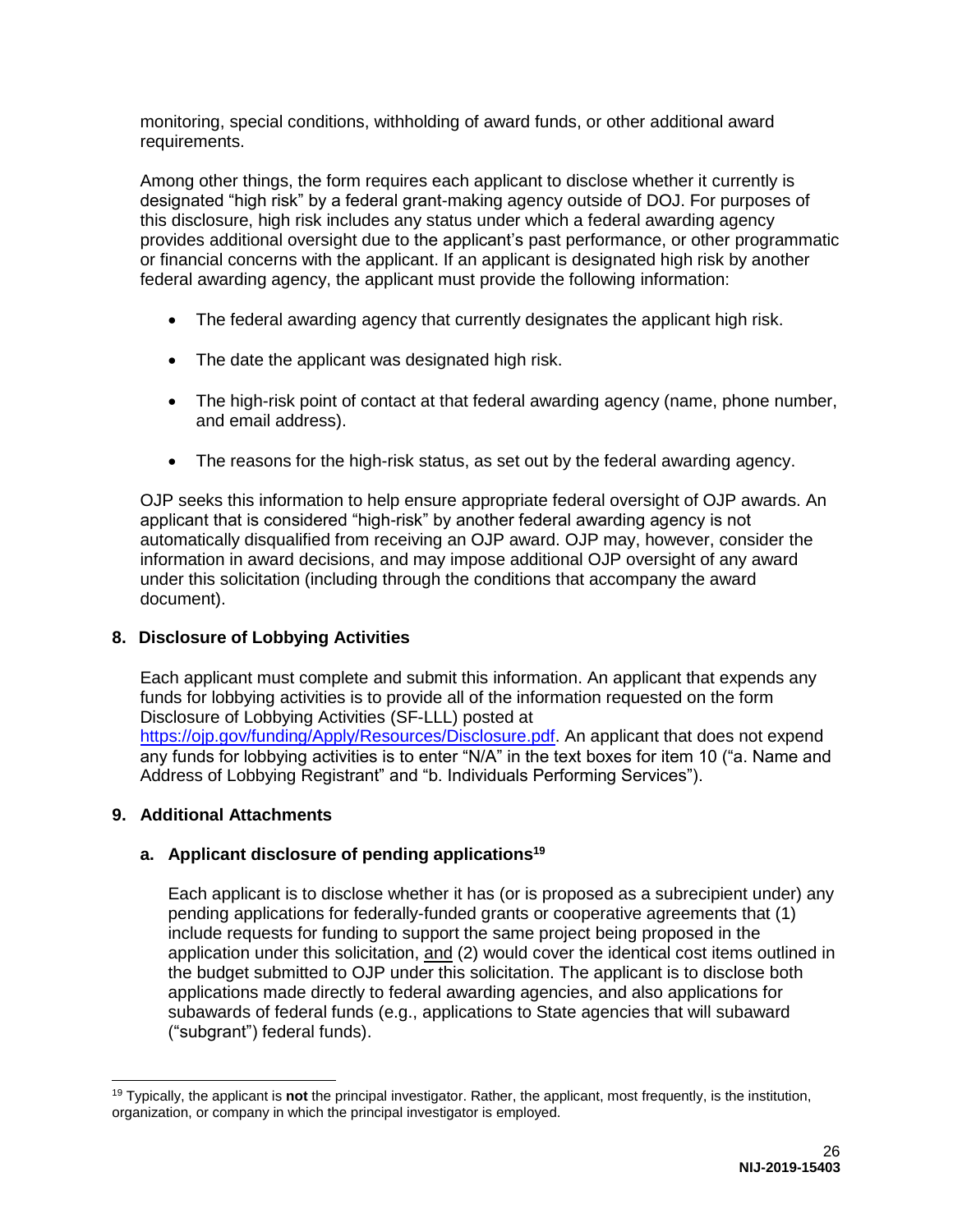OJP seeks this information to help avoid inappropriate duplication of funding. Leveraging multiple funding sources in a complementary manner to implement comprehensive programs or projects is encouraged and is not seen as inappropriate duplication.

Each applicant that has one or more pending applications as described above is to provide the following information about pending applications submitted within the last 12 months:

- The federal or State funding agency.
- The solicitation name/project name.
- The point of contact information at the applicable federal or State funding agency.

| <b>Federal or State</b><br><b>Funding Agency</b>                                                              | <b>Solicitation</b><br>Name/Project<br><b>Name</b>                                                    | Name/Phone/E-mail for Point of Contact<br>at Federal or State Funding Agency |
|---------------------------------------------------------------------------------------------------------------|-------------------------------------------------------------------------------------------------------|------------------------------------------------------------------------------|
| DOJ/Office of<br><b>Community Oriented</b><br><b>Policing Services</b><br>(COPS Office)                       | <b>COPS Hiring</b><br>Program                                                                         | Jane Doe, 202/000-0000;<br>jane.doe@usdoj.gov                                |
| <b>Health and Human</b><br>Services/Substance<br>Abuse and Mental<br><b>Health Services</b><br>Administration | Drug-Free<br>Communities<br>Mentoring<br>Program/North<br><b>County Youth</b><br>Mentoring<br>Program | John Doe, 202/000-0000; john.doe@hhs.gov                                     |

Each applicant should include the table as a separate attachment to its application. The file should be named "Disclosure of Pending Applications." The applicant's Legal Name on the application must match the entity named on the disclosure of pending applications statement.

Any applicant that does not have any pending applications as described above is to submit, as a separate attachment, a statement to this effect: "[Applicant Name on SF-424] does not have (and is not proposed as a subrecipient under) any pending applications submitted within the last 12 months for federally-funded grants or cooperative agreements or for subawards under federal grants or cooperative agreements) that request funding to support the same project being proposed in this application to OJP and that would cover the identical cost items outlined in the budget submitted as part of this application."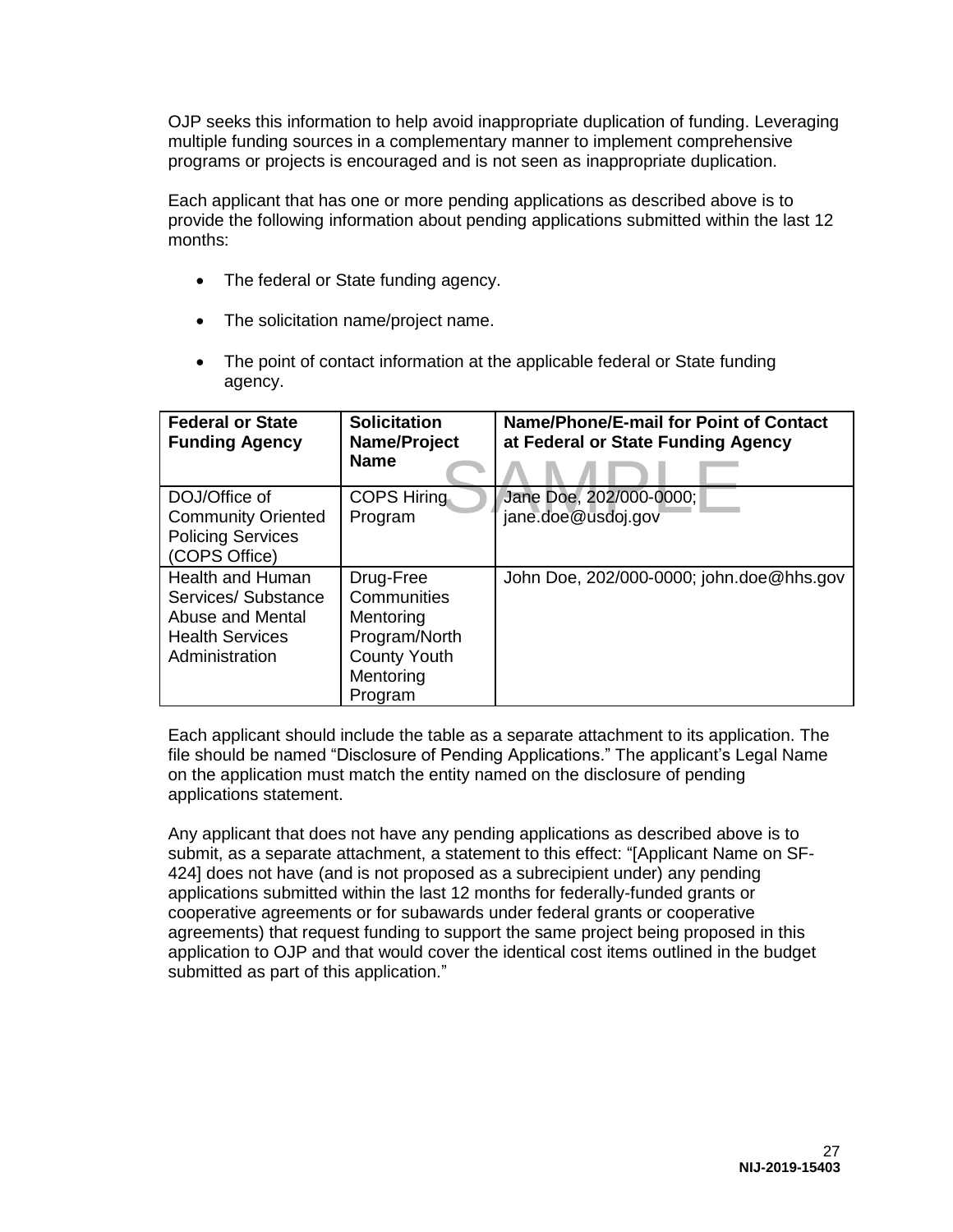#### **b. Applicant Disclosure and Justification – DOJ High Risk Grantees<sup>20</sup> (if applicable)**

An applicant that is designated as a DOJ High Risk Grantee is to submit separate attachment to its application, information that OJP will use, among other pertinent information, to determine whether it will consider or select the application for an award under this solicitation. The file should be named "DOJ High Risk Grantee Applicant Disclosure and Justification." (See, also, "Review Process," below, under Section E. Application Review Information, for a brief discussion of how such information may considered in the application review process.)

OJP constantly seeks to optimize its investments in criminal- and juvenile justicefocused programs and activities, increase program effectiveness, and maximize the return – and program impact – from limited programmatic resources. Therefore, OJP may remove from consideration or not select for award a "DOJ High Risk Grantee" applicant that is determined to pose a substantial risk of program implementation failure. In making such determinations, OJP will consider one or more of the following factors: the applicant's lack of sufficient progress in addressing required corrective actions necessary for removal of the DOJ High Risk Grantee designation; the nature and severity of the issues leading to or accompanying the applicant's DOJ High Risk Grantee designation; or the applicant's expected ability to manage grant funds and achieve grant goals and objectives.

In this attachment, the applicant is to provide any additional information or justification – especially with regard to corrective actions yet to be implemented (as of the application date) – that may help demonstrate how the applicant has addressed or otherwise mitigated such uncorrected matters, such that any negative impact on the proposed program and its implementation would be immaterial or would be significantly reduced or eliminated. (To the extent that the applicant believes that any of the information provided pursuant to this disclosure may be confidential in nature, the applicant should specifically identify it.)

#### **c. Research and Evaluation Independence and Integrity**

When an application proposes research (including research and development) and/or evaluation, the applicant must demonstrate research/evaluation independence and integrity, including appropriate safeguards, before it may receive award funds. The applicant must demonstrate independence and integrity regarding both this proposed research and/or evaluation, and any current or prior related projects.

Each application should include an attachment that addresses **both** i. and ii. below.

- i. For purposes of this solicitation, each applicant is to document research and evaluation independence and integrity by including one of the following two items:
	- a. A specific assurance that the applicant has reviewed its application to identify any actual or potential apparent conflicts of interest (including through review of pertinent information on the principal investigator, any co-principal investigators,

 $20$  A "DOJ High Risk Grantee" is a recipient that has received a DOJ High-Risk designation based on a documented history of unsatisfactory performance, financial instability, management system or other internal control deficiencies, or noncompliance with award terms and conditions on prior awards, or that is otherwise not responsible.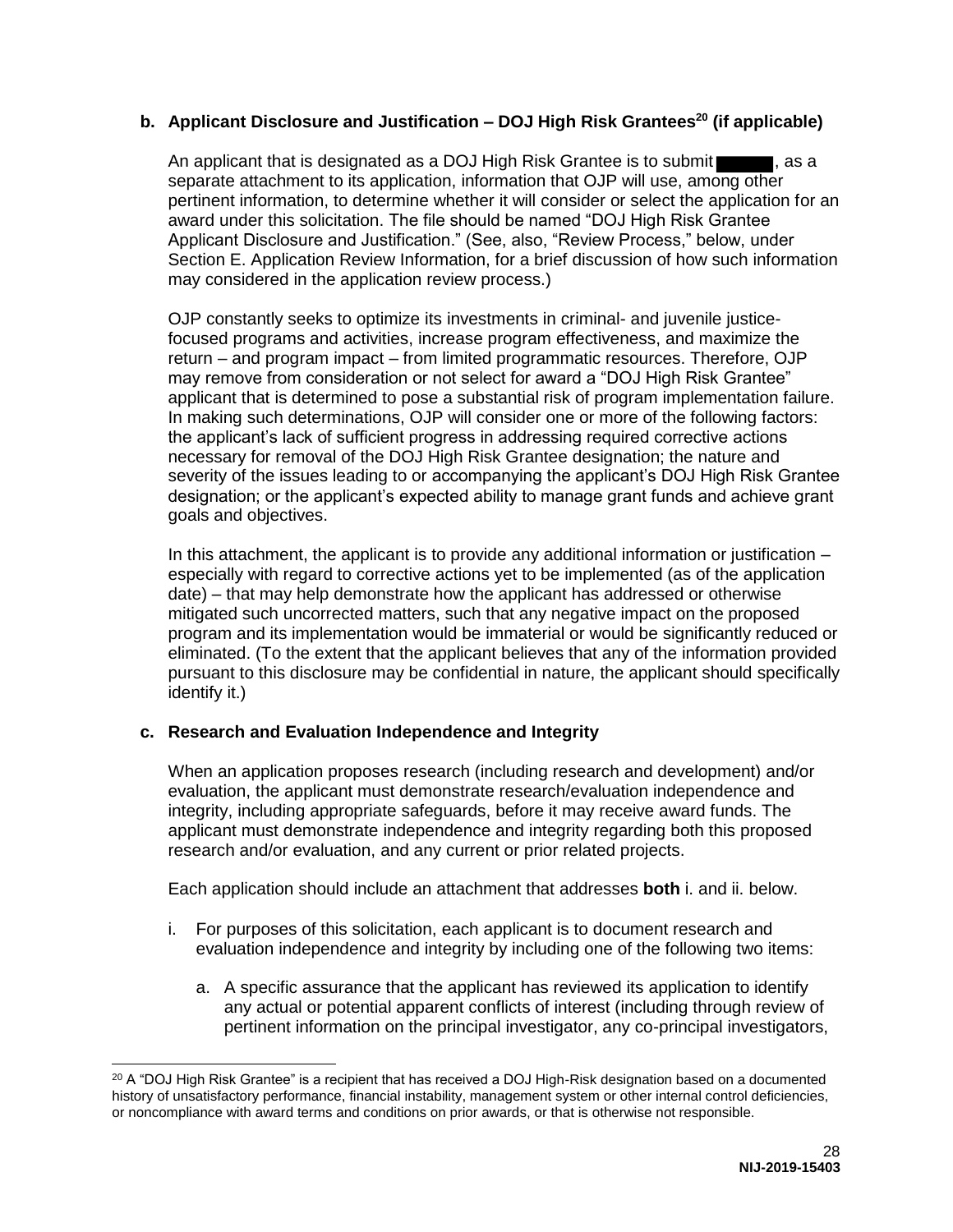and any subrecipients), and that the applicant has identified no such conflicts of interest – whether personal or financial or organizational (including on the part of the applicant entity or on the part of staff, investigators, or subrecipients) – that could affect the independence or integrity of the research, including the design, conduct, and reporting of the research.

OR

- b. A specific description of actual or potential apparent conflicts of interest that the applicant has identified – including through review of pertinent information on the principal investigator, any co-principal investigators, and any subrecipients – that could affect the independence or integrity of the research, including the design, conduct, or reporting of the research. These conflicts may be personal (e.g., on the part of investigators or other staff), financial, or organizational (related to the applicant or any subrecipient entity). Some examples of potential investigator (or other personal) conflict situations are those in which an investigator would be in a position to evaluate a spouse's work product (actual conflict), or an investigator would be in a position to evaluate the work of a former or current colleague (potential apparent conflict). With regard to potential organizational conflicts of interest, as one example, generally an organization would not be given an award to evaluate a project, if that organization had itself provided substantial prior technical assistance to that specific project or a location implementing the project (whether funded by OJP or other sources), because the organization in such an instance might appear to be evaluating the effectiveness of its own prior work. The key is whether a reasonable person understanding all of the facts would be able to have confidence that the results of any research or evaluation project are objective and reliable. Any outside personal or financial interest that casts doubt on that objectivity and reliability of an evaluation or research product is a problem and must be disclosed.
- ii. In addition, for purposes of this solicitation, each applicant is to address possible mitigation of research integrity concerns by including, at a minimum, one of the following two items:
	- a. If an applicant reasonably believes that no actual or potential apparent conflicts of interest (personal, financial, or organizational) exist, then the applicant should provide a brief narrative explanation of how and why it reached that conclusion. The applicant also is to include an explanation of the specific processes and procedures that the applicant has in place, or will put in place, to identify and prevent (or, at the very least, mitigate) any such conflicts of interest pertinent to the funded project during the period of performance. Documentation that may be helpful in this regard may include organizational codes of ethics/conduct and policies regarding organizational, personal, and financial conflicts of interest. There is no guarantee that the plan, if any, will be accepted as proposed.

#### OR

b. If the applicant has identified actual or potential apparent conflicts of interest (personal, financial, or organizational) that could affect the independence and integrity of the research, including the design, conduct, or reporting of the research, the applicant is to provide a specific and robust mitigation plan to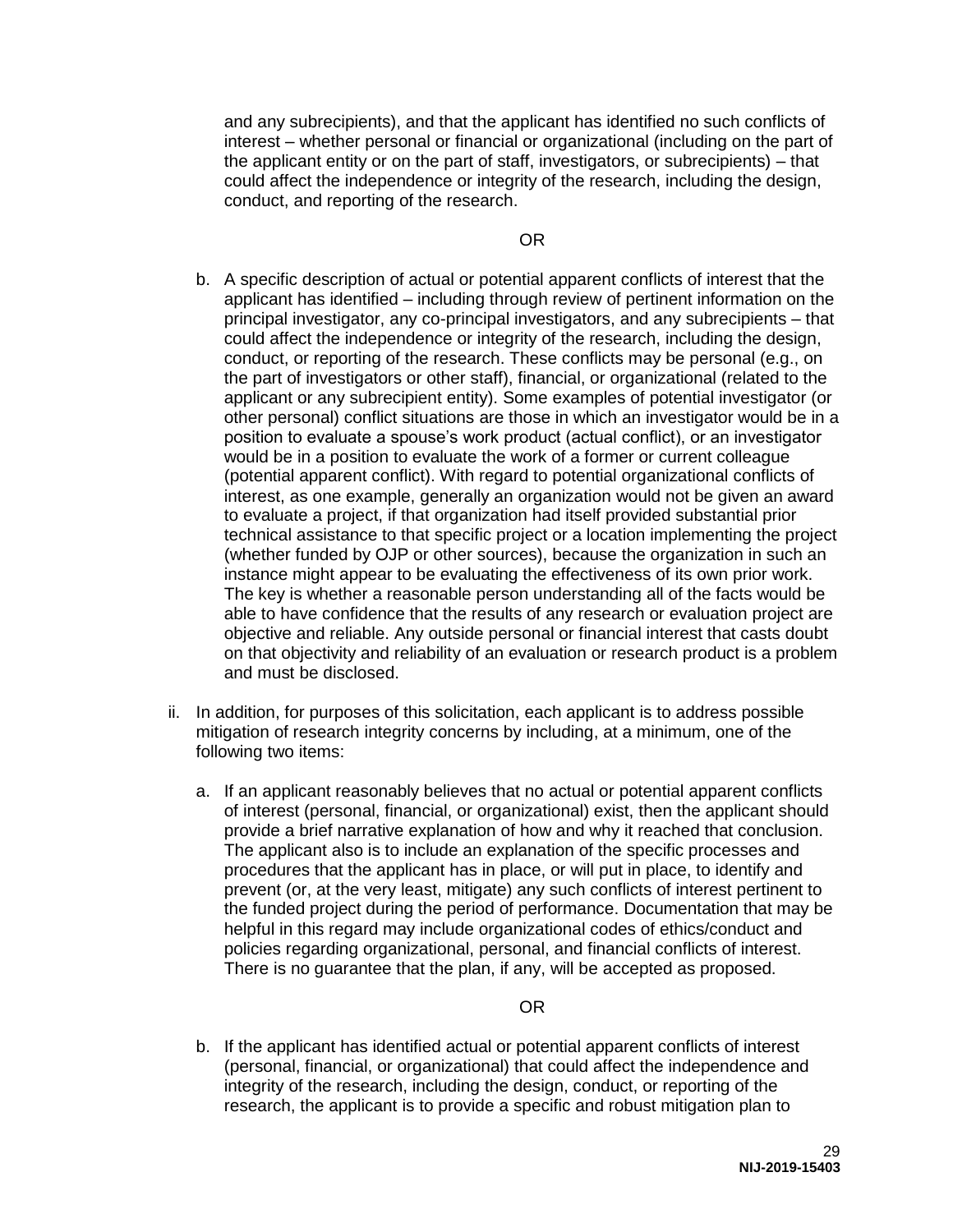address each of those conflicts. At a minimum, the applicant is expected to explain the specific processes and procedures that the applicant has in place, or will put in place, to identify and eliminate (or, at the very least, mitigate) any such conflicts of interest pertinent to the funded project during the period of performance. Documentation that may be helpful in this regard may include organizational codes of ethics/conduct and policies regarding organizational, personal, and financial conflicts of interest. There is no guarantee that the plan, if any, will be accepted as proposed.

OJP will assess research and evaluation independence and integrity based on considerations such as the adequacy of the applicant's efforts to identify factors that could affect the objectivity or integrity of the proposed staff and/or the applicant entity (and any subrecipients) in carrying out the research, development, or evaluation activity; and the adequacy of the applicant's existing or proposed remedies to control any such factors.

#### <span id="page-30-0"></span>**How to Apply**

Applicants must register in and submit applications through Grants.gov, a primary source to find federal funding opportunities and apply for funding. Find complete instructions on how to register and submit an application at [https://www.grants.gov/web/grants/support.html.](https://www.grants.gov/web/grants/support.html) Applicants that experience technical difficulties during this process should call the Grants.gov Customer Support Hotline at **800**-**518**-**4726** or **606–545–5035**, which operates 24 hours a day, 7 days a week, except on federal holidays.

Registering with Grants.gov is a one-time process; however, **processing delays may occur, and it can take several weeks** for first-time registrants to receive confirmation of registration and a user password. OJP encourages applicants to **register several weeks before** the application submission deadline. In addition, OJP urges applicants to submit applications at least 72 hours prior to the application due date, in order to allow time for the applicant to receive validation messages or rejection notifications from Grants.gov, and to correct in a timely fashion any problems that may have caused a rejection notification.

OJP strongly encourages all prospective applicants to sign up for Grants.gov email notifications regarding this solicitation at [https://www.grants.gov/web/grants/manage-subscriptions.html.](https://www.grants.gov/web/grants/manage-subscriptions.html) If this solicitation is cancelled or modified, individuals who sign up with Grants.gov for updates will be automatically notified.

**Browser Information:** Grants.gov was built to be compatible with Internet Explorer. For technical assistance with Google Chrome, or another browser, contact Grants.gov Customer Support.

**Note on Attachments.** Grants.gov has two categories of files for attachments: "mandatory" and "optional." OJP receives all files attached in both categories. Attachments are also labeled to describe the file being attached (e.g., Project Narrative, Budget Narrative, Other). Please ensure that all required documents are attached in the correct Grants.gov category and are labeled correctly. Do not embed "mandatory" attachments within another file.

An applicant must use the **Add Attachment** button to attach a file to its application. Do not click the paperclip icon to attach files. This action will not attach the files to the application. After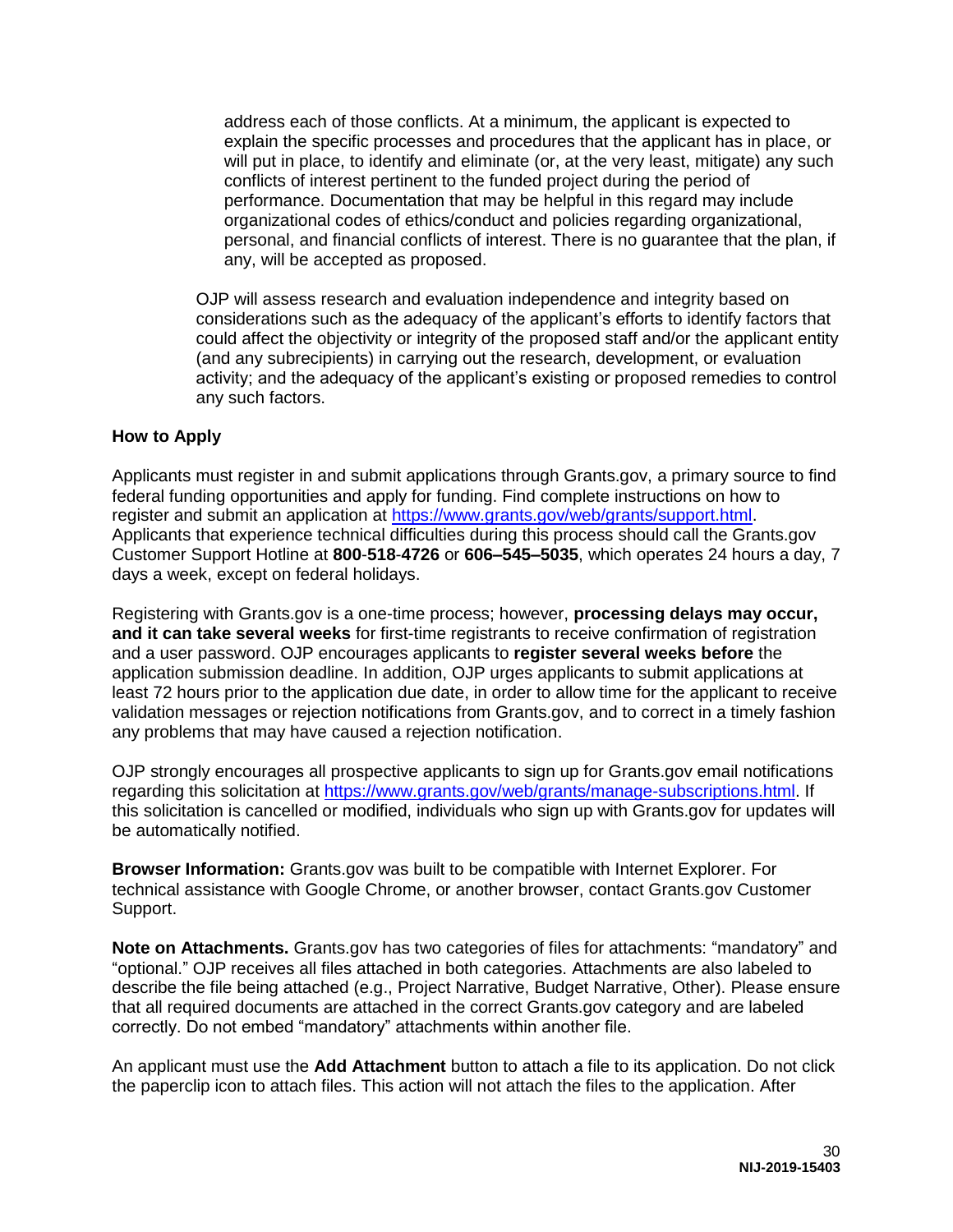adding an attachment, select the **View Attachment** button to confirm you attached the correct file. To remove the file, select the **Delete Attachment** button.

An application can be checked for errors via the **Check Application** button on the **Forms** tab of the **Manage Workspace** page. The button is active if the set of forms in the workspace matches those required in the application package. If you receive a **Cross-Form Errors** message after clicking the **Check Application** button, refer to the Cross-Form Errors help article for more detailed information about this validation error.

**Note on File Names and File Types:** Grants.gov only permits the use of certain specific characters in file names of attachments. Valid file names may include only the characters shown in the table below. Grants.gov rejects any application that includes an attachment(s) with a file name that contains any characters not shown in the table below. Grants.gov forwards successfully-submitted applications to the OJP Grants Management System (GMS).

| <b>Characters</b>    | <b>Special Characters</b> |                 |                       |
|----------------------|---------------------------|-----------------|-----------------------|
| Upper case $(A - Z)$ | Parenthesis (             | Curly braces {  | Square brackets [     |
| Lower case $(a - z)$ | Ampersand (&)*            | Tilde $(-)$     | Exclamation point (!) |
| Underscore (         | Comma $($ , $)$           | Semicolon (; )  | Apostrophe (          |
| Hyphen $(-)$         | At sign $(\mathcal{Q})$   | Number sign (#) | Dollar sign (\$)      |
| Space                | Percent sign (%)          | Plus sign $(+)$ | Equal sign $(=)$      |
| Period (.)           |                           |                 |                       |

\*When using the ampersand (&) in XML, applicants must use the "&" format.

**GMS does not accept executable file types as application attachments**. These disallowed file types include, but are not limited to, the following extensions: ".com," ".bat," ".exe," ".vbs," ".cfg," ".dat," ".db," ".dbf," ".dll," ".ini," ".log," ".ora," ".sys," and ".zip." GMS may reject applications with files that use these extensions. It is important to allow time to change the type of file(s) if the application is rejected.

All applicants are required to complete the following steps:

#### **Unique Entity Identifier (DUNS Number) and System for Award Management (SAM)**

Every applicant entity must comply with all applicable SAM and unique entity identifier (currently, a DUNS number) requirements. SAM is the repository for certain standard information about federal financial assistance applicants, recipients, and subrecipients. A DUNS number is a unique nine-digit identification number provided by the commercial company Dun and Bradstreet. More detailed information about SAM and the DUNS number is in the numbered sections below.

If an applicant entity has not fully complied with the applicable SAM and unique identifier requirements by the time OJP makes award decisions, OJP may determine that the applicant is not qualified to receive an award and may use that determination as a basis for making the award to a different applicant.

#### **Applying as an Individual**

An individual who wishes to apply in his/her personal capacity should search Grants.gov for funding opportunities for which individuals are eligible to apply. Use the Funding Opportunity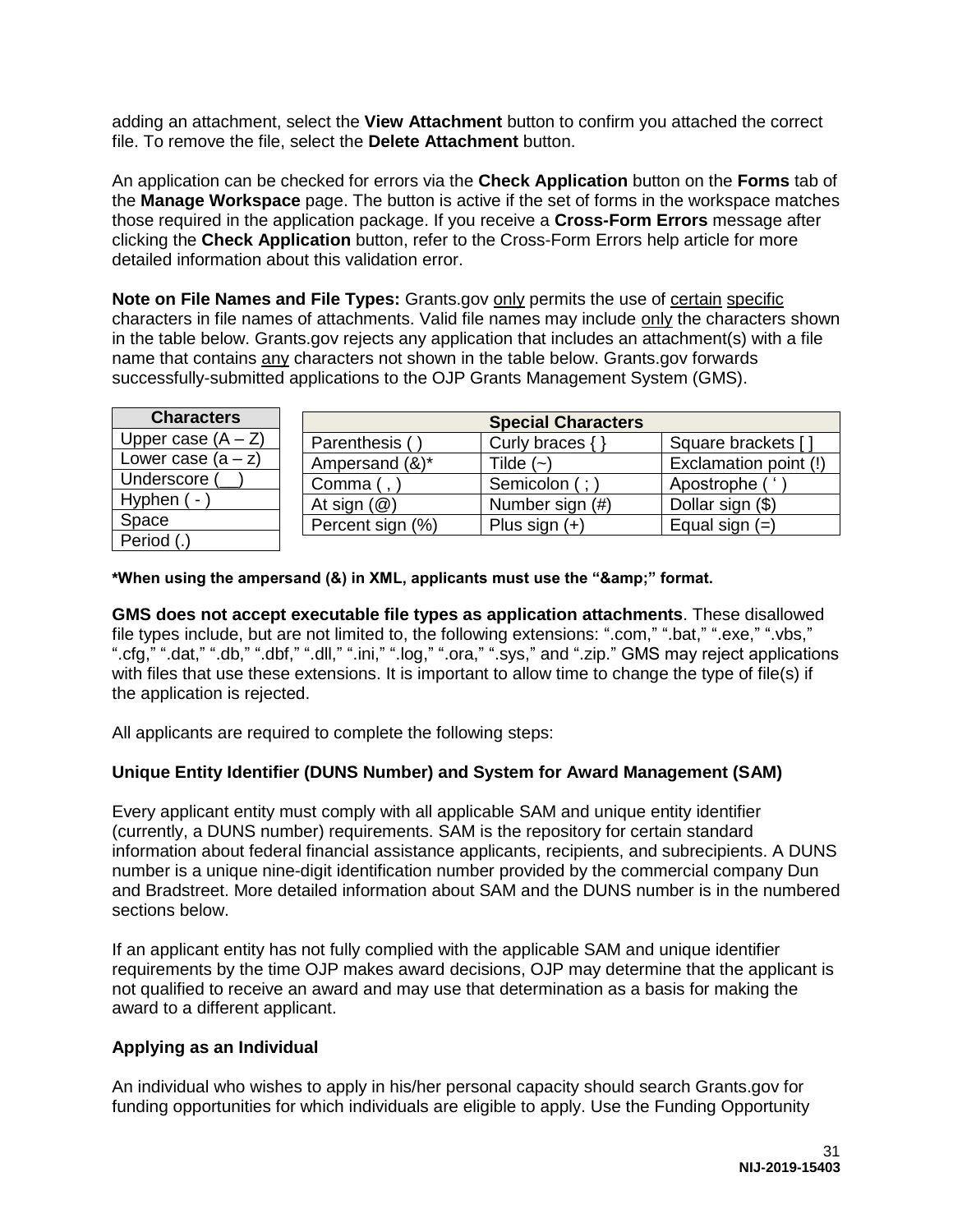Number (FON) to register. (An applicant applying as an individual must comply with all applicable Grants.gov individual registration requirements.)

Enter the FON at<https://apply07.grants.gov/apply/IndCPRegister>to complete the registration form and create a username and password for Grants.gov. (An applicant applying as an individual should complete all steps except 1, 2, and 4.)

#### **Registration and Submission Steps**

**1. Acquire a unique entity identifier (currently, a DUNS number).** The Office of Management and Budget requires every applicant for a federal award (other than an individual) to include a "unique entity identifier" in each application, including an application for a supplemental award. Currently, a DUNS number is the required unique entity identifier.

This unique entity identifier is used for tracking purposes, and to validate address and point of contact information for applicants, recipients, and subrecipients. It will be used throughout the life cycle of an OJP award. Obtaining a DUNS number is a free, one-time activity. Call Dun and Bradstreet at 866–705–5711 to obtain a DUNS number or apply online at [www.dnb.com.](https://www.dnb.com/) A DUNS number is usually received within 2 business days.

**2. Acquire or maintain registration with SAM.** Any applicant for an OJP award creating a new entity registration (or updating or renewing a registration) in SAM.gov must submit an original, signed notarized letter appointing the authorized Entity Administrator within thirty (30) days of the registration activation. **Notarized letters must be submitted via U.S. Postal Service Mail.** Read the Alert at [sam.gov/SAM/](https://sam.gov/SAM/) to learn more about what is required in the notarized letter, and read the Frequently Asked Questions (FAQs) at [www.gsa.gov/samupdate](https://www.gsa.gov/samupdate) to learn more about this process change. All applicants for OJP awards (other than individuals) must maintain current registrations in the SAM database. Applicants will need the authorizing official of the organization and an Employer Identification Number (EIN). Information about SAM registration procedures can be accessed at [sam.gov/SAM/.](https://sam.gov/SAM/)

An application cannot be successfully submitted in Grants.gov until Grants.gov receives the SAM registration information. Once the SAM registration/renewal is complete, **the information transfer from SAM to Grants.gov can take as long as 48 hours.** OJP recommends that the applicant register or renew registration with SAM as early as possible.

- **3. Acquire an Authorized Organization Representative (AOR) and a Grants.gov username and password**. Complete the AOR profile on Grants.gov and create a username and password. An applicant entity's "unique entity identifier" (DUNS number) must be used to complete this step. For more information about the registration process for organizations and other entities, go to [https://www.grants.gov/web/grants/applicants/organization](https://www.grants.gov/web/grants/applicants/organization-registration.html)[registration.html.](https://www.grants.gov/web/grants/applicants/organization-registration.html) Individuals registering with Grants.gov should go to [https://www.grants.gov/web/grants/applicants/registration.html.](https://www.grants.gov/web/grants/applicants/registration.html)
- **4. Acquire confirmation for the AOR from the E-Business Point of Contact (E-Biz POC).**  The E-Biz POC at the applicant organization must log into Grants.gov to "confirm" the applicant organization's AOR. The E-Biz POC will need the Marketing Partner Identification Number (MPIN) password obtained when registering with SAM to complete this step. Note that an organization can have more than one AOR.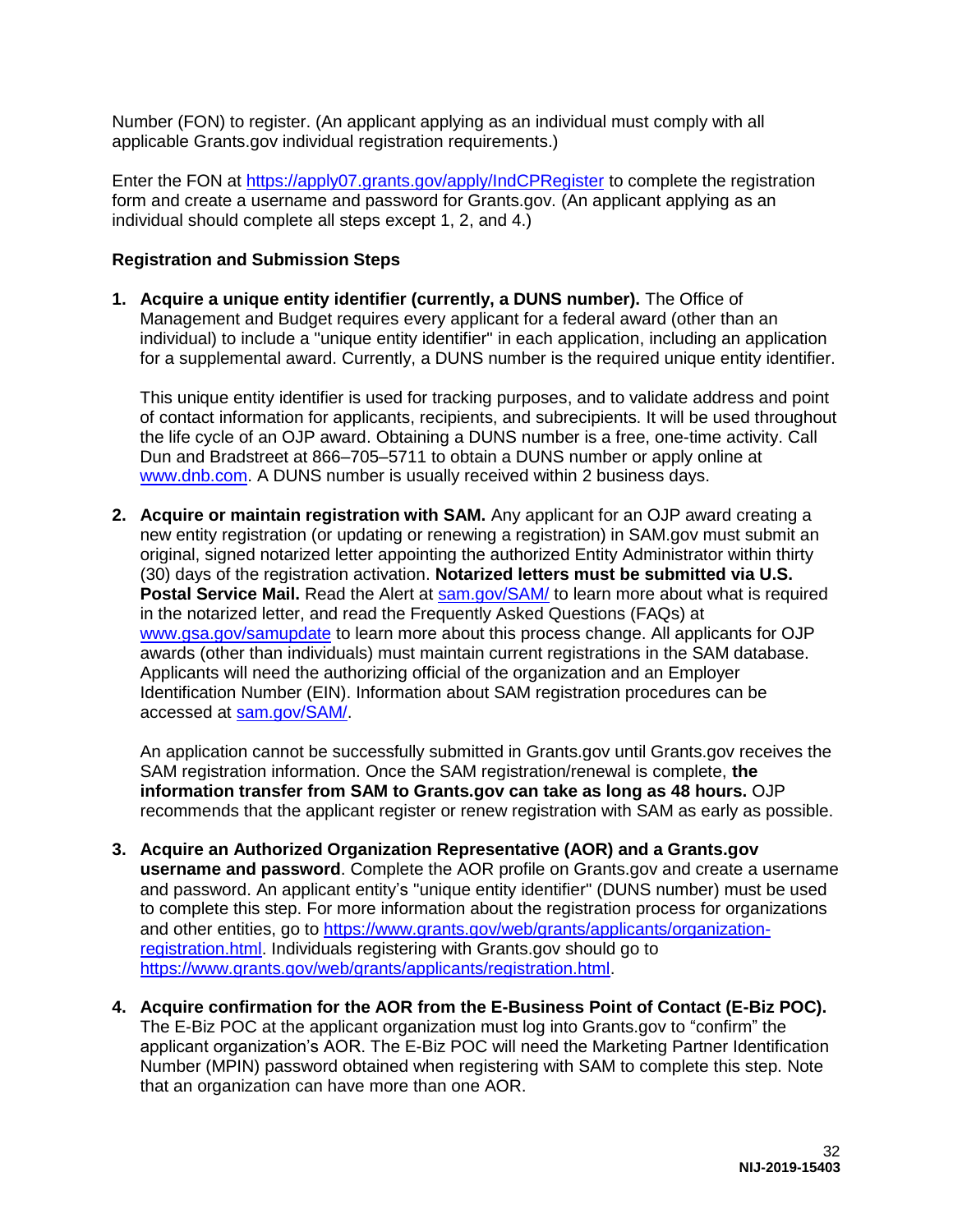- **5. Search for the funding opportunity on Grants.gov.** Use the following identifying information when searching for the funding opportunity on Grants.gov. The Catalog of Federal Domestic Assistance (CFDA) number for this solicitation is 16.560 and the funding opportunity number is NIJ-2019-15403.
- **6. Access Funding Opportunity and Application Package from Grants.gov**. Select "Apply for Grants" under the "Applicants" column. Enter your email address to be notified of any changes to the opportunity package before the closing date. Click the Workspace icon to use Grants.gov Workspace.
- **7. Submit a valid application consistent with this solicitation by following the directions in Grants.gov.** To preview the application prior to (or after) submitting, go to the **View Application** tab in Workspace. For additional information, review the [View Application Tab](https://www.grants.gov/help/html/help/ManageWorkspaces/ViewApplicationTab.htm) help article and [Attachments Tab](https://www.grants.gov/help/html/help/ManageWorkspaces/AttachmentsTab.htm) help article. Within 24-48 hours after submitting the electronic application, the applicant should receive two notifications from Grants.gov. The first will confirm the receipt of the application. The second will state whether the application has been validated and successfully submitted, or whether it has been rejected due to errors, with an explanation. It is possible to first receive a message indicating that the application is received, and then receive a rejection notice a few minutes or hours later. Submitting an application well ahead of the deadline provides time to correct the problem(s) that caused the rejection. **Important:** OJP urges each applicant to submit its application **at least 72 hours prior** to the application due date, to allow time to receive validation messages or rejection notifications from Grants.gov, and to correct in a timely fashion any problems that may have caused a rejection notification. Applications must be successfully submitted through Grants.gov by 11:59 p.m. eastern time on May 1, 2019.

Go to<https://www.grants.gov/web/grants/applicants/organization-registration.html>for further details on DUNS numbers, SAM, and Grants.gov registration steps and timeframes.

#### **Note: Application Versions**

If an applicant submits multiple versions of the same application, OJP will review only the most recent system-validated version submitted.

#### **Experiencing Unforeseen Grants.gov Technical Issues**

An applicant that experiences unforeseen Grants.gov technical issues beyond its control that prevent it from submitting its application by the deadline must contact the [Grants.gov Customer](mailto:support@grants.gov)  [Support Hotline](mailto:support@grants.gov) at [https://www.grants.gov/web/grants/support.html](https://www.grants.gov/web/grants/support.htmlo) or the [SAM Help Desk](https://www.fsd.gov/) (Federal Service Desk) at<https://www.fsd.gov/fsd-gov/home.do>to report the technical issue and receive a tracking number. The applicant must e-mail the NIJ contact identified in the Contact Information section on the title page **within 24 hours after the application deadline** to request approval to submit its application after the deadline. The applicant's e-mail must describe the technical difficulties, and must include a timeline of the applicant's submission efforts, the complete grant application, the applicant's DUNS number, and any Grants.gov Help Desk or SAM tracking number(s).

**Note: OJP does not automatically approve requests to submit a late application***.* After OJP reviews the applicant's request, and contacts the Grants.gov or SAM Help Desks to verify

the reported technical issues, OJP will inform the applicant whether the request to submit a late application has been approved or denied. If OJP determines that the untimely application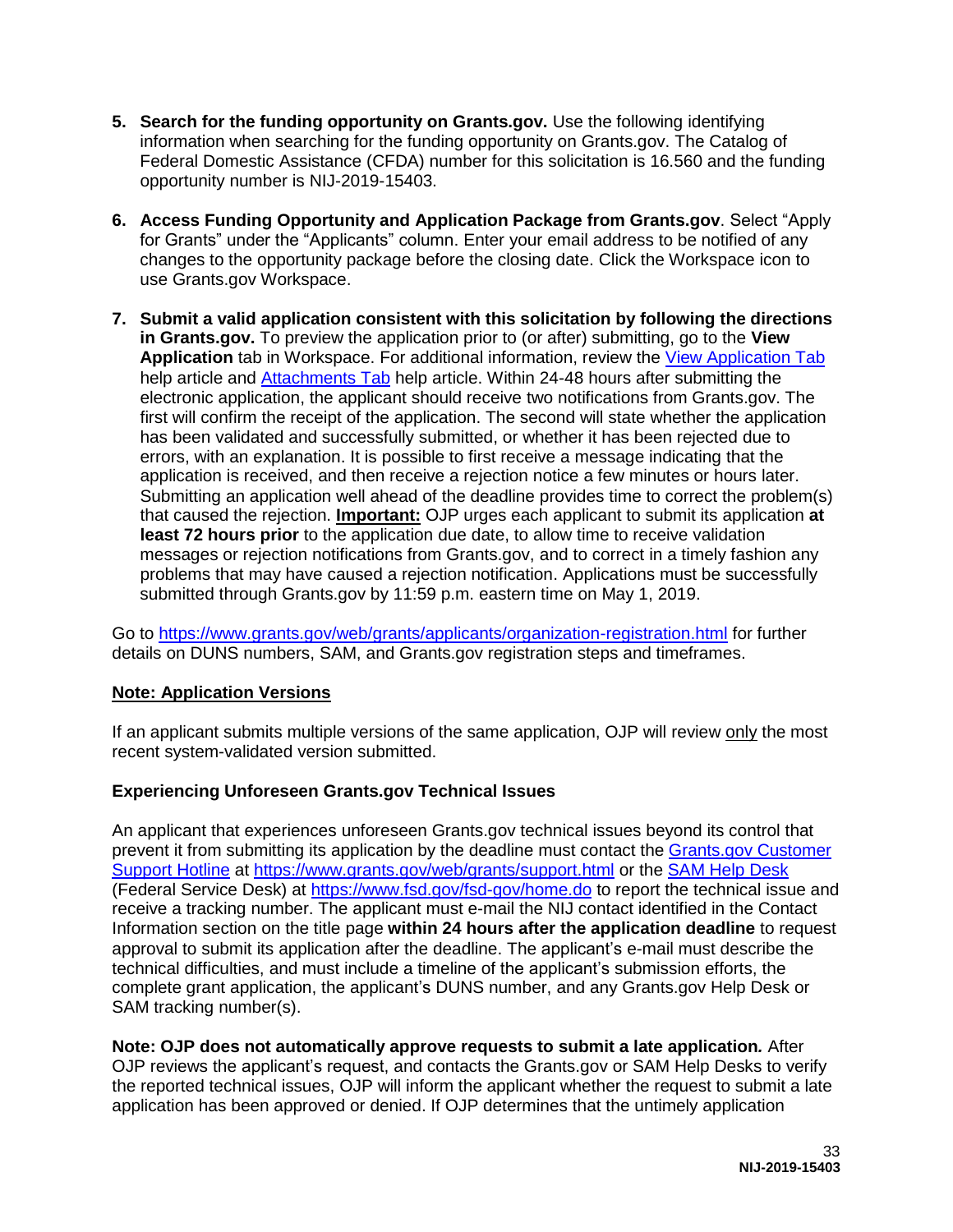submission was due to the applicant's failure to follow all required procedures, OJP will deny the applicant's request to submit its application.

The following conditions generally are insufficient to justify late submissions:

- Failure to register in SAM or Grants.gov in sufficient time (SAM registration and renewal can take as long as 10 business days to complete. The information transfer from SAM to Grants.gov can take up to 48 hours.)
- Failure to follow Grants.gov instructions on how to register and apply as posted on its website.
- Failure to follow each instruction in the OJP solicitation.
- Technical issues with the applicant's computer or information technology environment, such as issues with firewalls or browser incompatibility.

#### **Notifications regarding known technical problems with Grants.gov, if any, are posted at the top of the OJP Funding Resource Center at [https://ojp.gov/funding/index.htm.](https://ojp.gov/funding/index.htm)**

### <span id="page-34-0"></span>**E. Application Review Information**

#### <span id="page-34-1"></span>**Review Criteria**

Applications that meet basic minimum requirements will be evaluated by peer reviewers using the following review criteria. Each individual criterion is assigned a different weight based on the percentage value listed. For example, the first criterion, Statement of the Problem, is worth 15 percent of the score in the assessment of the application's technical merit. **Statement of the Problem and Research Questions** (Understanding of the problem, research questions, and their importance) – 15%

- 1. Demonstrated understanding of the problem.
- 2. Demonstrated importance of research questions, goals and objectives, including alignment with the aims of the solicitation.
- 3. Demonstrated awareness of the state of current research.

#### **Project Design and Implementation** (Quality and technical merit) – 50%

- 1. Soundness of methods and analytic and technical approach to addressing the stated aim(s) of the proposed project.
- 2. Feasibility of proposed project.
- 3. Awareness of potential pitfalls of proposed project design and feasibility of proposed actions to minimize and/or mitigate them.
- 4. Feasibility of completing the deliverables noted in the solicitation.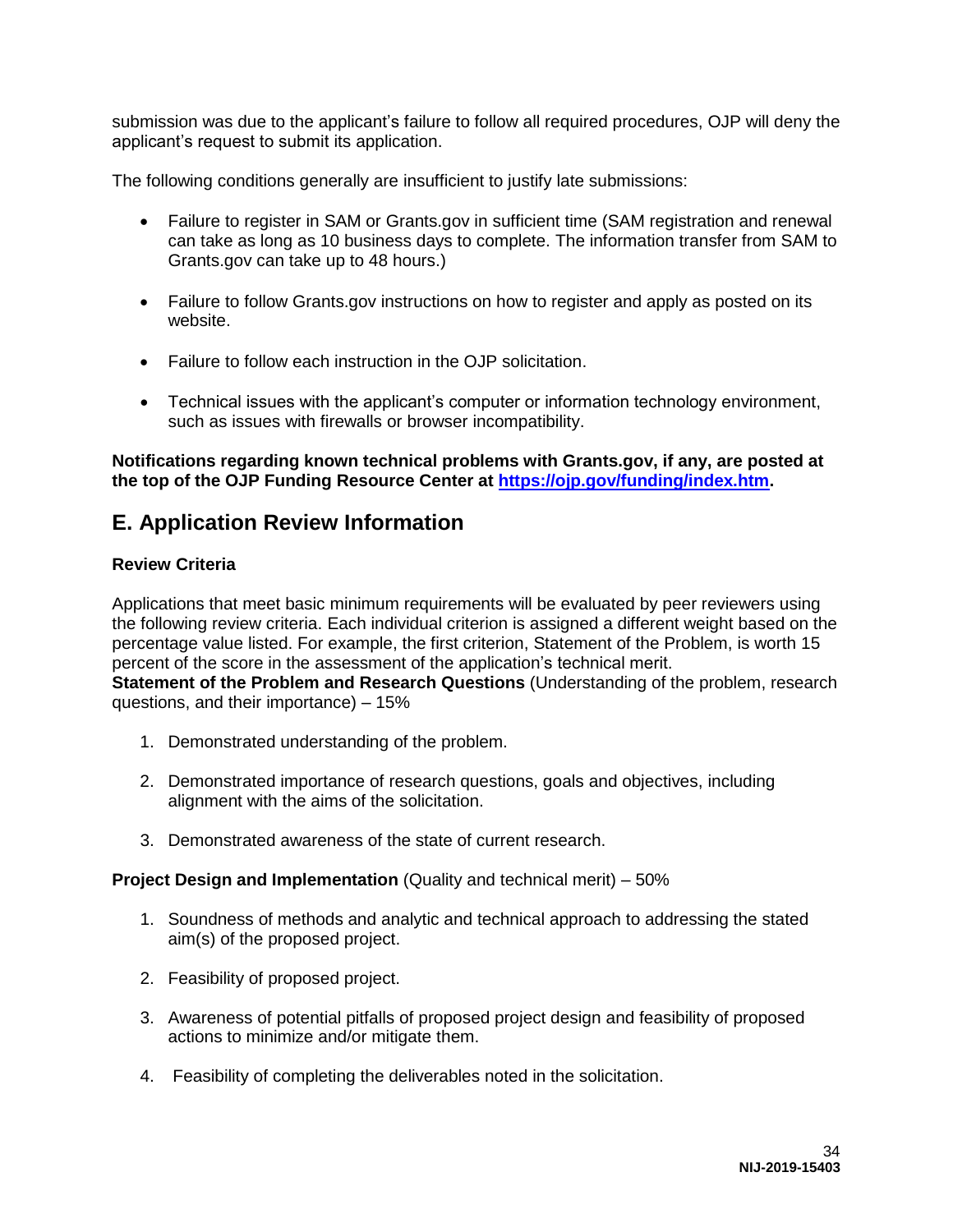#### **Potential Impact** – 15%

Potential for a significant scientific or technical advance(s) that will improve criminal/juvenile justice in the United States, such as:

- Potential for significantly improved understanding of the stated criminal/juvenile justice problem.
- Potential for innovative solution to address (all or a significant part of) the stated criminal/juvenile justice problem.

**Capabilities/Competencies** (Capabilities, demonstrated productivity, and experience of the applicant organization and proposed project staff) – 20%

- 1. Qualifications and experience of proposed project staff (that is, the principal investigator, any and all co-principal investigators, and all other individuals (and organizations) identified in the application (regardless of "investigator" status) who will be significantly involved in substantive aspects of the proposed project).
- 2. Demonstrated ability of the applicant organization to implement the proposed strategies and manage the effort.
- 3. Relationship between the capabilities/competencies of the proposed project staff (including the applicant organization) and the scope and strategies of the proposed project.

#### **Budget**

In addition, peer reviewers will consider and may comment on the following additional items in the context of scientific and technical merit.

- 1. Total cost of the project relative to the perceived benefit (cost effectiveness).
- 2. Appropriateness of the budget relative to the level of effort.
- 3. Use of existing resources to conserve costs.
- 4. Alignment of the proposed budget with proposed project activities.
- 5. Proposed plan (if any) to produce or to make available to broader interested audiences, such as criminal/juvenile justice practitioners or policymakers, summary information from the planned scholarly products of the project.

#### **Plan for Dissemination to Broader Audiences (if applicable to the proposed project)**

Peer reviewers may comment—in the context of scientific and technical merit—on the proposed plan (if any) to produce or to make available to broader interested audiences, such as criminal/juvenile justice practitioners or policymakers, summary information from the planned scholarly products of the project.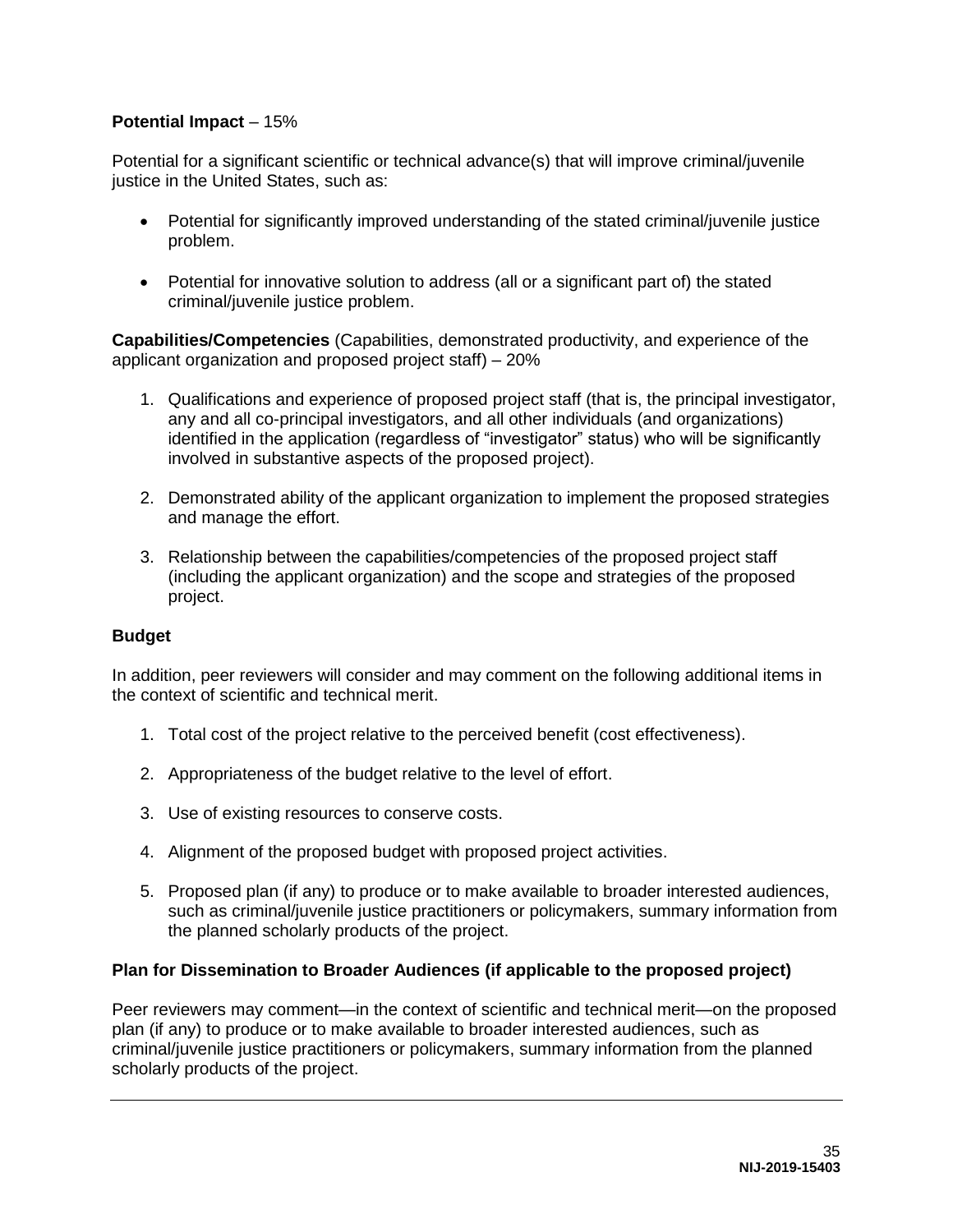#### <span id="page-36-0"></span>**Review Process**

 $\overline{a}$ 

OJP is committed to ensuring a fair and open process for making awards. NIJ reviews the application to make sure that the information presented is reasonable, understandable, measurable, and achievable, as well as consistent with the solicitation.

Peer reviewers will review the applications submitted under this solicitation that meet basic minimum requirements. For purposes of assessing whether an application meets basic minimum requirements and should proceed to further consideration, OJP screens applications for compliance with those requirements. Although specific requirements may vary, the following are common requirements applicable to all solicitations for funding under OJP programs:

- The application must be submitted by an eligible type of applicant.
- The application must request funding within programmatic funding constraints (if applicable).
- The application must be responsive to the scope of the solicitation.
- The application must include all items designated as "critical elements."
- The application, if submitted by an applicant that is a DOJ High Risk Grantee,  $21$  or is designated "high risk" by a federal grant-making agency outside of DOJ, must not have been determined by the Director/Administrator to pose a substantial risk of program implementation failure, based on 1) the applicant's lack of sufficient progress in addressing required corrective actions necessary for removal of the DOJ High Risk Grantee (or non-DOJ high risk) designation, 2) the nature and severity of the issues leading to or accompanying the DOJ High Risk Grantee (or non-DOJ high risk) designation, and/or 3) the applicant's expected ability to manage grant funds and achieve grant goals and objectives.

For a list of the critical elements for this solicitation, see "What an Application Should Include" under [Section D. Application and Submission Information.](#page-15-0)

Peer review panels will evaluate, score, and rate applications that meet basic minimum requirements. NIJ may use internal peer reviewers, external peer reviewers, or a combination, to assess applications on technical merit using the solicitation's review criteria. An internal reviewer is a current DOJ employee who is well-versed or has expertise in the subject matter of this solicitation. An external peer reviewer is an expert in the subject matter of a given solicitation who is not a current DOJ employee. Peer reviewers' ratings and any resulting recommendations are advisory only, although reviewer views are considered carefully. Other important considerations for NIJ include geographic diversity, strategic priorities, and available funding, as well as the planned scholarly products and the extent to which the Budget Detail Worksheet and Budget Narrative accurately explain project costs that are reasonable, necessary, and otherwise allowable under federal law and applicable federal cost principles.

<sup>&</sup>lt;sup>21</sup> See "Applicant Disclosure and Justification - DOJ High Risk Grantees" under "What an Application Should Include," above, for a definition of "DOJ High Risk Grantee."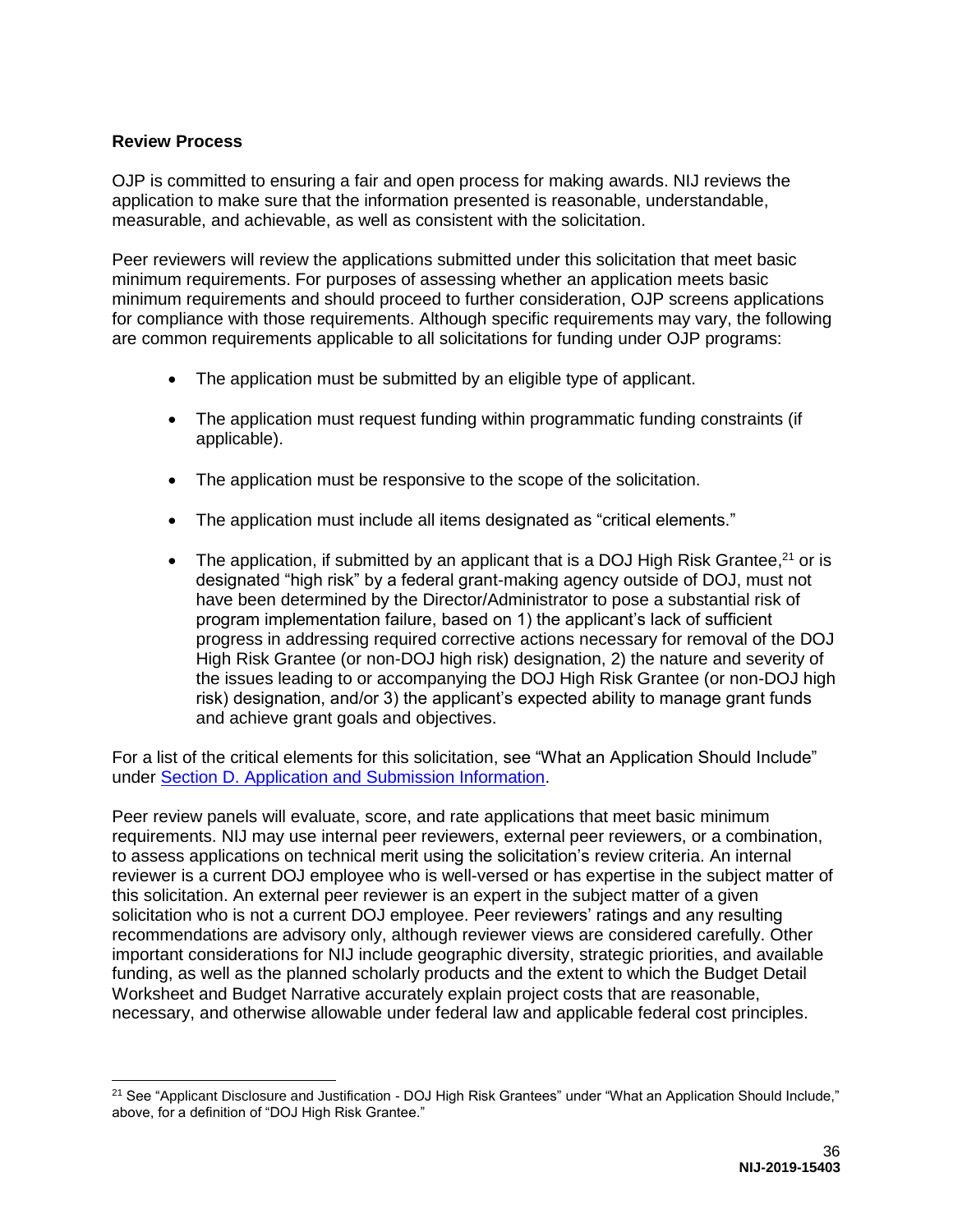Pursuant to the Part 200 Uniform Requirements, before award decisions are made, OJP also reviews information related to the degree of risk posed by applicants. Among other things to help assess whether an applicant that has one or more prior federal awards has a satisfactory record with respect to performance, integrity, and business ethics, OJP checks whether the applicant is listed in SAM as excluded from receiving a federal award. In addition, if OJP anticipates that an award will exceed \$250,000 in federal funds, OJP also must review and consider any information about the applicant that appears in the non-public segment of the integrity and performance system accessible through SAM (currently, the Federal Awardee Performance and Integrity Information System; "FAPIIS").

**Important note on FAPIIS:** An applicant, at its option, may review and comment on any information about itself that currently appears in FAPIIS and was entered by a federal awarding agency. OJP will consider any such comments by the applicant, in addition to the other information in FAPIIS, in its assessment of the risk posed by the applicant.

The evaluation of risks goes beyond information in SAM, however. OJP itself has in place a framework for evaluating risks posed by applicants for competitive awards. OJP takes into account information pertinent to matters such as --

- 1. Applicant financial stability and fiscal integrity.
- 2. Quality of the applicant's management systems, and applicant's ability to meet prescribed management standards, including those outlined in the DOJ Grants Financial Guide.
- 3. Applicant's history of performance under OJP and other DOJ awards (including scholarly products, and compliance with reporting requirements and award conditions), as well as awards from other federal agencies.
- 4. Reports and findings from audits of the applicant, including audits under the Part 200 Uniform Requirements.
- 5. Applicant's ability to comply with statutory and regulatory requirements, and to effectively implement other award requirements.

**Note on applicants with a "high risk" designation**: Risks associated with DOJ High Risk Grantees, or applicants designated as "high risk" by a federal grant-making agency outside of DOJ, are taken into account during the review process, and each applicant with such "high risk" designations will be considered for funding on a case-by-case basis, depending on the nature and severity of the issues that led to the DOJ High Risk Grantee (or non-DOJ high risk) designation, status of progress in addressing corrective actions, and expected ability to manage grant funds and achieve grant goals and objectives. A "high risk" designated applicant is to submit disclosure and justification documentation consistent with the requirements specified, above, under "What an Application Should Include" in Section C. Application and Submission Information.

All final award decisions will be made by the Director of the National Institute of Justice, who may take into account not only peer review ratings and NIJ recommendations, but also other factors as indicated in this section.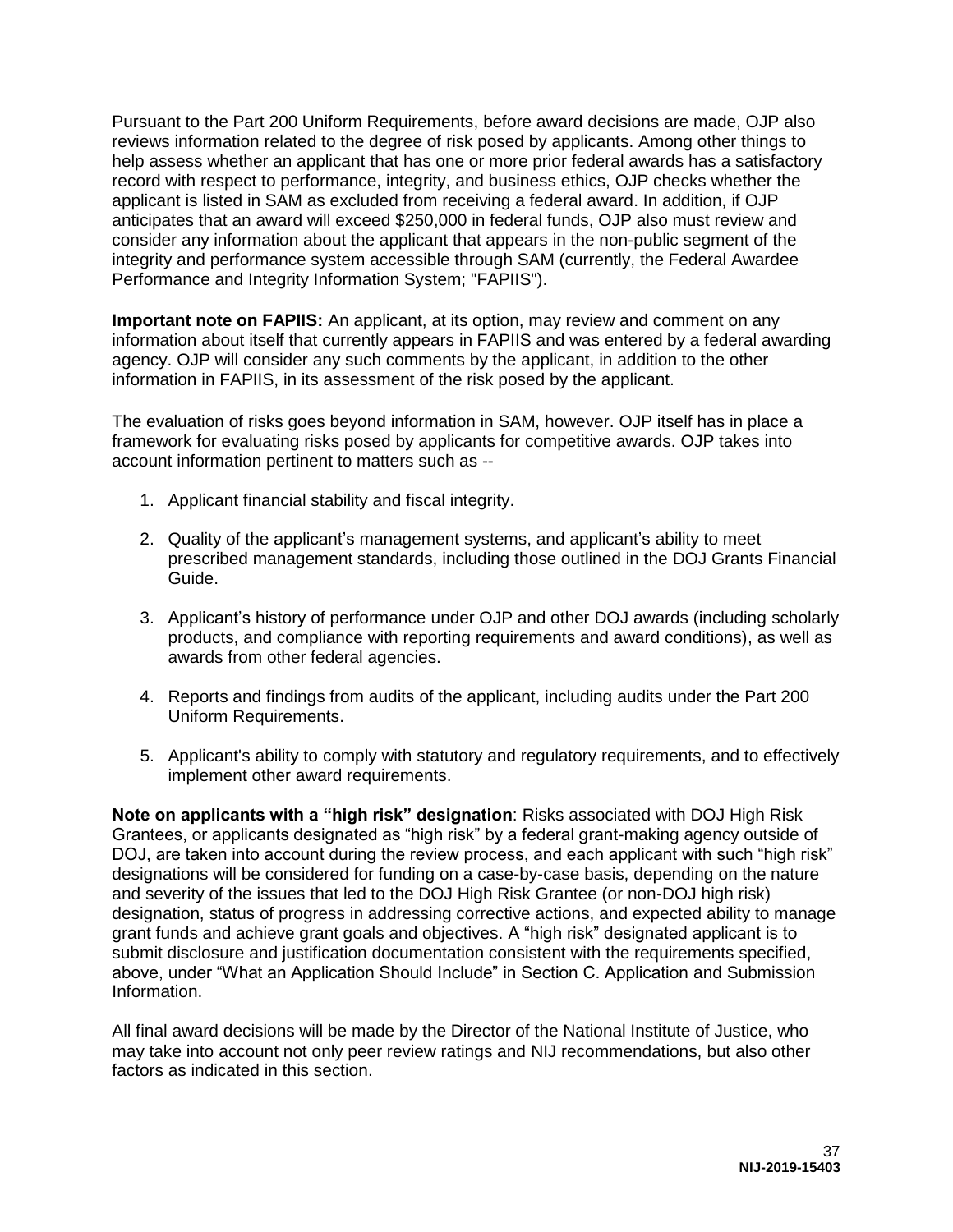## <span id="page-38-0"></span>**F. Federal Award Administration Information**

#### <span id="page-38-1"></span>**Federal Award Notices**

Award notifications will be made by September 30, 2019. OJP sends award notifications by email through GMS to the individuals listed in the application as the point of contact and the authorizing official (E-Biz POC and AOR). The email notification includes detailed instructions on how to access and view the award documents, and steps to take in GMS to start the award acceptance process. GMS automatically issues the notifications at 9:00 p.m. eastern time on the award date.

For each successful applicant, an individual with the necessary authority to bind the applicant will be required to login; execute a set of legal certifications and a set of legal assurances; designate a financial point of contact; thoroughly review the award, including all award conditions; and sign and accept the award. The award acceptance process requires a physical signature on the award document by the authorized representative. The fully-executed award document must then be scanned and submitted to OJP.

#### <span id="page-38-2"></span>**Administrative, National Policy, and Other Legal Requirements**

If selected for funding, in addition to implementing the funded project consistent with the OJPapproved application, the recipient must comply with all award conditions, as well as all applicable requirements of federal statutes and regulations (including applicable requirements referred to in the assurances and certifications executed in connection with award acceptance). OJP strongly encourages prospective applicants to review information on post-award legal requirements and common OJP award conditions **prior** to submitting an application.

Applicants should consult the ["Overview of Legal Requirements Generally Applicable to OJP](https://ojp.gov/funding/Explore/LegalOverview/index.htm)  [Grants and Cooperative Agreements – FY 2018 Awards"](https://ojp.gov/funding/Explore/LegalOverview/index.htm), available in the OJP Funding Resource Center at [https://ojp.gov/funding/index.htm.](https://ojp.gov/funding/index.htm) In addition, applicants should examine the following two legal documents, as each successful applicant must execute both documents before it may receive any award funds. (An applicant is not required to submit these documents as part of an application.)

- [Certifications Regarding Lobbying; Debarment, Suspension and Other Responsibility](https://ojp.gov/funding/Apply/Resources/Certifications.pdf)  Matters: and Drug-Free Workplace Requirements.
- **[Certified Standard Assurances.](https://ojp.gov/funding/Apply/Resources/StandardAssurances.pdf)**

The webpages accessible through the ["Overview of Legal Requirements Generally Applicable to](https://ojp.gov/funding/Explore/LegalOverview/index.htm)  [OJP Grants and Cooperative Agreements – FY 2018 Awards"](https://ojp.gov/funding/Explore/LegalOverview/index.htm) are intended to give applicants for OJP awards a general overview of important statutes, regulations, and award conditions that apply to many (or in some cases, all) OJP grants and cooperative agreements awarded in FY 2019. Individual OJP awards typically also will include additional award conditions. Those additional conditions may relate to the particular statute, program, or solicitation under which the award is made; to the substance of the funded application; to the recipient's performance under other federal awards; to the recipient's legal status (e.g., as a for-profit entity); or to other pertinent considerations.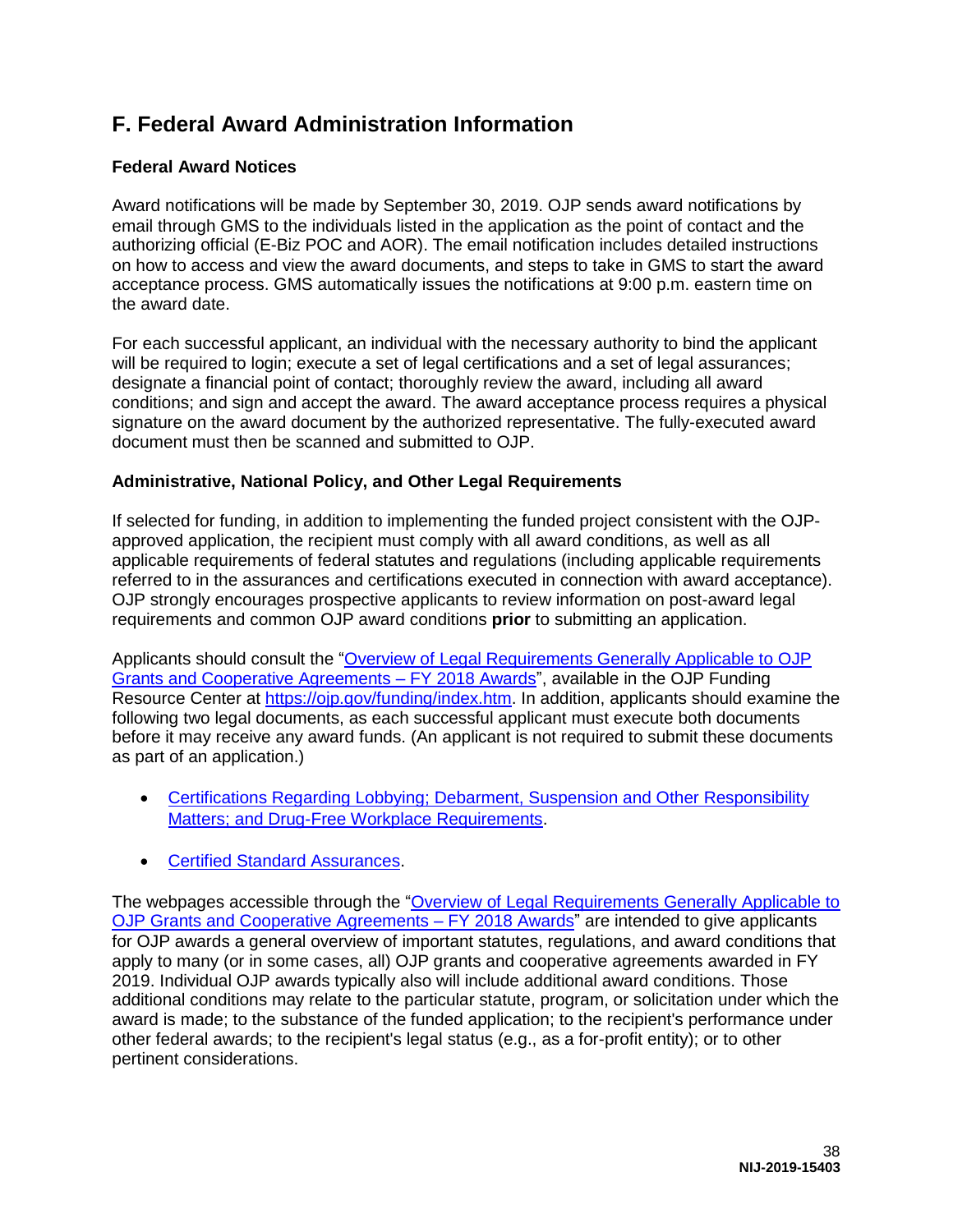Awards under this solicitation will include a condition (the specific terms of which will govern the award) related to verification of employment eligibility. The condition will, generally speaking, require the recipient (and any subrecipient) that accepts the award to verify the employment eligibility of any individual hired under the award, consonant with 8 U.S.C. § 1324a(1).

Awards under this solicitation will include a condition (the specific terms of which will govern the award) related to competition requirements set forth at 2 C.F.R. § 200.319. The condition will, generally speaking, prohibit recipients (and any subrecipients) from procuring goods and services with award funds by means of any competition that disadvantages or excludes vendors on the basis of their having (or their having had) a prior or existing contractual relationship with the federal government.

#### <span id="page-39-0"></span>**General Information about Post-Federal Award Reporting Requirements**

In addition to the deliverables and expected scholarly products described in [Section A. Program](#page-4-0)  [Description,](#page-4-0) any recipient of an award under this solicitation will be required to submit the following reports and data.

Required reports. Recipients typically must submit quarterly financial reports, semi-annual progress reports, final financial and progress reports, and, if applicable, an annual audit report in accordance with the Part 200 Uniform Requirements or specific award conditions. Applicants should anticipate that progress reports will be required to follow the non-budgetary components of the Research Performance Progress Report (RPPR) template/format. General information on RPPRs may be found at [www.nsf.gov/bfa/dias/policy/rppr/.](https://www.nsf.gov/bfa/dias/policy/rppr/) Future awards and fund drawdowns may be withheld if reports are delinquent. (In appropriate cases, OJP may require additional reports.)

Awards that exceed \$500,000 will include an additional condition that, under specific circumstances, will require the recipient to report (to FAPIIS) information on civil, criminal, and administrative proceedings connected with (or connected to the performance of) either the OJP award or any other grant, cooperative agreement, or procurement contract from the federal government. Additional information on this reporting requirement appears in the text of the award condition posted on the OJP webpage at [https://ojp.gov/funding/FAPIIS.htm.](https://ojp.gov/funding/FAPIIS.htm)

Data on performance measures. In addition to required reports, an award recipient under this solicitation also must provide data that measure the results of the work done under the award. To demonstrate program progress and success, as well as to assist DOJ with fulfilling its responsibilities under the Government Performance and Results Act of 1993 (GPRA), Public Law 103-62, and the GPRA Modernization Act of 2010, Public Law 111–352, OJP will require any award recipient, post award, to provide performance data listed as part of regular progress reporting. Successful applicants will be required to access OJP's performance measurement page at [www.ojp.gov/performance](https://www.ojp.gov/performance) for an overview of performance measurement activities at OJP.

# <span id="page-39-1"></span>**G. Federal Awarding Agency Contact(s)**

For OJP contact(s), see the title page.

For contact information for Grants.gov, see the title page.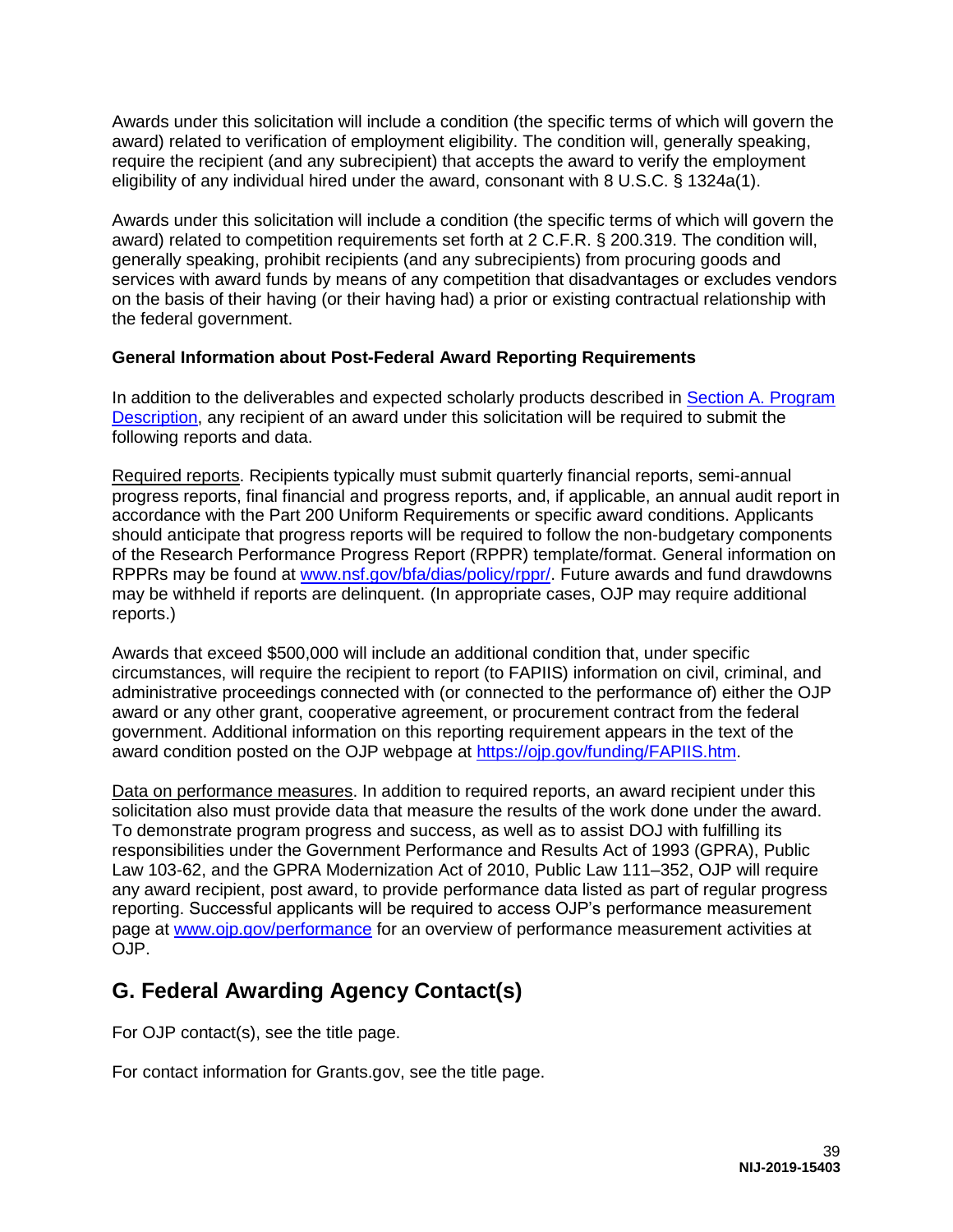## <span id="page-40-0"></span>**H. Other Information**

#### <span id="page-40-1"></span>**Freedom of Information Act and Privacy Act (5 U.S.C. 552 and 5 U.S.C. 552a)**

All applications submitted to OJP (including all attachments to applications) are subject to the federal Freedom of Information Act (FOIA) and to the Privacy Act. By law, DOJ may withhold information that is responsive to a request pursuant to FOIA if DOJ determines that the responsive information either is protected under the Privacy Act or falls within the scope of one of nine statutory exemptions under FOIA. DOJ cannot agree in advance of a request pursuant to FOIA not to release some or all portions of an application.

In its review of records that are responsive to a FOIA request, OJP will withhold information in those records that plainly falls within the scope of the Privacy Act or one of the statutory exemptions under FOIA. (Some examples include certain types of information in budgets, and names and contact information for project staff other than certain key personnel.) In appropriate circumstances, OJP will request the views of the applicant/recipient that submitted a responsive document.

For example, if OJP receives a request pursuant to FOIA for an application submitted by a nonprofit or for-profit organization or an institution of higher education, or for an application that involves research, OJP typically will contact the applicant/recipient that submitted the application and ask it to identify -- quite precisely -- any particular information in the application that the applicant/recipient believes falls under a FOIA exemption, the specific exemption it believes applies, and why. After considering the submission by the applicant/recipient, OJP makes an independent assessment regarding withholding information. OJP generally follows a similar process for requests pursuant to FOIA for applications that may contain law-enforcement sensitive information.

#### <span id="page-40-2"></span>**Provide Feedback to OJP**

To assist OJP in improving its application and award processes, OJP encourages applicants to provide feedback on this solicitation, the application submission process, and/or the application review process. Provide feedback to [OJPSolicitationFeedback@usdoj.gov.](mailto:OJPSolicitationFeedback@usdoj.gov)

**IMPORTANT:** This e-mail is for feedback and suggestions only. OJP does not send replies from this mailbox to messages it receives in this mailbox. Any prospective applicant that has specific questions on any program or technical aspect of the solicitation **must** use the appropriate telephone number or e-mail listed on the front of this solicitation document to obtain information. These contacts are provided to help ensure that prospective applicants can directly reach an individual who can address specific questions in a timely manner.

If you are interested in being a reviewer for other OJP grant applications, please e-mail your resume to [ojpprsupport@usdoj.gov.](mailto:ojpprsupport@usdoj.gov) (Do not send your resume to the OJP Solicitation Feedback email account.) **Note:** Neither you nor anyone else from your organization or entity can be a peer reviewer in a competition in which you or your organization/entity has submitted an application.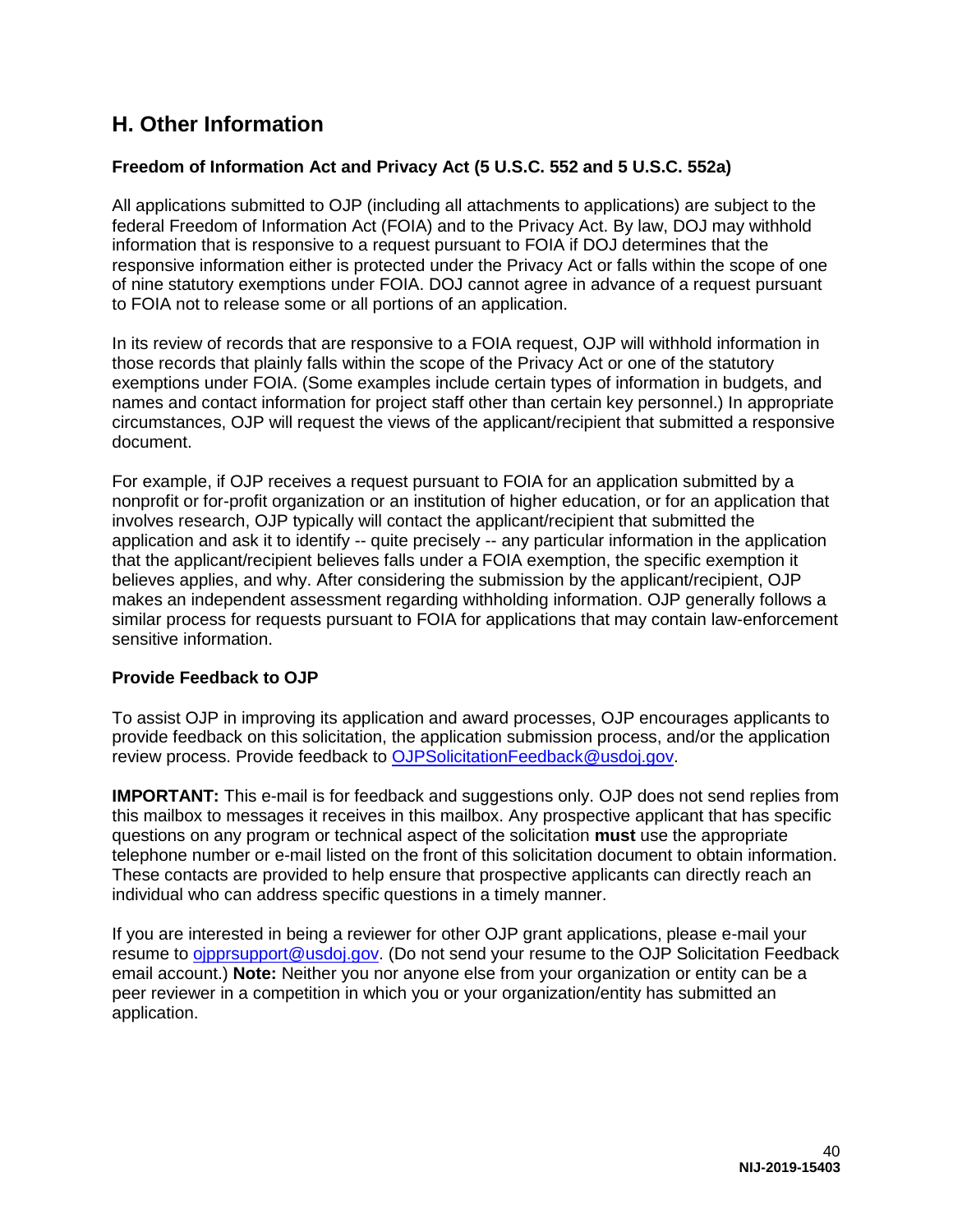#### **Application Checklist**

#### **Evaluation of Project Safe Neighborhoods**

<span id="page-41-0"></span>This application checklist has been created as an aid in developing an application.

#### **What an Applicant Should Do:**

| Prior to Registering in Grants.gov:                                            |               |
|--------------------------------------------------------------------------------|---------------|
| Acquire a DUNS Number                                                          | (see page 32) |
| Acquire or renew registration with SAM                                         | (see page 32) |
| To Register with Grants.gov.                                                   |               |
| Acquire AOR and Grants.gov username/password                                   | (see page 32) |
| Acquire AOR confirmation from the E-Biz POC                                    | (see page 32) |
| To Find Funding Opportunity:                                                   |               |
| Search for the funding opportunity on Grants.gov                               | (see page 33) |
| Access Funding Opportunity and Application Package                             | (see page 33) |
| Sign up for Grants.gov email notifications (optional)                          | (see page 30) |
| Read Important Notice: Applying for Grants in Grants.gov                       |               |
| Read OJP policy and guidance on conference approval, planning, and reporting   |               |
| available at ojp.gov/financialguide/DOJ/PostawardRequirements/chapter3.10a.htm |               |
| (see page 15)                                                                  |               |
| After Application Submission, Receive Grants.gov Email Notifications That:     |               |
| (1) application has been received                                              |               |
| (2) annlication has either heen successfully validated or rejected with errors |               |

ation has either been successfully validated or rejected with errors (see page 33)

*If no Grants.gov receipt, and validation or error notifications are received:* 

\_\_\_\_\_ Contact NIJ regarding experiencing technical difficulties (see page 2)

#### **Overview of Post-Award Legal Requirements**:

Review the "Overview of Legal Requirements Generally Applicable to OJP Grants and [Cooperative Agreements - FY 2018 Awards"](https://ojp.gov/funding/Explore/LegalOverview/index.htm) in the OJP Funding Resource Center at [https://ojp.gov/funding/index.htm.](https://ojp.gov/funding/index.htm)

#### **Scope Requirement:**

\_\_\_\_\_ The federal amount requested is within the allowable limit(s).

**Eligibility Requirement:** See cover page.

#### **What an Application Should Include:**

- \_\_\_\_\_ Application for Federal Assistance (SF-424) (see page 16) \_\_\_\_\_ Project Abstract (if applicable) (see page 16)
- \_\_\_\_\_ Program Narrative (critical element) (see page 17)
- \_\_\_\_\_ Budget Detail Worksheet (critical element) (see page 21)
- \_\_\_\_\_ Budget Narrative (critical element) (see page 21)
- \_\_\_\_\_ Indirect Cost Rate Agreement (if applicable) (see page 24)
- \_\_\_\_\_ Tribal Authorizing Resolution (if applicable) (see page 25)
- \_\_\_\_\_ Financial Management and System of Internal Controls Questionnaire (see page 25)